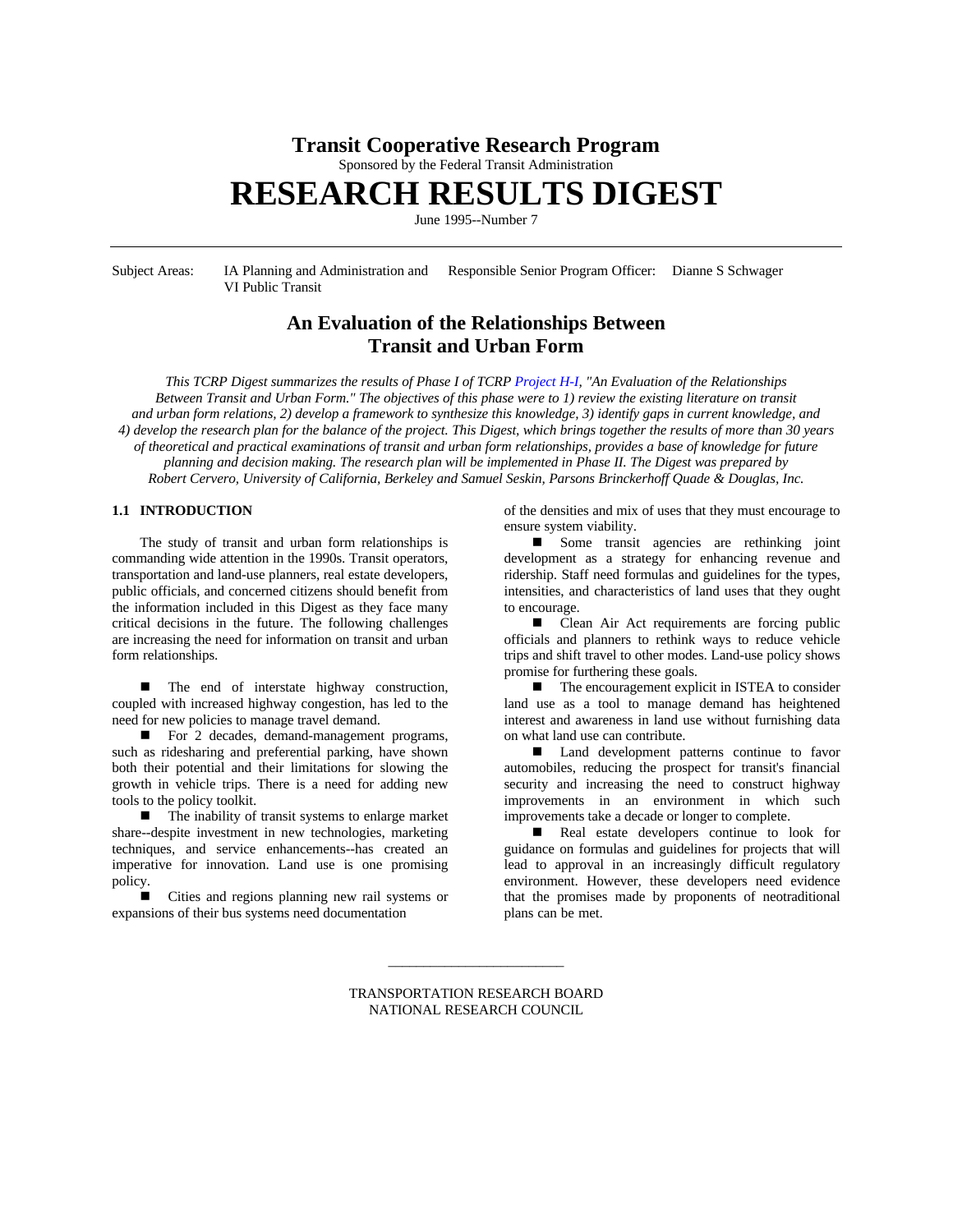## **CONTENTS**

These Digests are issued in the interest of providing an early awareness of the research results emanating from projects in the TCRP. By making these results known as they are developed, it is hoped that the potential users of the research findings will be encouraged toward their early implementation. Persons wanting to pursue the project subject matter in greater depth may do so through contact with the Cooperative Research Programs Staff, Transportation Research Board, 2101 Constitution Ave., N W., Washington, DC 20418

 $\overline{2}$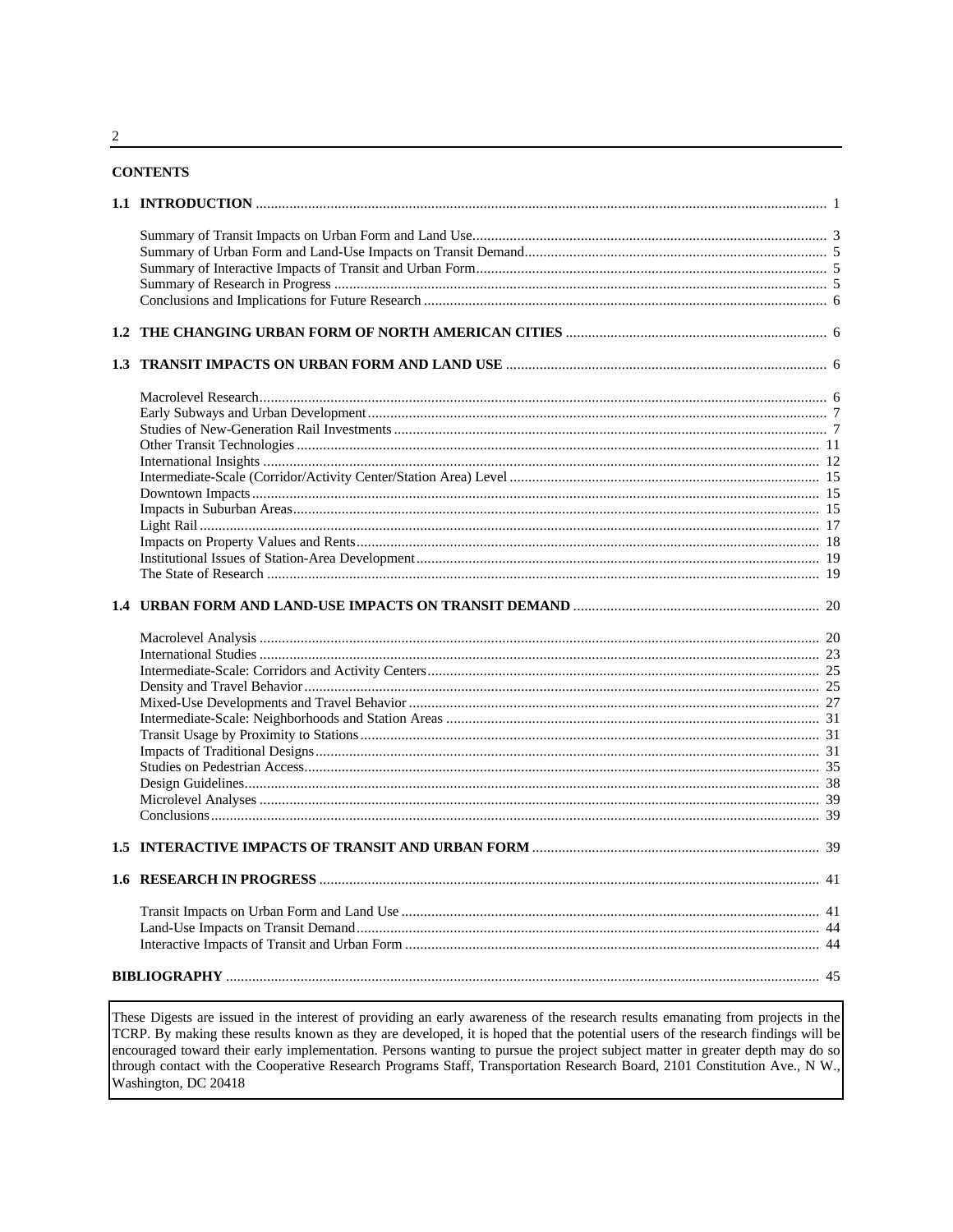■ Citizens, planners, and officials continue to look for strategies to halt and reverse the economic decline of older communities. They look at rail transit as a policy to achieve this goal, but they lack information on the types of policies and institutions that must accompany transit to lead to reinvestment.

■ Land-use planners see the need to incorporate transit planning into their long-range plans. To do this work, they need information on the ways in which transit affects and is affected by land use.

**n** Transportation planners, in acknowledge the role turn, acknowledge transportation plays in shaping urban form but are uncertain about what to expect from transit or how to incorporate the feedback from transportation to land use into their models and plans.

Much has been written on these subjects, but there are only a few dozen empirical studies in the last 30 years on which to base conclusions about transit and urban form relationships. This digest summarizes the significant aspects of this empirical work.

The focus on key empirical work leaves out a large body of literature that focuses on these relationships from a theoretical perspective. While selected citations of this kind have been included in the bibliography (Appendix A), researchers do not intend this literature review to be an exhaustive examination of theoretical issues.

Further, there are a number of publications by local, state, and national agencies that focus on transit and land-use relationships using descriptive statistics. Studies of this kind include summaries of building permit data for sites proximate to rail stations. While several of the more significant analyses of these kinds have also been included in the bibliography (Appendix A), citations included in this literature review are principally those that have used more rigorous analytic methods to deal with cause and effect relationships examined in this project.

While transit and urban form influence each other simultaneously, almost all empirical investigations to date have focused on only one direction of the relationship: either how transit investments affect urban form and land use, or how densities, walking environments, and other characteristics of cities affect transit demand and travel behavior. Accordingly, this literature review is organized principally around these two traditions of transit and urban form research. In addition, selections from the growing body of knowledge on the interactive effects of transit and urban form are also included.

Although the most attention to date has been given to heavy rail transit, this review summarizes findings for the full spectrum of transit modes, including bus, light rail transit, heavy rail, and commuter rail. Research has been conducted at the following scales: macro (city/regional), intermediate (corridor/ activity center), and micro (station area/ neighborhood/site). While much of the literature cited in this review is drawn from a U.S. context, some of the more important international studies are discussed as well. Finally, this digest includes a discussion of key research in progress whose focus is closely related to transit and urban form, and from which useful information is expected to result.

Past work on how transit affects land use has generally been at a more macroscale, while investigations on how urban form, densities, and urban designs affect transit demand have generally been conducted at several scales of analysis. Table 1 is a matrix that cites the studies reviewed in this project that have been conducted on transit and urban form relationships at different scales of analysis. (See Appendix A for a complete bibliography of studies reviewed in this project.)

#### **Summary of Transit Impacts on Urban Form and Land Use**

Thirty years of case studies and historical research have documented the role that transit has played in the growth

and development of cities and metropolitan areas since the late 1800s.

**n** Large portions of our older cities have been shaped by streetcar and subway lines. Transit no longer has the ability to shape urban form the way it did in the streetcar and subway era when transit vastly increased the portions of regions accessible to downtowns. Nonetheless, today's rail transit investments can strengthen downtowns while also encouraging decentralization and multinucleation in the suburbs.

 $\blacksquare$  Urban rail transit investments rarely "create" new growth, but more typically redistribute growth that would have taken place without the investment.

In most metropolitan areas with heavy and light rail systems, the greatest land-use changes have occurred downtown, in the form of redeveloped land and new office, commercial, and institutional development. San Francisco,<br>California: Toronto. Ontario: California; Toronto, Ontario; Washington, DC; Buffalo, New York; San Diego, California; and Portland, Oregon provide examples. The strengthening of downtowns stems in part from the fact that downtowns are the hubs of all rail systems.

New rail systems have also been a force toward decentralization of population and employment, rather than toward urban containment. Large subcenters or "edge cities," have formed around stations in a number of North American rail cities--Washington Metro: Balston, Bethesda, Silver Spring; Toronto: Scarborough, North York; San Francisco: Walnut Creek, Concord; Atlanta: Lenox Square, Buckhead; Vancouver: Burnaby, New Westminster; Miami: South Dadeland.

**n** There have been fewer changes in residential land uses than in commercial land uses as a result of rail investments. Some apartment construction has occurred near suburban rail stations in Washington, DC, Philadelphia, Toronto, San Francisco, San Diego, and other cities. There are a number of barriers to higher density residential development near rail stations, including community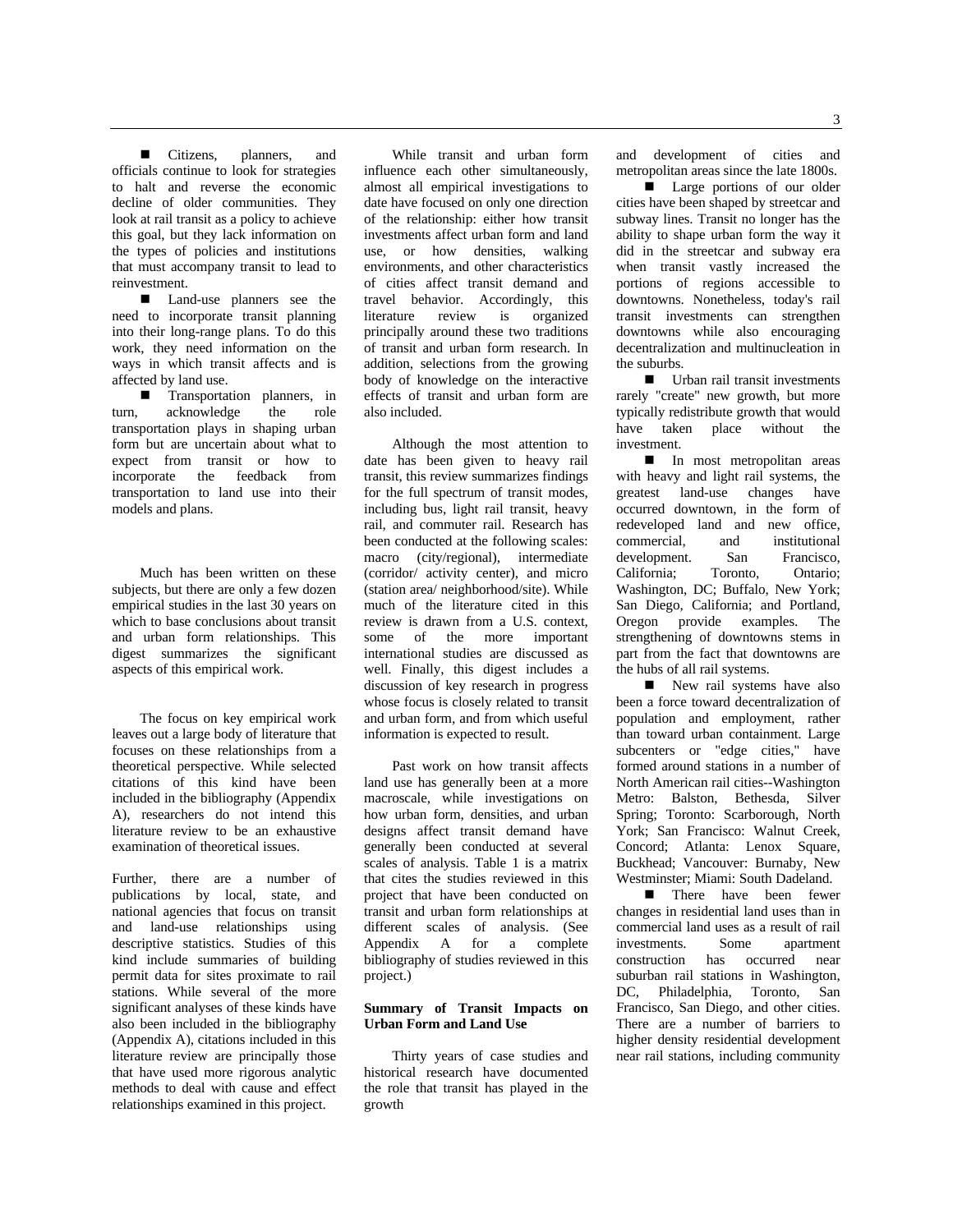## **TABLE 1 Selected literature: transit and urban form**

A. The impact of transit on urban form

| Macroscale                                                                                                                                                                                                                                                                                                                                                                                                                                                                                                            | Intermediate Scale                                                                                                                                                                               |                                                                                                                                                                                                                                       |  |  |
|-----------------------------------------------------------------------------------------------------------------------------------------------------------------------------------------------------------------------------------------------------------------------------------------------------------------------------------------------------------------------------------------------------------------------------------------------------------------------------------------------------------------------|--------------------------------------------------------------------------------------------------------------------------------------------------------------------------------------------------|---------------------------------------------------------------------------------------------------------------------------------------------------------------------------------------------------------------------------------------|--|--|
| Regional/City                                                                                                                                                                                                                                                                                                                                                                                                                                                                                                         | Corridor/Activity Center                                                                                                                                                                         | <b>Station Areas</b>                                                                                                                                                                                                                  |  |  |
| Barney & Worth 1993<br>Calgary, City of 1983<br>Cervero 1984, 1985, 1986<br>Dear 1975<br>Dingemans 1978<br>Eager 1993<br>Fogelson 1967<br>Gladstone Assoc. 1982<br>Giuliano 1989<br>Gomez-Ibanez 1985<br>Green & James 1993<br>Harrison 1978<br>Harrison & Kain 1974<br>Hoyt 1939<br>Inst. Civil Engineers 1990<br>Knight & Trygg 1977<br>Middleton 1966<br>SANDAG 1984<br>Schaeffer & Sclar 1980<br>Smerk 1967<br>Stockhom, City of 1992<br>Thompson 1977<br>Vance 1964<br>Warner 1962<br>Webber 1976<br>Wilson 1993 | Arrington 1992<br>Boyce 1972<br>Callow 1992<br>Dueker 1982<br>Dyett 1979<br>Gannon & Dear 1972<br>Hilton 1968<br>Meakin 1990<br>Meyer/Gomez-Ibanez 1981<br>Paaswell/Berechman 1981<br>Smith 1984 | Allen 1986<br>Bernick & Carroll 1991<br>Bonsall 1985<br>Cervero 1992<br>Damm 1989<br>Davis 1985<br>Donnelly 1982<br>Heenan 1968<br>Larwin 1992<br>Lerman 1978<br>Mullins 1989<br><b>MWCOG 1982</b><br>Rice Center 1987<br>Rybeck 1981 |  |  |

B. The impact of urban form on transit demand and travel behavior

| Macroscale                                                                                                                                                                                                                                                                                                                                    |                                                                                                                                                                                                                                                                               | Immediate Scale                                                                                                                                                                                                                                                                         | Microscale                                                                                                                                |  |
|-----------------------------------------------------------------------------------------------------------------------------------------------------------------------------------------------------------------------------------------------------------------------------------------------------------------------------------------------|-------------------------------------------------------------------------------------------------------------------------------------------------------------------------------------------------------------------------------------------------------------------------------|-----------------------------------------------------------------------------------------------------------------------------------------------------------------------------------------------------------------------------------------------------------------------------------------|-------------------------------------------------------------------------------------------------------------------------------------------|--|
| Regional/City                                                                                                                                                                                                                                                                                                                                 | Corridor/Activity Ctrs                                                                                                                                                                                                                                                        | <b>Station Areas</b>                                                                                                                                                                                                                                                                    | <b>Buildings/Sites</b>                                                                                                                    |  |
| ABAG 1990, 1991<br>Burby 1974<br>Eager 1993<br>Gomez-Ibanez 1991<br>Gordon Richardson 1993<br>Giuliano 1989, 1991<br>Lerner 1993<br>MSM Regional<br>Council 1991<br>Newman &<br>Kenworthy 1989<br>Peat Marwick<br>Mitchell 1975<br>Potter 1984<br>Pucher 1988<br>Pushkarev & Zupan 1977<br>1000 Friends of<br>Oregon 1992, 1993<br>Smith 1984 | Baerworld 1982<br>Cervero 1984<br>Dougals 1992<br>Fulton 1986<br>Giuliano/Small 1990<br>Harvey 1990<br>Holtzclaw 1990<br>Leinburger & Lockwood<br>1986<br>Long Island<br>RegionalPlanning Board<br>1986<br>Nowlan/Stewart 1991<br>Orski 1985<br>Pill 1983<br>Rice Center 1987 | Bookout 1992<br>Cervero 1993<br>Fehr & Peers 1992<br>Handy 1992<br><b>IHK Assoc. 1986-87,</b><br>1989, and 1993<br>Kulash 1990<br>Lerner-Lam 1992<br>McNally/Ryan 1993<br>MNCPPC 1992<br>Stingham 1982<br>Stone/Johnson 1992<br>Untermann 1984<br>White Mountain Survey<br>Company 1991 | Beinborn/Rabinovitz 1991<br>Cervero 1986, 1989, 1991<br>Cervero/Landis 1992<br>Daniels 1972, 1981<br>Hooper 1989<br>Ley 1985<br>Wabe 1967 |  |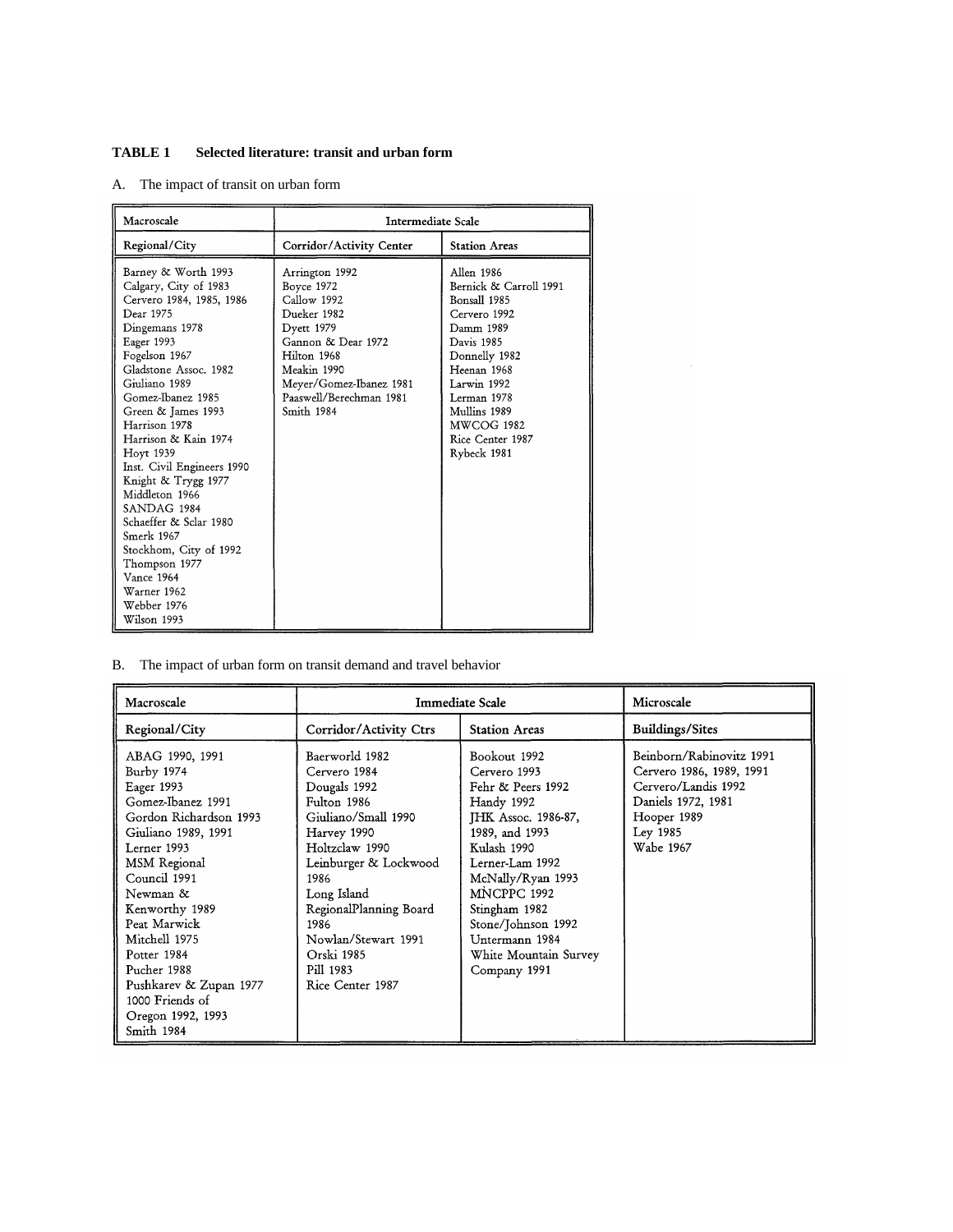opposition and weak markets for multifamily housing. However, there is evidence that accessibility to rail becomes capitalized into higher residential land values.

■ The urban form and land-use impacts of light rail, busways, and conventional bus transit have generally been weaker than those of heavy rail systems because the systems usually confer less accessibility advantages, at least relative to the main competition- the highway system.<br> $\blacksquare$  In ge

general, transit investments and services are incapable by themselves of bringing about significant and lasting land-use and urban form changes without public policies that leverage these investments and the pressure of such forces as a rapidly expanding regional economy. Experiences in Europe and Canada underscore the importance of coupling rail investments with reinforcing local policies such as up-zoning around stations, supplemental acquisition, joint development of station-area land, and situating publicly provided housing near stations.

## **Summary of Urban Form and Land-Use Impacts on Transit Demand**

Understanding how the densities, settlement patterns, land-use compositions, and urban designs of cities and neighborhoods influence transit usage is of vital importance to transit planners and decision makers. Whether a future light rail extension will be a cost-effective investment or whether headways should be increased on a conventional bus route hinges critically on whether the built environment and the people living and working there will support these changes with their patronage.

**n** The key domestic study on the influence of urban form on transit demand (Pushkarev and Zupan) identified a set of relationships between residential densities in transit corridors and levels of travel patronage. In addition, significant relationships were found between the size and extensiveness of employment centers and transit

patronage in corridors leading to the employment centers. This research focused principally on the New York metropolitan area and was based on travel data that is 20 to 30 years old.

 $\blacksquare$  Recently, regional planning bodies have used simulation models to assess the impact of various growth scenarios on future travel behavior in their regions. Most find that concentrating jobs and housing where they can be served by transit increases transit mode shares and reduces vehicle miles traveled, but these effects are diluted by the fact that two-thirds or more of the forecast-year development is already in place.

 $\blacksquare$  International work has<br>documented strong relationships relationships between urban densities and energy consumption in metropolitan areas. In addition, European cities have settlement patterns that are substantially denser and more mixed in character than American cities. Europeans also ride transit, walk, and bicycle more than Americans.

 $\blacksquare$  At an intermediate scale, dense office and residential activity centers generate larger numbers of transit trips for work and nonwork purposes than do less dense, autooriented suburban activity centers. Less dense, less diverse suburban activity centers generate far higher numbers of vehicle trips and lower levels of auto occupancy, particularly when combined with abundant, free parking. The inclusion of retail and service activities in traditional suburban office developments can reduce auto dependency.

n Paired comparisons of prewar transit-oriented communities that feature in-neighborhood retail service and modified-grid streets with post-war auto-oriented planned subdivisions suggest that transit-supportive environments can induce more walking and transit trips.

**n** Residential density and design influence travel behavior directly, but in a less powerful way than the socioeconomic characteristics of residents. Different types of households live in dense and spacious areas within metropolitan regions. In American cities, affluent residents seek space at the

metropolitan fringe, while in European cities, affluent residents often seek amenities and more central locations.

■ At the neighborhood and station-area scale, transit has been shown to draw pedestrian patrons from up to 4,000 ft. Surveys in Washington DC, San Francisco, and elsewhere<br>indicate significant transit trip indicate significant transit trip generation rates from residential development proximate to rail stations, especially for systems and regions in which both housing and employment are found adjacent to transit.

**n** Pedestrian travel in both employment and residential areas can be induced and pedestrian trips lengthened by the provision of extensive and attractive pedestrian amenities.

 $\blacksquare$  Local jurisdictions and transit agencies are increasingly developing design guidelines to support alternatives to the automobile, but specific features of successful transitoriented site designs have yet to be demonstrated empirically.

## **Summary of Interactive Impacts of Transit and Urban Form**

While it is acknowledged that transit and urban form interact and influence each other simultaneously, these relationships are extremely difficult to document without interactive transportation and land-use models. Work done with an interactive model in Seattle suggests that regional land-use patterns organized around multiple centers and supported by highcapacity transit will generate a reduction in automobile dependence and an increase in transit utilization. Additional research is underway on this topic.

#### **Summary of Research in Progress**

Important research is in progress on both the effects of transit on urban form and the effects of land-use patterns on transit demand. The impacts of transit on urban form are focusing on the macroscale with updates of studies on the impacts of the second generation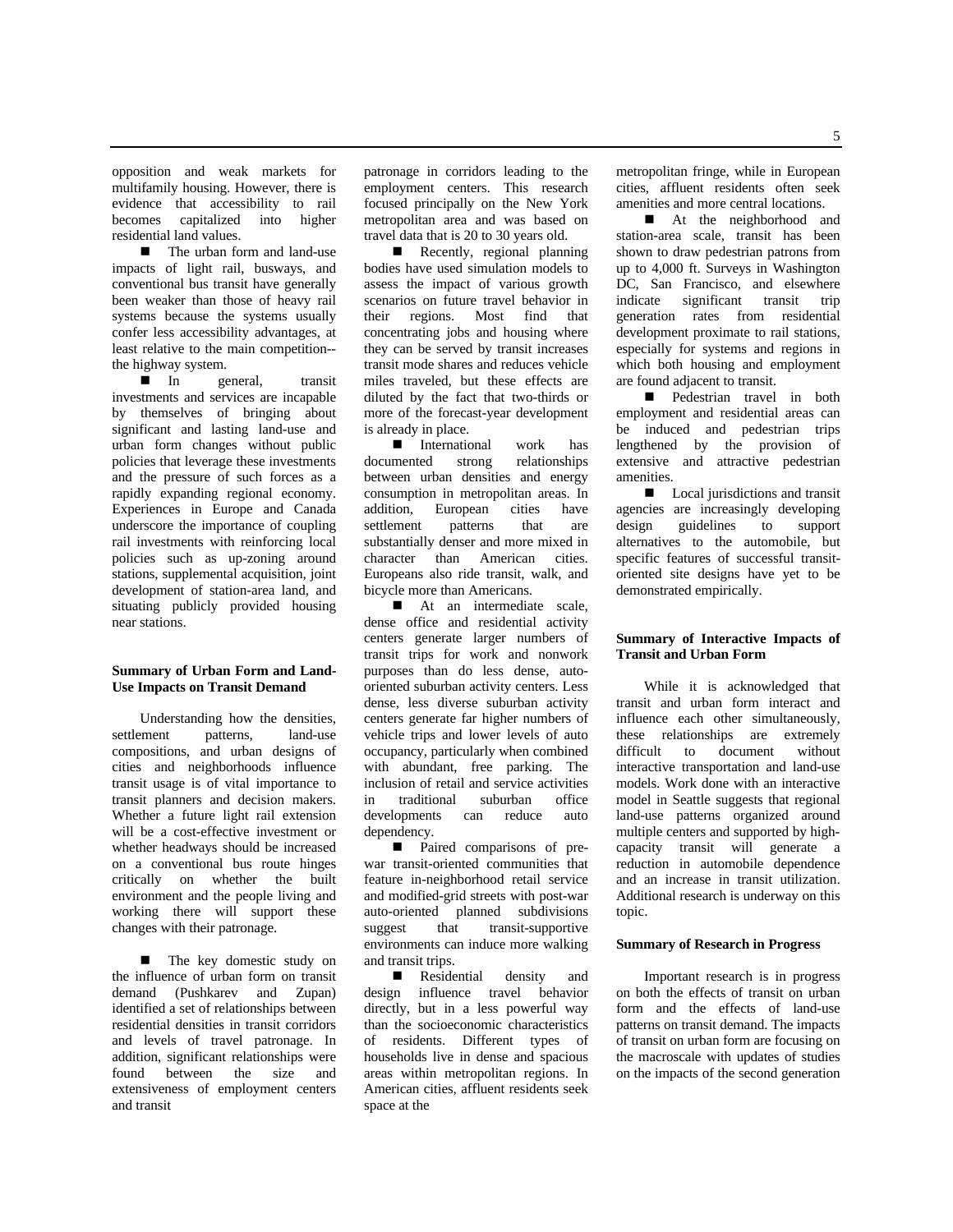of heavy rail systems on regional form. Work on the impacts of land use on travel demand is going on at all scales of development. One can expect increases in knowledge in this area in the next several years.

## **Conclusions and Implications for Future Research**

Several decades of research regarding the influence of transit on urban and metropolitan form have led to the emergence of some consensus on the nature of this relationship. In contrast, research on the ways in which land use and urban form influence travel behavior and transit patronage is a less settled question. Data on the influence of land use at the corridor and metropolitan level are relatively out of date. Research on the effects of the built environment at the site level on travel behavior is incomplete.

## **1.2 THE CHANGING URBAN FORM OF NORTH AMERICAN CITIES**

Metropolitan areas have grown and changed substantially during the 30-year period of the studies reviewed. Because it is important to keep these changes in mind, an overview of monocentric and polycentric urban forms is included herein.

The classical descriptive models of urban form are 1) the well-known concentric zone model (Park et al. 1925) based on a solar system analogy; 2) the sector model (Hoyt 1939) where<br>activities follow dominant activities follow dominant transportation corridors; and 3) the multinuclei model (Harris and Ullmann 1945) based on the premise that activities do not evolve around a single core but around many nodes. None of the three classical models is universally applicable, and all cities exhibit features of each model rather than one feature exclusively. More recently, urban geographers (Vance 1977, Muller 1981) have advanced an "urban realms" model based on the premise that metropolitan areas are being reorganized into a set of independent

centers, each with its own catchment or zone of influence. More popular accounts of metropolitan growth trends--such as Garreau's Edge City<br>(1991), which chronicles the (1991), which chronicles the emergence of mini-cities on the metropolitan periphery--embrace the principle of "urban realms."

It has been the polycentric or multicentered model of urban form that has gained the most attention in recent years. Schneider, in *Transit and the Polycentric City* (1981), was one of the first transportation analysts to study the emergence of large-scale suburban activity centers and their implications for transit services. He advocated both an intervention into urban land markets to encourage more clustered, transitserviceable development and new transit investments in the. forms of center-focused schedules and paratransit services, outer city transit terminals and internal circulation systems. Cervero (1986, 1989) associated the trend toward suburban subcentering with increasing regional mobility problems, and called for a balance of land-use planning initiatives (e.g., transit-friendly site designs) and transit service strategies (e.g., timedtransfer networks) to adjust to these<br>trends. Thomson (1978) has trends. Thomson (1978) has distinguished some of the world's largest multicentered metropolises in terms of strong centers (e.g., London, Paris, Tokyo) or weak ones (e.g., Los Angeles).

A number of empirical studies have documented the emergence of subcenters in the United States. Using minimum thresholds for office and retail floor space and jobs, analysts have identified 13 subcenters in greater Washington, DC (Garreau 1987; 1991), 17 in greater Atlanta (Atlanta Regional Commission 1985; Hartshorn and Muller 1986), and 22 in the Houston area (Rice Center 1987). In a national study, Cervero (1989) found 57 largescale suburban employment centers located at least 5 radial mi from a central business district (CBD) and containing over 2,000 full-time workers and over one million sq ft of office space. Three separate studies of the Los Angeles area have

identified between 6 and 54 subcenters (Gordon et al. 1986; Heikkila et al 1989; Giuliano and Small 1991).

While large suburban downtowns and edge cities have gained recent media attention, in many areas a far more dispersed, less-structured form of suburban office development has taken form. In a study of six large U.S. metropolitan regions, Pivo (1990) concluded that most office jobs were located in small- and moderate-sized, low-intensity clusters along freeway corridors. Pivo has described America's suburban structure as "The Net of Mixed Beads," an analogy to convey the reality that office complexes in the suburbs come in all shapes and sizes, some still true to the classic image of low-density sprawl, some beginning to look more like compact, high-density cities (Chinitz 1993). For greater Los Angeles, Gordon et al. (1986) and Giuliano and Small (1991) have found that, except for several large concentrations, small-scale clustering best characterizes its form of subcentering. These findings suggest that the decentralization process in contemporary urban America is complex and spans a continuum ranging from scatteration or dispersal, on one extreme, to more orderly polycentric forms on the other.

With transit systems designed of necessity to serve concentrations of employment and activities, the metropolitan decentralization process has weakened transit's ability to connect households with their work locations. As transit reaches proportionally fewer people, it's ability to influence urban form has lessened as well, as discussed in the next section.

#### **1.3 TRANSIT IMPACTS ON URBAN FORM AND LAND USE**

#### **Macrolevel Research**

## *Streetcar Development and Urban Form*

Historical case studies provide some of the richest insights into the ways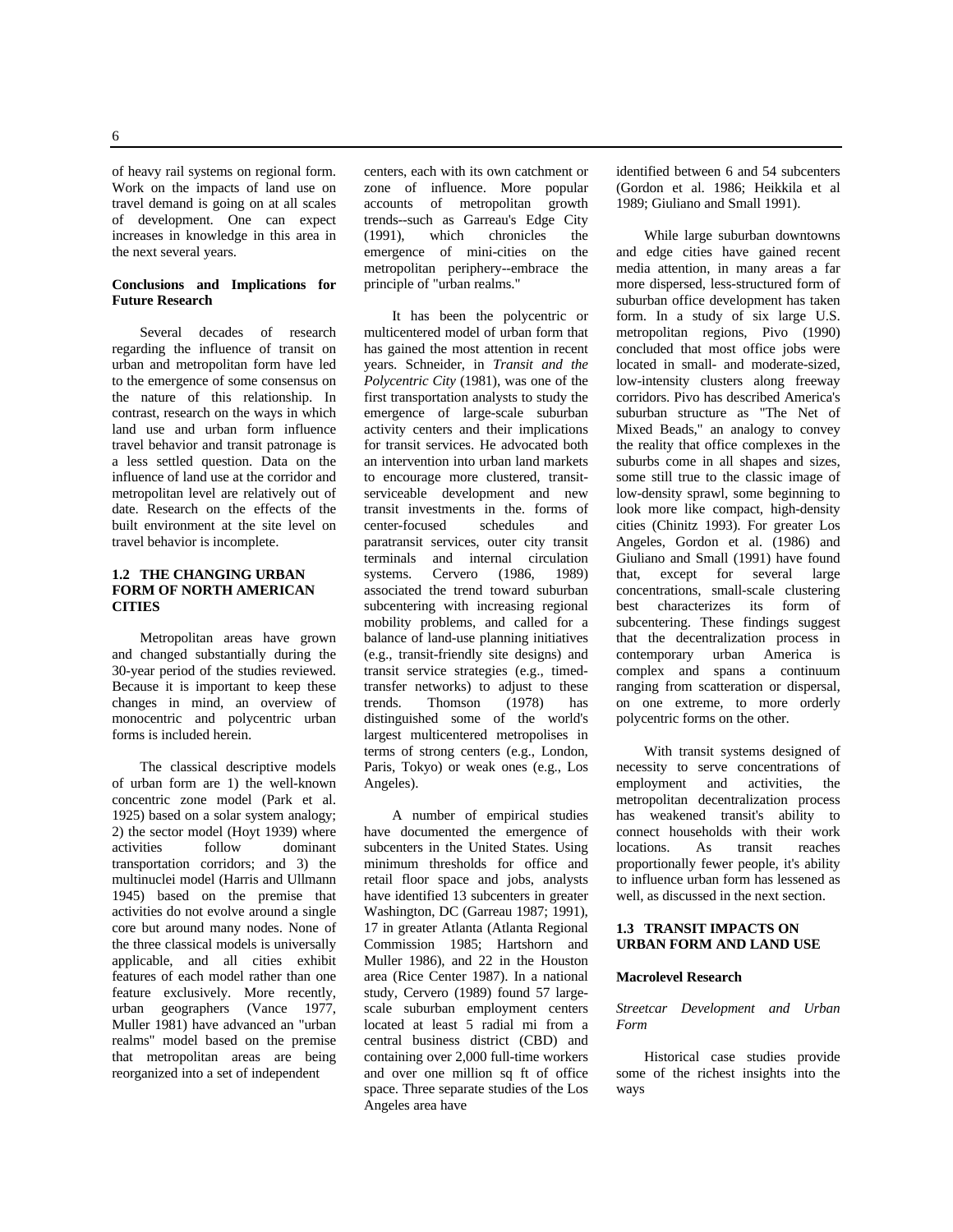transit has shaped the structure and character of American metropolises. Classic works by Warner (1962), Vance (1964), and Fogelson (1967) trace how the extension of electric streetcar lines to suburbia around the turn-of-the-century led to massive decentralization in Boston, the San Francisco Bay Area, and Southern California. Streetcar suburbs not only defined the radial spines of large east coast and west coast metropolises, but also allowed for the physical separation of home from work and of social classes (Schaeffer and Sclar 1980).. Middleton (1966, p. 44) has concluded that

...more than any other development, the electric streetcars contributed to the growth of the metropolitan suburbs. Population growth followed car lines, and a new trolley line extension invariably increases land values. Not infrequently, real estate syndicates built electric railways just to promote their land developments.

As rail lines extended between 1880 and 1920, population levels in U.S. cities of 10,000 people or more increased from 11 million to nearly 45 million, or almost one-half of the national total (Smith 1984). Urban rail ridership increased from 600 million to 15.5 billion trips annually. The development patterns of urban cores and nearby suburbs of many American cities were irrevocably shaped by streetcar lines over this period. Smerk (1967) estimated that as much as onequarter of the U.S. population resided at that time in urban and suburban areas whose spatial organization was shaped by the streetcar.

Based on a statistical analysis of 28 U.S. metropolitan areas from 1890 to 1910, Harrison (1978) found that each additional mile of streetcar line per capita was associated with a 3.2 percent increase in the share of singlefamily housing for the regions. The city-shaping impacts of streetcars were found to be short lived, however. Harrison and Kain (1974) found that while streetcars had significant impacts on urban spatial structure during the

pre-automobile era, by the 1950s rail transit had negligible impacts because of the dominance of the automobilehighway system. In a study of 49 U.S. metropolises over the 1920 to 1970 period, for instance, Harrison and Kain found increases in automobile registrations had 3.5 times the effect on urban densities as increases in rail transit mileage and 12 times the influence as increases in bus in-service mileage.

## **Early Subways and Urban Development**

Residential and employment densities in New York City, Chicago, Philadelphia, and Boston clearly reflect the results of rail transit expansion during the first half of the 20th century. In all of these cities, rail transit investments were followed by dramatic increases in downtown employment densities and the clustering of residential subdivisions around suburban stations. Rail transit lines had their greatest impact around station areas located farthest from the city center, which had been previously undeveloped and unserved by public transit. Impacts were fewer in areas that were already built up.

The effects of metros, or subways, on land development were studied as early as 1930. In his review of this work, Boyce (1972) found that "the subway reflects the condition of the area through which it passes...If the district is growing rapidly, the subway accelerates such growth; where it is stagnant, the values along the route change little; where influences are such as to cause land values to drop, the subway fails to pull the area in question from the slump it is experiencing."

The accessibility benefits of rail transit may influence development long after the initial investment in transit. Recent office development along the Hudson River waterfront in New Jersey has concentrated around preautomobile era rail stations that provide access from many residential areas (Zupan 1993).

## **Studies of New-Generation Rail Investments**

More recent macrolevel studies have focused on heavy rail transit, since today this transit technology provides the largest incremental increase in regional accessibility and thus could be expected to have the most measurable land-use impacts. The landuse impacts of new-generation systems built since 1960 in Atlanta, Montreal,<br>San Francisco. Toronto. and San Francisco, Toronto, and Washington, DC have varied widely. Overall, impact studies of Bay Area Rapid Transit (BART) (Webber 1976; Dyett et al. 1979), the Lindenwold line (Boyce et al. 1972, 1976), and Washington Metrorail (Lerman et al. 1978; Paget Donnelly 1982) found that, consistent with location theory, regional rail systems have been a force toward decentralization of both population and employment. Intercity comparisons with "control" cities without regional rail systems suggest these rail investments have probably had some "clustering" effects, leading to perhaps a more polycentric metropolitan form than would have existed had any of these rail transit systems not been built (Hilton 1968; Meyer and Gomez-Ibanez 1981; Smith 1984).

A recent examination of areas within ¼ mi of rail transit stations in the Washington DC area (Green and James 1993) suggests that heavy rail in Washington is responsible for increasing the amount and scale of development near rail stations. The authors made use of an existing landuse model of the metropolitan area and created a set of zones of ¼-mi radius around Washington Metropolitan Area Transit Authority (WMATA) stations. They examined historic development (changes in employment) in these small-area zones in order to determine whether they were similar to patterns of employment change in the larger traffic analysis zones of which they were a part. The larger zones were presumed to lack the kind of accessibility by pedestrians from transit stations that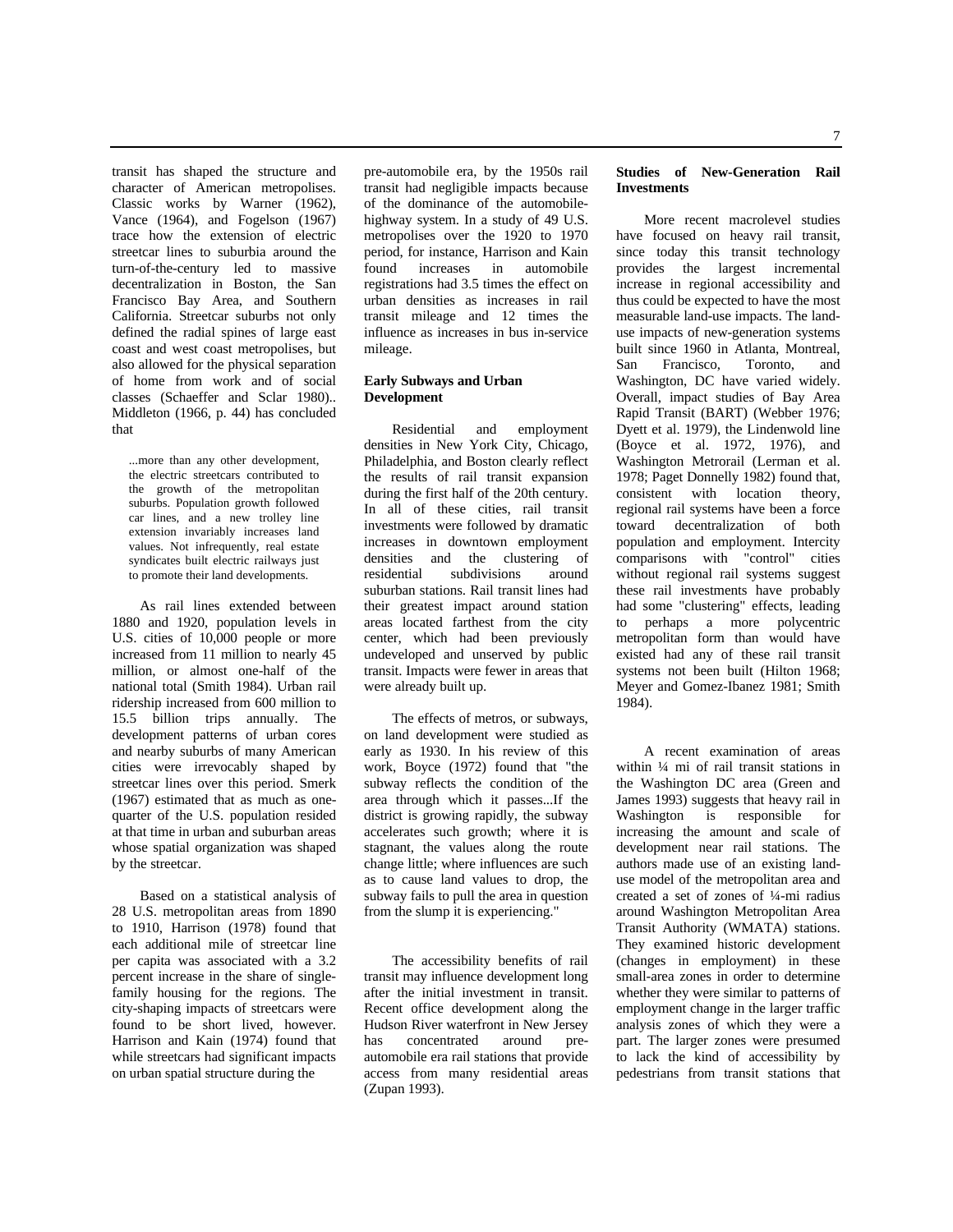8

would be required for the rail system to influence overall zonal attractiveness.

The authors concluded that a statistically significant difference existed between small-area zones and larger ones, which can be attributed to the presence of transit. They attribute their findings to a use of a finer grained level of analysis than is typical of station-area impact studies. They also note the importance of accessibility of station areas to high income residents as being a significant cause of the relatively higher level of employment growth. Lastly they found that those station areas surrounded largely by residential uses were likely to generate less employment growth than station areas whose environs were dominated by nonresidential uses.

Toronto is often heralded as the best North American example of rail transit's city-shaping abilities. A frequently cited statistic is that during the early 1960s following the opening of Toronto's Yonge Street subway line, around one-half of high-rise apartments and 90 percent of office construction in the city of Toronto was within a 5-min walking distance of a train station (Heenan 1968). The subway not only brought about the development of vacant or under used areas (some within a few miles from the city center), but it also recycled areas that were already built up. Stringent landuse controls and various prodevelopment forces (e.g., regional governance that promoted coordinated planning) were largely responsible for intensive development around Toronto's stations (Knight and Trygg 1977). Besides complementary zoning and taxation policies, the consensus is that a number of other conditions are necessary for rail transit to exert a strong influence on urban form and land uses: a healthy regional economy, the availability of land that is easily assembled and developed, a hospitable physical setting (in terms of aesthetics, ease of pedestrian access, etc.) and the existence of some automobile constraints (such as parking restrictions) (Knight and Trygg 1977;

Dear 1975; Dingemans 1978). In the case of Toronto, the consensus is the subway was not the "single cause" of observed land-use changes, but rather a variety of economic, social, and political factors combined to create a heavy and continuing demand for new central-city office space and apartments (Figure 1).

Canadian cities like Toronto have been at the forefront of planning for urban form shaped by transit. In 1976, Metropolitan Toronto published the *Metroplan: Concept and Objectives,* which explicitly called for the development of a hierarchical, multicentered urban form. The subcenters--downtown Toronto, two major outlying centers, and 13<br>intermediate centers--would be centers--would interconnected by various forms of public transportation. The plan sought to retain the preeminence of downtown Toronto as the employment, commercial, cultural, and political center of the region. A subsequent plan revision in 1980, *Official Plan for the Urban Structure,* changed the number of designated subcenters (adding four intermediate-level ones) but retained the basic hierarchical subcenter goal. In ensuing years, Metropolitan Toronto has adopted a number of strategies to implement the hierarchy plan, including the targeting of infrastructure investments in subcenters and zoning incentives that encourage densification. One strategy was to construct institutional buildings in Scarborough Town Centre, one of the region's two second-tier centers, northeast of downtown Toronto. Along with density bonuses and the opening of advanced light rail transit services, these public investments helped spawn other activities in Scarborough Town Centre.

Using cluster analysis that included variables representing urban form, location, and accessibility, Pivo (1993) recently confirmed the existence of six types of office clusters in Metropolitan Toronto (Figure 2). Primary and Secondary transit clusters were located within walking distance of a subway station. Pivo found proximity to a subway station to be a stronger predictor

of transit usage than either the density or floorspace size of a center. This suggests that "transit service may be the most important physical planning policy variable for encouraging transit use" (Pivo 1993, p. 44).

At about the same time as Toronto, the Greater Vancouver Regional District (GVRD) was planning for orderly multicentered growth, culminating in the 1975 plan called The Livable Region. Three important elements of the plan were (1) to promote a balance of jobs and population in each subregion; (2) to create regional Town Centres, resulting in a polycentric metropolis; and (3) to build a transit-oriented transportation<br>system linking residential residential neighborhoods, regional Town Centres, and major work areas. Figure 3 shows a perspective drawing of how Vancouver's polycentric form was intended to evolve from 1976 to 1986. The lifeline that would eventually connect the Town Centres was the SkyTrain that opened in time for the 1986 World Expo, which had a theme of advanced transportation systems. As in Toronto, public control of land and zoning, as well as the siting of rail investments and other infrastructure, became the primary means for implementing the plan. Government officials methodically put in place various incentives and regulations that encouraged the concentration of a significant portion of growth in offices, service employment, and cultural/ entertainment facilities in a handful of Town Centres, each slated for populations of 100,000 to 150,000. One center, New Westminister, has<br>transformed from a declining, transformed moribund waterfront to a transit village with new apartment towers and retail complexes.

Specific land-use planning tools were used in Vancouver to capitalize on the SkyTrain investment and target growth into Town Centres. Commercial areas in major centers have limited or no setbacks, creating a pedestrian scale. In many Town Centres, off-street surface parking is not permitted, allowing for more intensive use of land.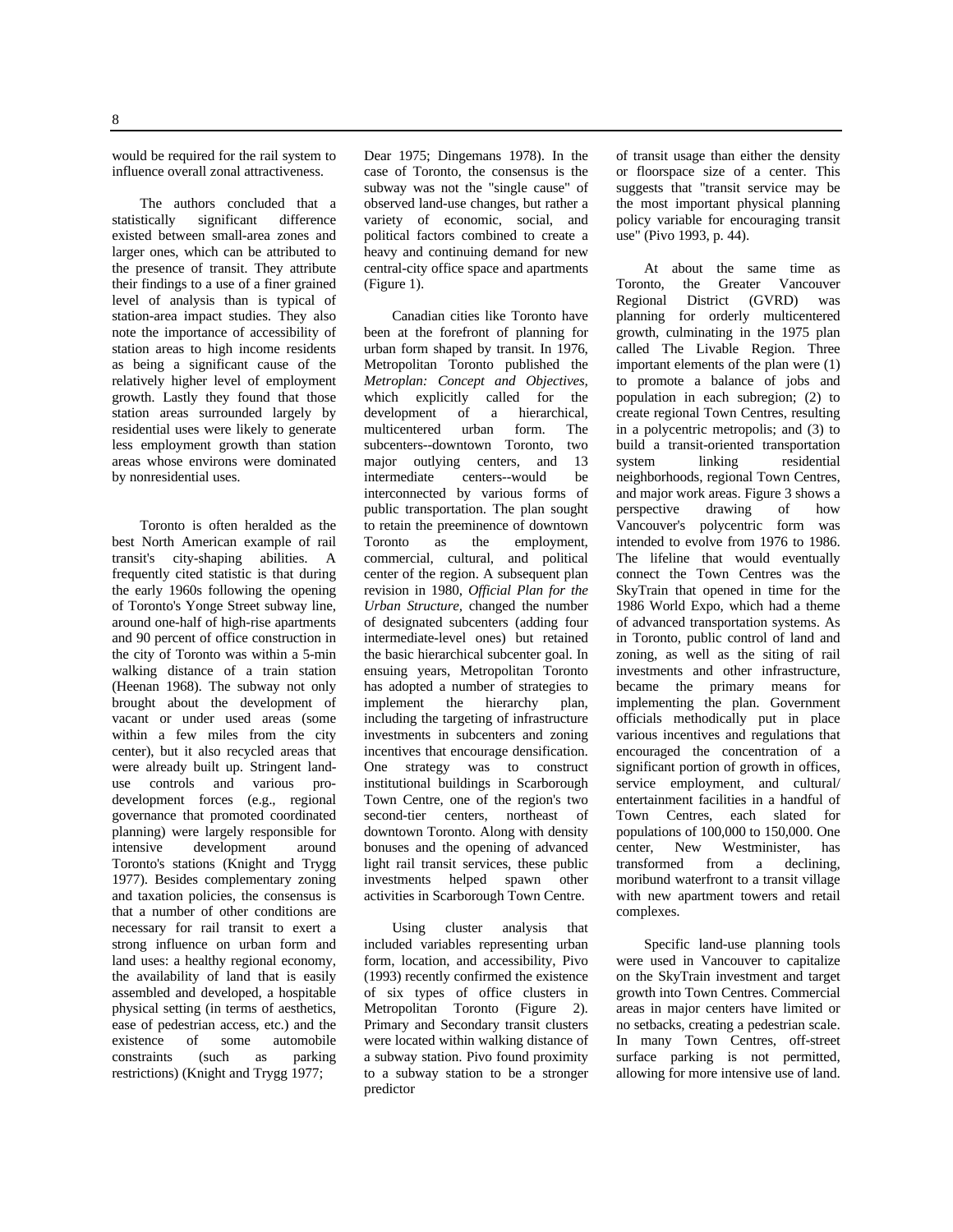

Figure 1. Factors influencing land-use impacts of transit. (Source: Knight and Trygg, 1977)

 $\bar{\gamma}$ 



Figure 2. Subcenters in Toronto. (Source: Pivo [1990])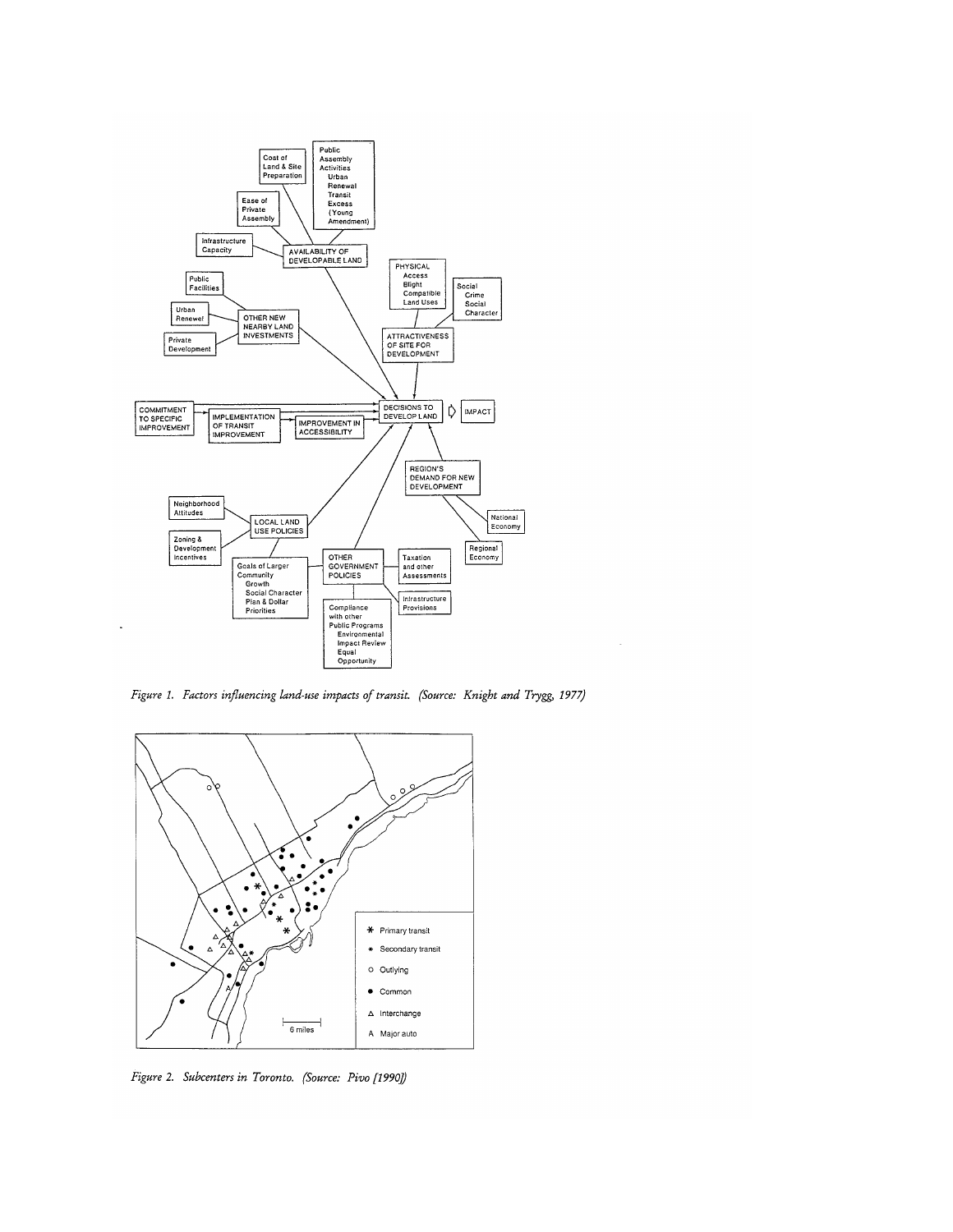

*Figure 3. Vancouver urban form, 1976 and 1986. (Source: Greater Vancouver Region District (1975) The Livable Region)*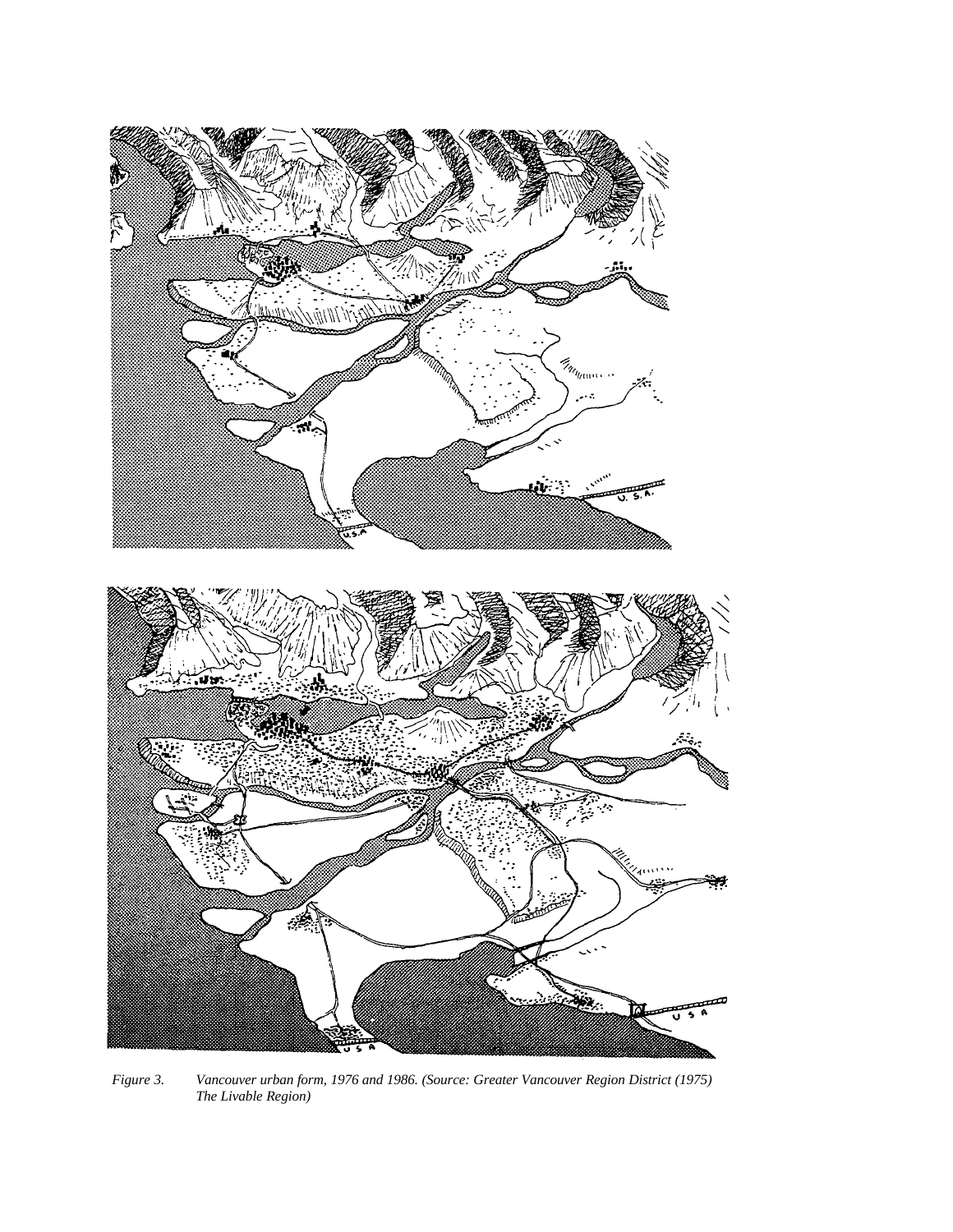The cultural and institutional differences between the United States and other countries were featured in a matched pair comparison of San Diego, California and Vancouver, British Columbia (Wilson and Anderson 1993). The authors examined these two cities to identify differences in planning and implementation of transit-oriented development and concluded that there were four preconditions for such successful development to occur. They included coordinated policy support for clustering development and transit, effective implementation tools, a preexisting urban form and transportation system that supported transit, and an alignment that enhanced development opportunities.

The authors attributed the differences in transit oriented development patterns that followed the introduction of rail systems in each of these metropolitan areas to "underlying public attitudes about planning and government." They contrasted the Canadian political and social context, that they assert is supportive of transitoriented development to the U.S. context, which is less supportive of government intervention into markets. They encourage U.S. planners to "assess the context in their communities as they consider the transferability of Canadian TOD strategies."

Past work also suggests that rail transit investments do not stimulate real economic growth; rather they only influence where already-committed<br>growth takes place. (All rail execution takes place. (All rail rail rail investments, of course, induce<br>construction-related employment construction-related growth which, in the case of Buffalo and other areas with fairly stagnant regional economies, can be significant [Paaswell and Berechman 1981]). Conventional wisdom holds, then, that all development impacts of rail transit are distributive--e.g., in favor of one radial suburban corridor instead of another. There is less evidence, by contrast, that transit investments cause shifts in population and employment between downtowns and suburbs (Knight and Trygg 1977).

#### **Other Transit Technologies**

Few macrolevel impact studies of other transit technologies have been conducted to date. No substantial work on the effects of bus transit on urban form could be found. The modern motor bus is a flexible technology. It need not precede development because it can immediately serve developments of all types in all locations. Once a rail line is installed, the likelihood of its permanence or long life is great. Fixedguideway investments signal a permanent infrastructure addition to the development community, thus prompting competition to exploit the accessibility gains provided. accessibility Competition for sites with good accessibility leads to densification and potentially agglomeration benefits. Without similar competition for sites served by bus transit, it follows that impacts of a new bus line on existing corridor or metropolitan development will be negligible.

The prospect of inducing real economic growth is often used to justify new light rail investments in particular. Claims for LRT investments have included stimulating community revitalization, job creation, economic development along specific corridors, and maintaining and sustaining dense urban centers whose vitality are being sapped by auto-oriented development. Both Buffalo and Pittsburgh built LRT systems in the 1980s in large part to help rejuvenate their respective downtown cores. A survey of developers in Buffalo conducted by the Niagara Frontier Transit Authority found that the transit system was considered a positive influence for \$650 million of new development in the downtown (Neuwirth 1990). However, this development was also affected by other public policy decisions and public investment. The major new downtown development is located at a transit stop but would not have occurred without the expenditure of federal dollars to assemble and purchase the land for the project.

In Pittsburgh, planners and transit agency representatives have been unable to identify any specific new downtown development attributable to the trolleys. However, a major negative impact of the Pittsburgh trolley has been identified (Neuwirth 1990). Gimble's department store, which had been directly located on the aboveground trolley line, went out of business. Store management claims the fact that the underground LRT line bypassed the store is partially responsible for the store's loss of business and eventual closure.

Cervero's (1984) study of light rail systems in the U.S. predicted modest land-use impacts because most LRT lines follow abandoned rail rights of way with minimal development potential and also rely heavily on parkand-ride access. For the most part, studies show recent light rail investments to have little land-use impacts outside of downtown areas (San Diego Association of Governments 1984; Cervero 1985; Barney and Worth 1993).

In the case of San Diego's trolley, an evaluation 3 years after the system's 1981 opening concluded that it was "not a major locational determinant" and that the "development and market forces at work in Centre City and the typical intense scale of development tend to overpower the trolley's role as a factor in development decision" (San Diego Association of Governments 1984, p. 44). The most significant recent trolley-related land-use changes in San Diego outside of downtown have been the clustering of residential and mixed-use development near several stations in La Mesa on the line to El Cajon. Ridership surveys reveal that around 12 percent of work trips made by the residents of these projects are by transit, nearly three times the 1990 San Diego regional average for journeys-to-work (Cervero 1993).

The nonrail transit technology that has been examined most closely in terms of land-use impacts is dedicated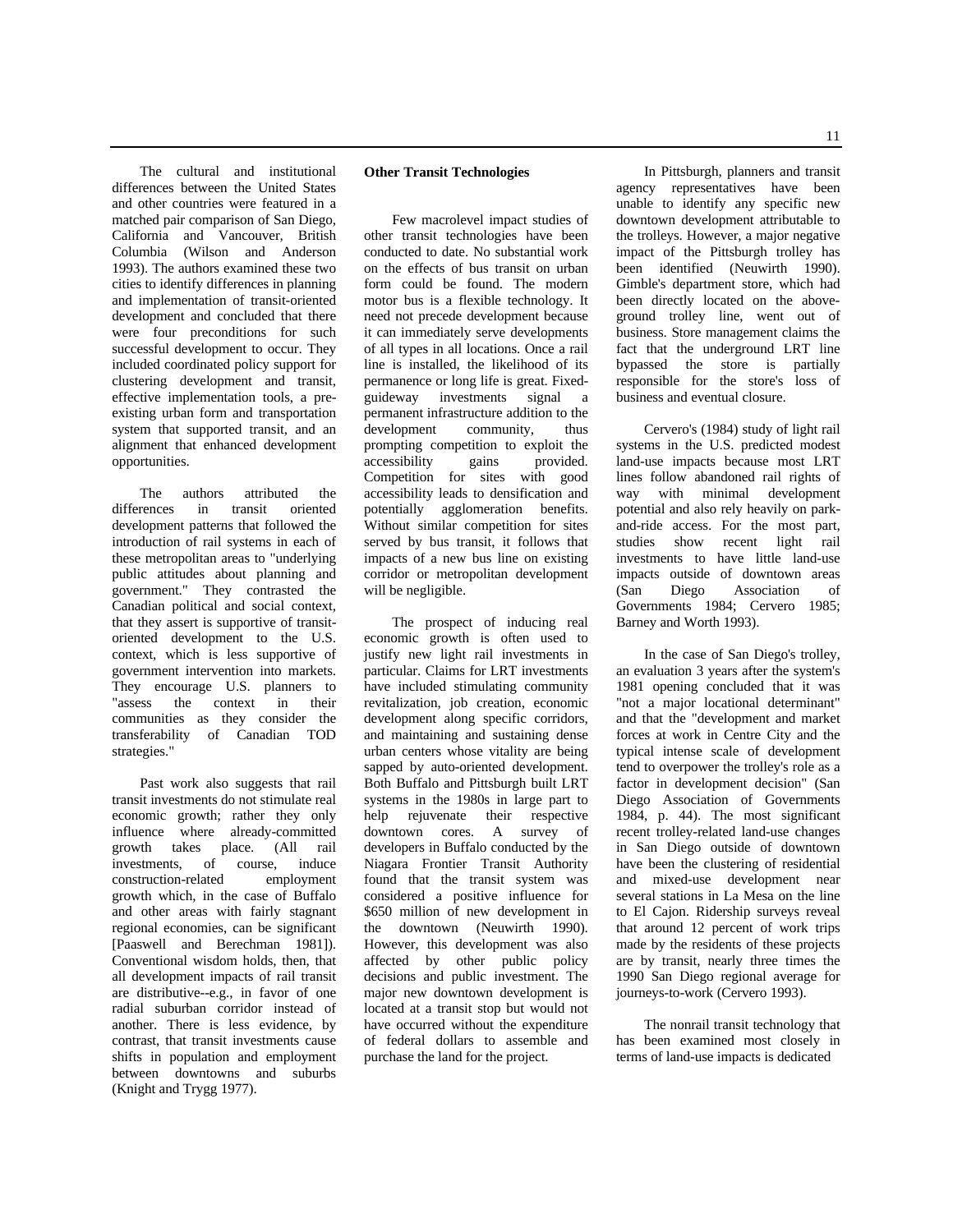busways. Knight and Trygg (1977) studied the land-use impacts of the Shirley Highway Express Bus Service, the San Bernardino "El Monte Busway," the Blue Streak in Seattle, and the Blue Dash is Dade County, Florida. They concluded, tentatively, that "so far, the evidence available indicates no land-use impacts attributable to busway systems, including some which compare favorably in patronage to many commuter rail lines" (Knight and Trygg 1977, p. 177). In greater Washington, D.C., one study suggests that the Shirley Highway HOV/Busway has allowed many Washington employees to reside farther away than they would have without the dedicated lane (Meyer and Gomez-Ibanez 1980). While several suburban stations on Ottawa's dedicated busway are surrounded by mid-rise apartments and offices, interviews with developers found that the growth would have occurred regardless and that the busway merely accelerated the timing of development (Bonsall 1985; Cervero 1986). In a study of Houston's bus transitway, Mullins et al. (1989) found relatively few impacts--developers stated it had no influence on their location choices, and before-and-after studies at parkand-ride lots near the transitway found few land-use conversions. And although Biehler (1989, p. 96) contends that "there is no reason to think that attractiveness to development is inherent in a specific mode," whether exclusive busway or light rail transit, he fails to provide accounts of development near any of Pittsburgh's exclusive busways.

#### **International Insights**

Thomson's (1977) study of traffic in the world's largest cities found that rail services were most successful in large national centers, like Paris and Tokyo, that have strong central cores. Weak centered metropolises, like greater Los Angeles and Houston, were found to be far more auto dependent.

Several world cities stand out as strongly rail oriented. One is Stockholm. The greater Stockholm

region's urban form was strongly shaped by a combination of strategic planning and regional rail transit investment. Following World War II, Stockholm County government, which owned over 70 percent of the region's land, embarked on an urban spillover plan, seeking to direct future population and industrial growth to new towns constructed around the same time as a new regional rail network. The aim was to avoid a dormitory town environment and to make satellites as self-contained and balanced (both socially and in terms of jobs and housing) as possible<br>(City of Stockholm 1992). Stockholm Interestingly, Stockholm's new towns are far from balanced or self-contained- -the majority of Stockholm's new town residents work out of town and most new town workers reside elsewhere. With high levels of external commuting and large concentrations of housing and workplaces near rail stations, Stockholm's new towns are natural havens for rail commuting (Cervero 1993). Stockholm's built form--a strong, preeminent regional core orbited by rail-served satellite centers- largely accounts for low automobile dependency. From a mobility and environmental standpoint, this has more than compensated for the tendency of Stockholmers to live and work in separate communities (Figure 4).

Two other strong-centered rail metropolises are Hong Kong and Singapore. Both are products of strong local planning controls. In both citystates, housing was developed over the past 20 years with assumptions contained in master plans that Metro corridors would be a reality. Thus, many Hong Kong and Singapore residential densities were committed before subway construction.

Within a few years of the 1980 opening of Hong Kong's regional subway, the 42-km system was turning a profit. Revenues from real estate development have helped keep the system in the black. Studies found the Metro generally enhanced land values, especially for residential and mixed-use

projects and where there were perceptible gains in accessibility. Interestingly, densities were found to decline from up to 300 m from CBD stations and then rise again; major corporations that place a high premium on spaciousness have tended to congregate around CBD stations leading to this peculiar U-shaped density gradient (Meakin 1990). This finding likely reflects the influences of cultural and institutional factors on rent gradients around rail transit nodes, not all of which are necessarily transferable to other countries.

Overall, studies show that metros in Santiago, Chile; Mexico City, Mexico; and Sao Paulo, Brazil like their North American and European city counterparts, have encouraged regional decentralization (Institution of Civil Engineers 1990). In the case of Santiago, Figueroa (1990) found that the metro relocated many poor to the metropolitan periphery while modernizing the inner city. This pattern of settlement, with the affluent located nearest the city center and the least affluent at the periphery, typifies European cities as well. American cities, however, tend toward the<br>opposite, furnishing additional furnishing additional evidence of the role of cultural factors on development patterns.

One Brazilian city has successfully influenced urban form with an all-bus system. During the 1970s, planners in Curitiba began to implement an urban design structure that emphasized linear growth along structural axes. Using various zoning tools and other land-use incentives, urban growth has been encouraged along five main axes (see Figure 5). Each axis was designed as a "trinary" road system. The central road has two restricted bus lanes in the middle flanked by two one-way local roads (Figure 6). On land sites along the structural axes, buildings with total floor areas of up to six times the plot size are permitted. This coefficient decreases the farther a site is from public transport. This has encouraged new commercial developments outside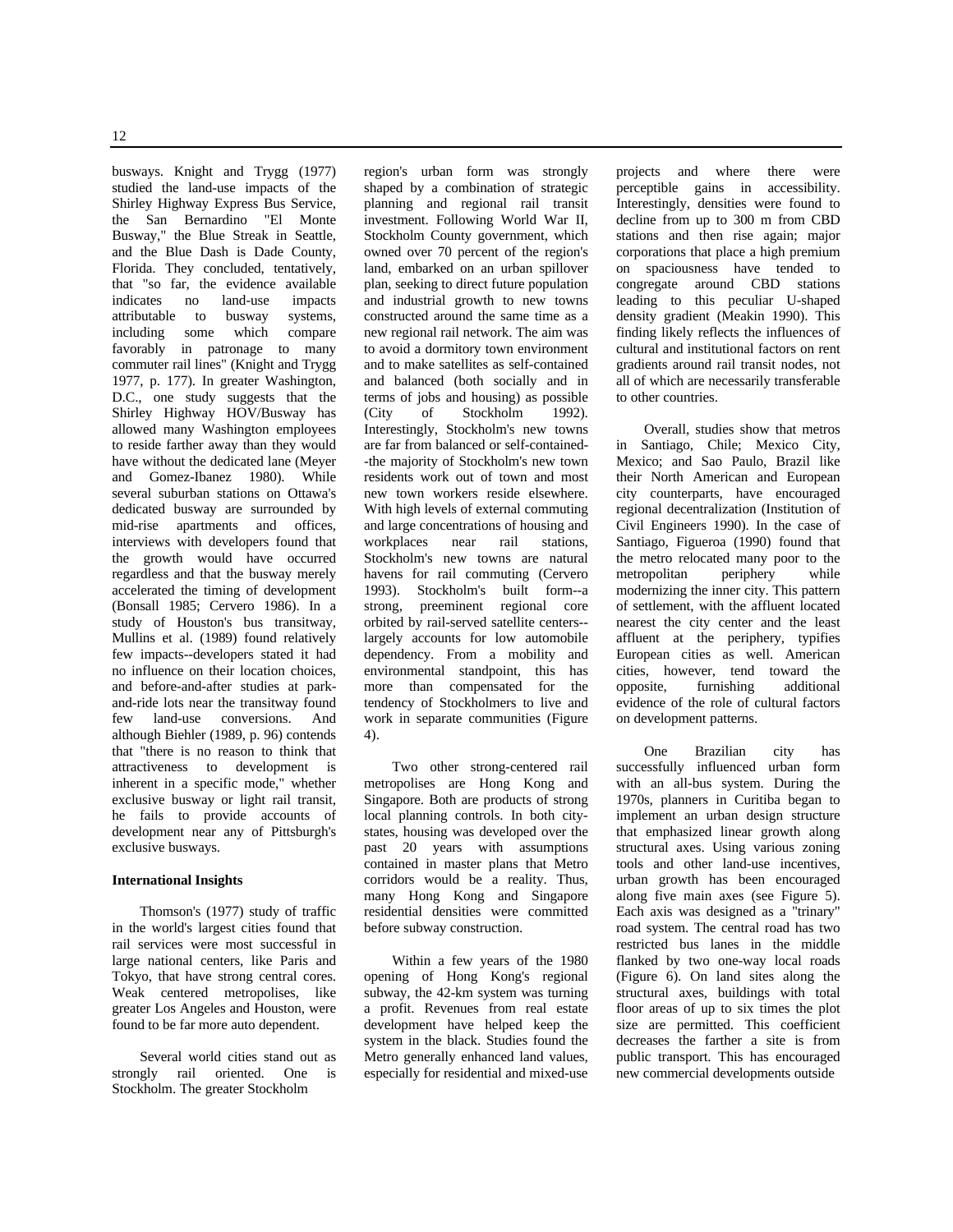



By the 1930s the Stockholm area had grown into a region of<br>600,000 inhabitants Outside the central city area there were state that is determined to the contract of the panded and also commu-<br>nives that had developed around railway stations Illustration: **SLL-RTN** 

By about 1950 Metropolitan Stockholm had a population of<br>the arty one million Suburbs, which were linked to the city by<br>tramways had now also begun to expand on a larger scale out-<br>side the central city area illustration S





In 1970 the population of Metropolitan Stockholm had reached<br>1.35 million Extensive housing production had taken place in<br>the 1950s and 1960s, chiefly in the northwestern and south<br>western parts of the region. More subway

Devine the period up to present times Metropolitan Stockholm<br>bard a population of almost 1 5 million. The housing construc-<br>tion boom had by now all but come to an end although many<br>single-lamily houses had been built, par

*Figure 4. Evolution of the Stockholm region. (Source: City of Stockholm)*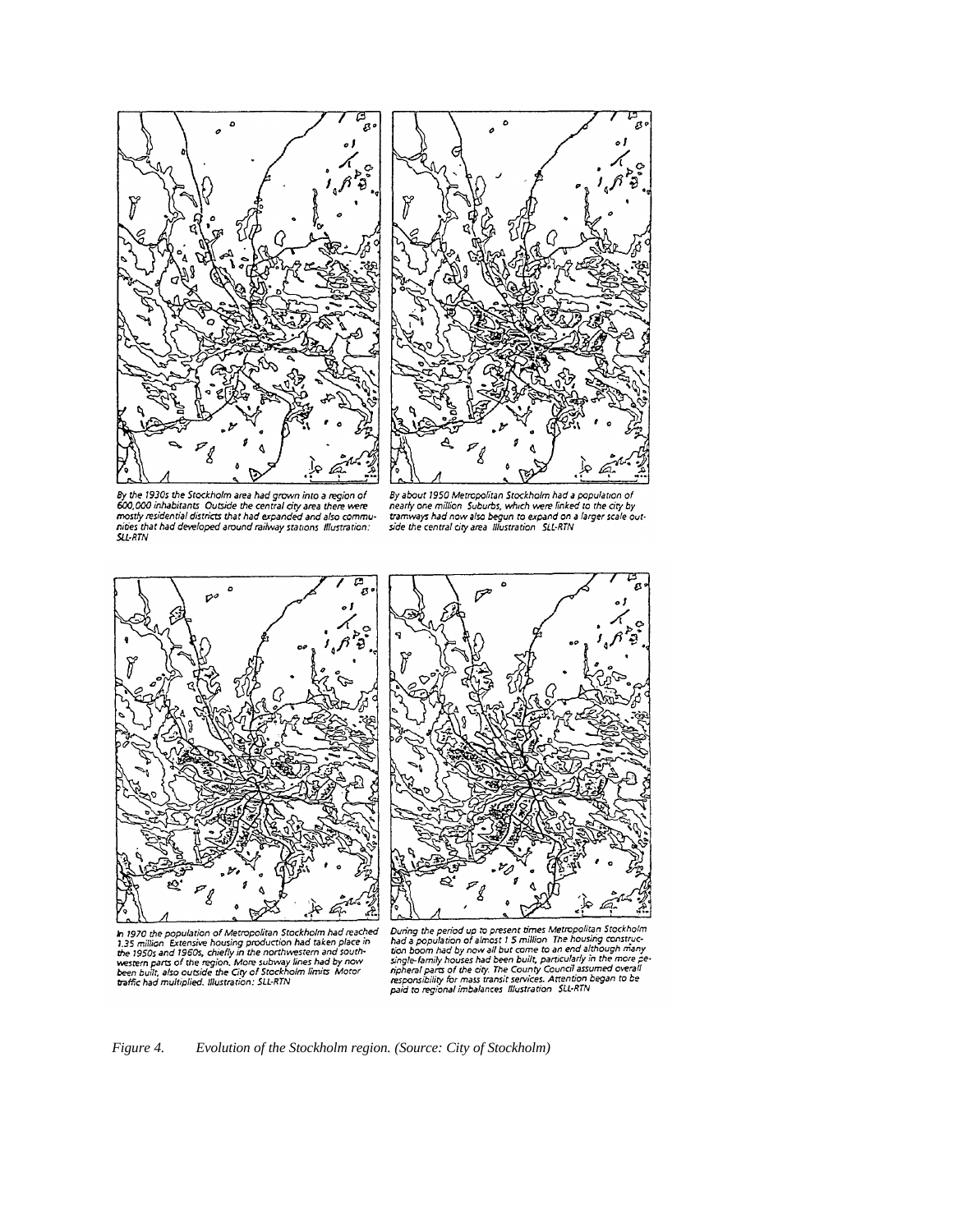





Figure 5. Evolution of Curitiba's integrated transportation system,<br>1974-1979. (Source: Rabinovitch [1993])



Figure 6. Curitiba's trinary road system. (Source: Rabinovitch [1993])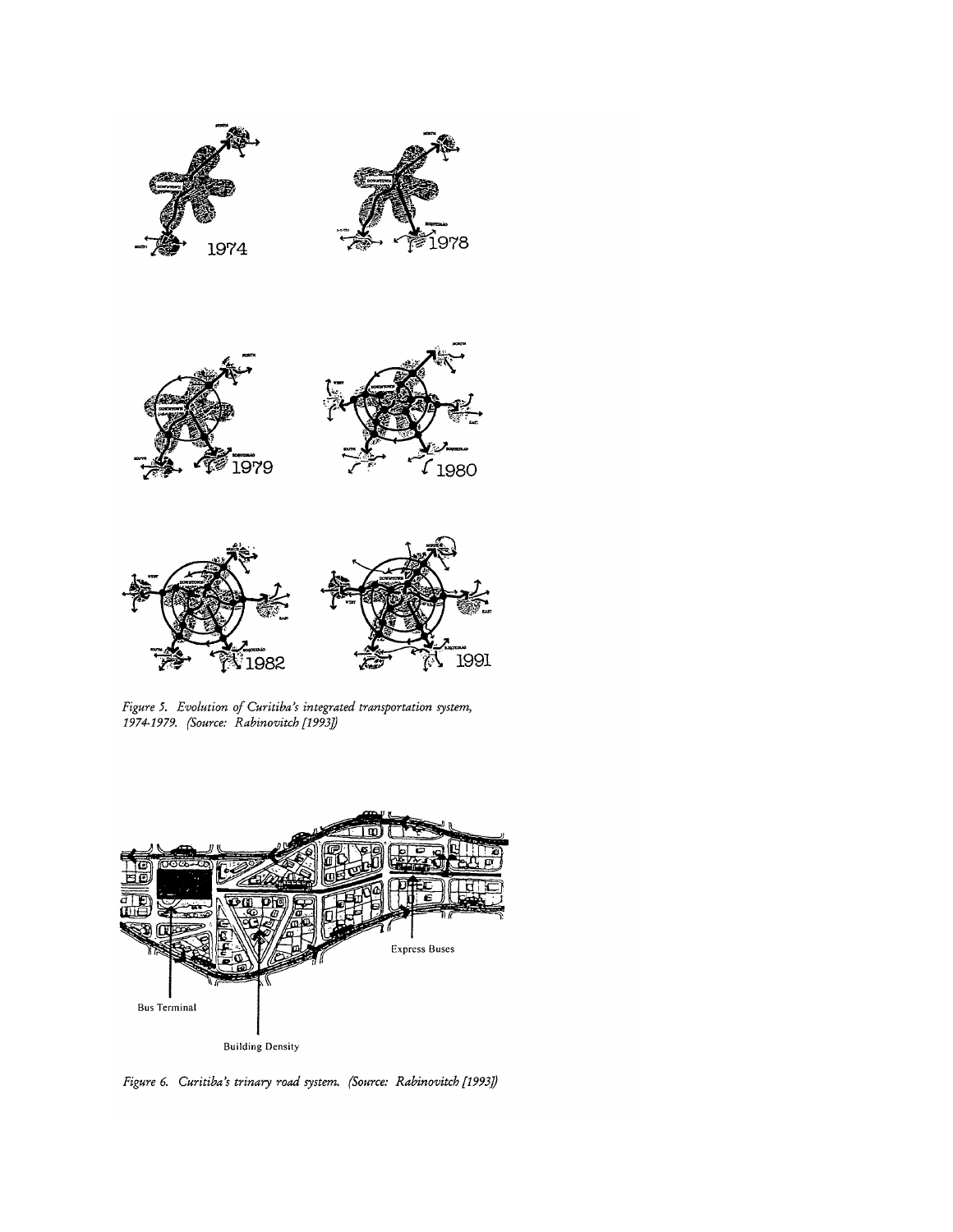the central city, but along each structural axis, and high-density residential development near public transport services. Today, Curitiba has over 50 km of exclusive bus lanes. The system averages 1.2 million passengers per day, or around 430 transit trips per capita annually, one of the highest rates in the world (Rabinovitch 1993; Lerner 1994).

In summary, noted sociologist Homer Hoyt (1939) observed over a half a century ago that "...urban form is largely a product of the dominant transportation technology during a city's prevailing period of growth." The cumulative body of research over the past 50 years seems to support strongly this supposition. However, evidence is persuasive that fixed-guideway transit investments can shape urban form under the right conditions. These conditions fundamentally include an integrated approach to transit investment and development. Outside of the United States, cities that have successfully integrated transit and landuse planning do not create a dichotomy between the influences of transit by itself on urban form and the influence of transit in combination with public policy. The two activities coincide to shape development as far as possible in support of transit investment. Debate in the United States hinges on whether transit can influence development, as if transit itself were not a public investment on which an adequate return were required. When viewed as such an investment, the imperative to integrate land-use planning and development is clear, as are the benefits (in the form of higher levels of patronage). The sections that follow elaborate on these points.

## **Intermediate-Scale Corridor/Activity Center/Station Area) Level**

Studies conducted at the subregional (e.g., corridors and activity centers) and station-area levels have shed light on rail transit's impacts on urban densities, property values, and land-use composition.

#### **Downtown Impacts**

Within downtowns, rail transit investments have stimulated redevelopment and brought life to once moribund commercial districts. BART is credited with focusing much of San Francisco's downtown office construction south of Market Street and rejuvenating inner-city Oakland. Outside of downtown, however, BART's land-use influences to date have been inconsequential--except for several stations in the East Bay suburbs--because of such factors as local opposition to growth, downzoning, and the siting of stations in freeway medians. Webber (1976) has argued that, more fundamentally, the reason for BART's negligible land-use impacts outside of downtowns stems from its poor performance relative to the automobile--it paralleled corridors with excellent highways and provided no real increases in regional accessibility for a number of years after completion.

Some of the more significant downtown redevelopment impacts have been recorded with light rail and busmall systems. In downtown Buffalo, a number of building restoration projects have been completed near the light rail line (Callow 1992) and the trolley was credited with partially attracting over \$600 million in investments downtown. In Portland, the downtown transit (bus) mall is viewed as the centerpiece of downtown redevelopment, helping to trigger such new investments as Pioneer Place, a four-square-block mixed-use complex. Arrington (1992, p. 19) speculates that light rail might have greater redevelopment impacts, dollar-for-dollar, than heavy rail because LRT "...operates at the surface and offers visibility, penetrates the community and is not separated from it like heavy rail, which is down in a hole or up in the air, and is part of the urban experience--an amenity, a signature for the area." Eager (1993) notes, however, that based on 1990 journey-to-work statistics, the Portland Banfield rail has made a fairly minor contribution to the city's travel

picture. Overall, transit's share of total daily trips is less than 3 percent in the Portland region, and the share continued to decline throughout the 1980s. Among work trips by suburbanites, there was actually a 30 percent decline in transit ridership in the Portland region during the 1980s. As a stimulus to downtown redevelopment and as a complement to Portland's very pedestrian-friendly downtown, the light rail system has been an unequivocal success. As a mobility factor within the region, its role has been minor.

Studies also show that light rail and transit-mall investments cannot overcome the effects of a weak regional economy. During periods of economic downturns, studies found no redevelopment impacts in Edmonton and Calgary (Gomez-Ibanez 1985; City of Calgary 1983), Denver or Portland during the late 1970s. After the transitmall opening, retail sales in Denver's mall area dropped as a share of regional sales while in Portland, off-mall locations saw larger increases in commercial rents than on-mall locations (Gladstone Associates 1982; Dueker et al. 1982).

#### **Impacts in Suburban Areas**

While some observers feel that transit adds too little accessibility outside CBDs to influence urban form, others find that suburban areas have changed because of transit. In some areas, commercial and multifamily development has clustered near transit stations. Generally, transit agencies and local jurisdictions must work with the private sector for this type of development to occur because there are a number of barriers to transitsupportive development. These barriers include community opposition to higher densities or redevelopment, lender reluctance to finance new types of projects, high costs of land assembly, and weak markets for multifamily housing (Cervero et al. 1994).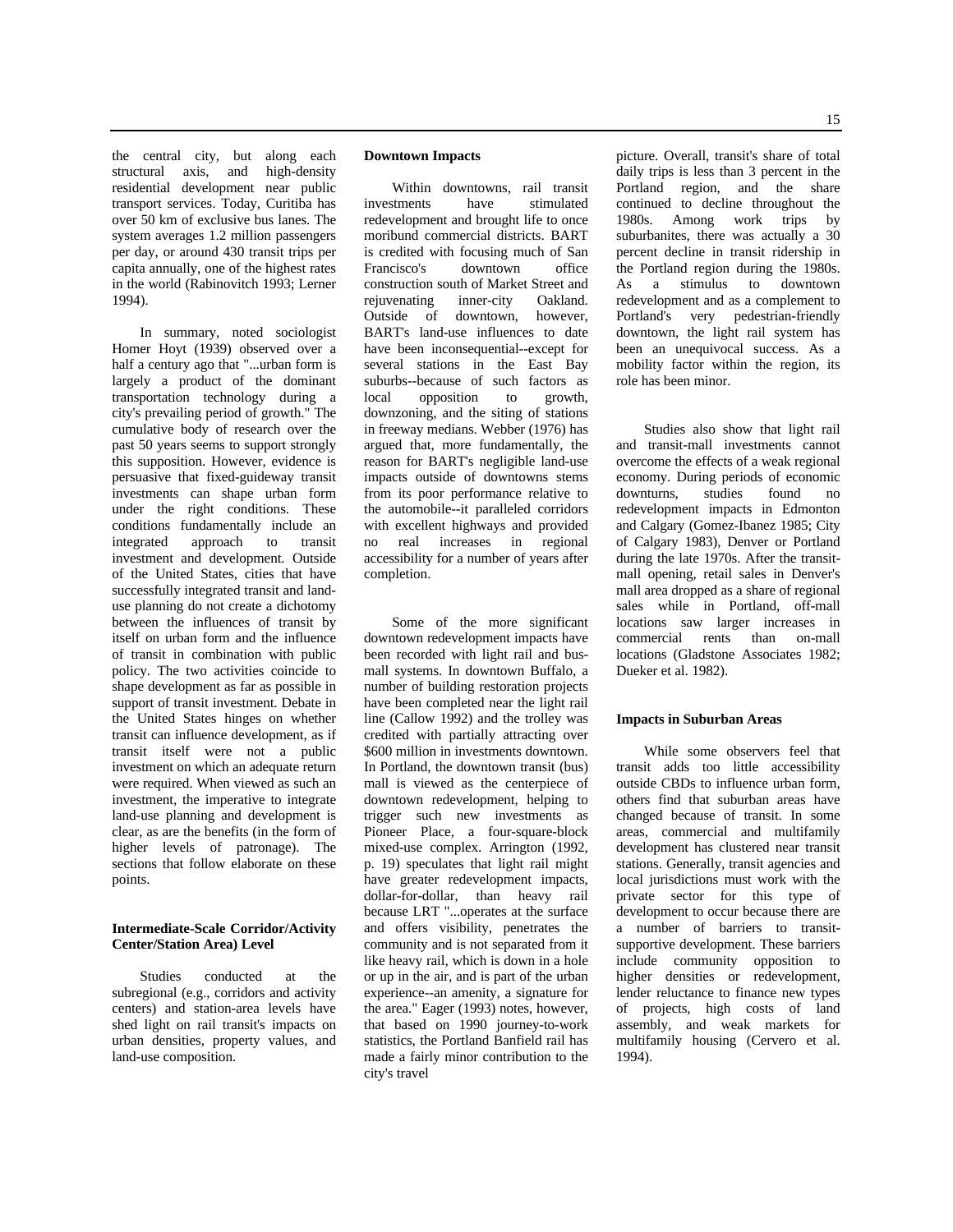#### *Philadelphia--Lindenwold*

Case studies of two communities near the Lindenwold High-Speed Commuter Rail line--one with substantial apartment development and the other with almost none--found these outcomes were not influenced by proximity to the rail system, but rather factors like land availability, zoning, and local attitudes to growth (Boyce et al. 1972). Similar findings were observed for office and commercial development (Gannon and Dear 1972). Studies showed proximity to the High-Speed line was capitalized into higher land values, with the largest gain accruing to residential sites farthest from downtown Philadelphia (Boyce et al. 1972). A subsequent study found these gains held over time, with properties within the station-area catchment increasing in value by about 7 percent (Allen et al. 1986).

#### *San Francisco BART*

Smaller land value benefits have been recorded for BART, though most BART studies were carried out too soon after opening to gauge any statistically significant impacts. The largest increases in land values occurred prior to BART's operations, the result of station-area land speculation; once services started, increases in land values stabilized and for parcels beyond one mile of most stations fell to nearly zero (Dyett et al. 1979).

Substantial office clustering has occurred at BART's Pleasant Hill, Walnut Creek, and Concord stations in recent years, and efforts are underway to build apartments on park-and-ride lots (to be replaced by parking structures) at several other stations through joint development arrangements (Bernick and Carroll 1991). To date, however, few residential projects have been built near suburban BART stations that could be considered high density even though at least nine station areas have been specifically zoned for high or mediumdensity residential development. Some communities have explicitly

prohibited high-density housing in spite of BART's presence.

A shortcoming of the original BART Impact Study, conducted several years after the system's opening, was that it was premature to expect BART to have exerted meaningful land-use changes in such a short period of time. A "BART at 20" update study is currently under way (Deakin, Cervero, and Landis 1994). It is important to revisit BART's impacts on the built environment because a premise of the entire project was that it would eventually lead to mini-communities mushrooming around suburban rail stations, thus helping to create a more multicentric, and thus ostensibly more sustainable, settlement pattern. Indeed, the \$1 billion (1967 currency) propertytax bond issue that was sold to the Bay Area public was based partly on the argument that BART would materially enhance quality of life in the region.

Between 1970 and 1990, residential population grew, on average, 65 percent faster in Bay Area corridors not served by BART (I-680 from Walnut Creek to Pleasanton, Highway 1 Marin corridor) than those served by BART. Additionally, employment growth rates were 92 percent higher outside of suburban BART corridors than along the suburban Concord and Fremont BART lines. Moreover, density gradients along the Fremont and Richmond lines were slightly flatter in 1990 than they were in 1980. Overall, BART appears to have done little to channel suburban population and employment growth over its first 20 years of operation.

As was found in the original BART Impact Study, BART's major influence on office construction has been in downtown San Francisco, where around 40 million sq ft of office inventory was added within 1/4 mi of BART from 1975 to 1992. (This compares to an addition of only 12 million sq ft of office space elsewhere in San Francisco over the same period.) Downtown Oakland added 4 million sq ft of office space between 1975 and 1992; most of this has been for

public buildings. The most significant office cluster in the suburbs has been around the Walnut Creek Station, which added 2.5 million sq ft of office space between 1975 and 1992. However, this amount pales in comparison to the 22 million sq ft of office space added to the I-680 corridor in the suburbs of Alameda and Contra Costa County. Overall, 35 million sq ft of office space was built in areas unserved by BART since BART's 1972 opening, compared to only 9 million sq ft within 1/2 mi of an East Bay BART station. The kinds of office functions that are most attracted to BART stations are concentrated in the FIRE (finance-insurance-real estate) and nonbusiness service sectors.

#### *Boston Red Line*

The metropolitan area in Boston/ Cambridge, Massachusetts, furnishes additional evidence of the role of community attitudes and policies in shaping development near rail systems. The extension of the region's Red Line through the city of Cambridge in the 1970s led to a review of station-area zoning in several Cambridge neighborhoods. The decision of local officials and citizens not to permit higher densities near transit ensured that new rail stations would serve existing structures and bring about little change in station-area land use.

At the line's terminus, the Alewife station experienced substantial office development. The area nearest the rail station was devoted to a large parking structure for inbound park-and-ride commuters. While the office developments do generate transit ridership, the majority of work trips have origins beyond the end of the transit system and are largely served by autos.

There is some evidence that recent rail extensions in the Boston region have encouraged dispersal of originally downtown functions and accelerated the pace at which back-office jobs have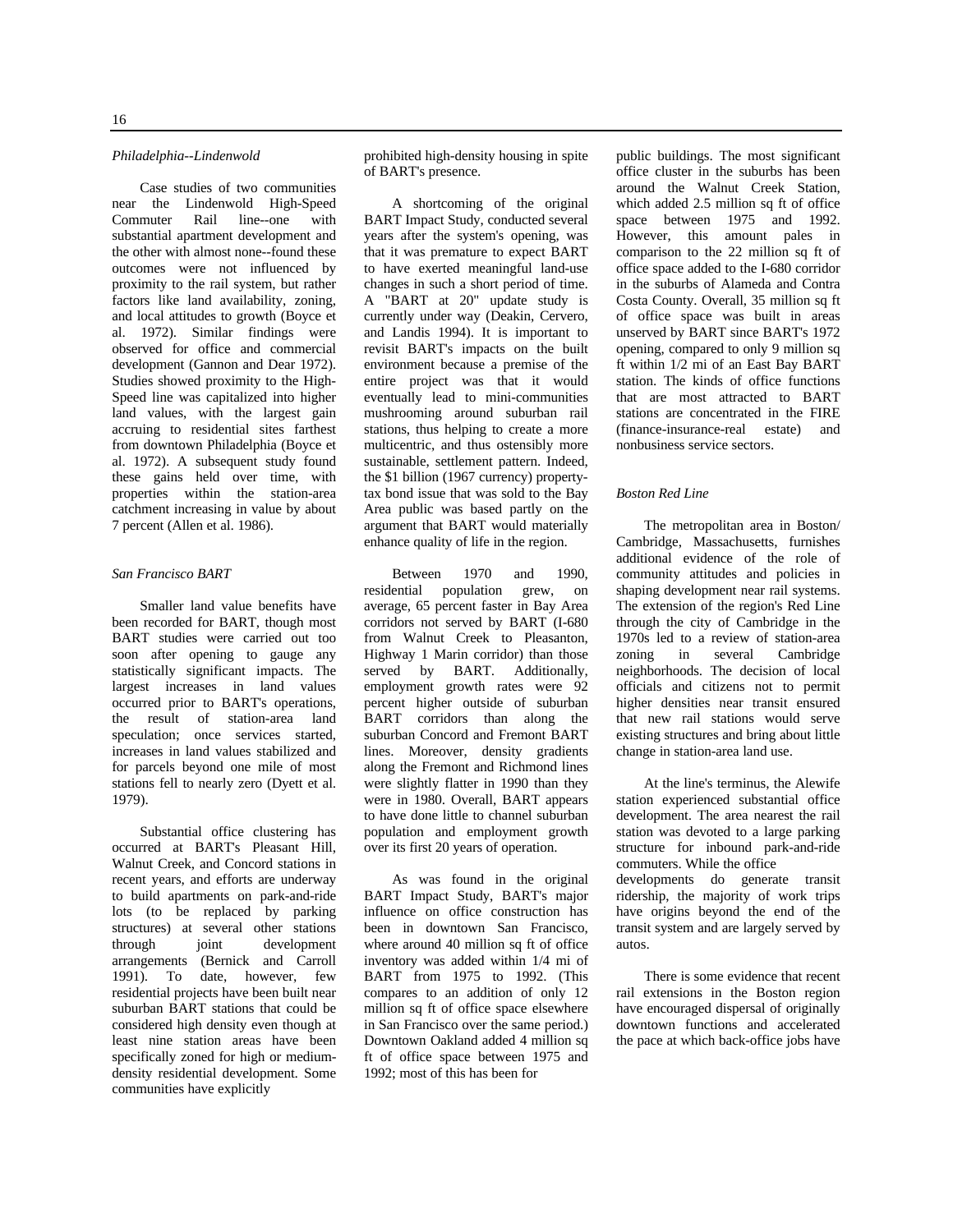decentralized. For example, the extension of the Orange Line north to Malden and Charlestown and the Red Line south to Quincy and Braintree has supported new office and other construction in these areas. Downtown insurance companies and banking and finance firms have relocated many of their back-office and clerical functions in these suburbs. Although the relocation of back-office functions is part of a general trend in many industries, the opening of new transit lines has played a crucial role in job dispersal in the Boston region (Neuwirth 1990).

#### *Washington, DC Metrorail*

Over the past decade, the most substantial rail-induced land-use impacts outside of a U.S. downtown district have been experienced around Washington Metrorail stations. Highrise mixed-use joint development projects have sprung up at stations in Bethesda, Silver Spring, and Friendship Heights in Maryland, and Ballston, Pentagon City, and Crystal City in northern Virginia. At Ballston, the extension of the Orange Line freed up land used previously for a bus transfer facility. The station became the centerpiece of the Ballston centerpiece of the Ballston redevelopment program, culminated by the Ballston Metro Center, a 28-story tower that includes office and retail space, condominiums, and a hotel. WMATA, the regional transit agency, also receives air-rights lease income of over \$200,000 per year for the site (Cervero et al. 1992).

Between 1970-1976 (prior to Metrorail), 17 percent of high-density residential permits issued in the Washington region were located in station areas; between 1977-1980 after Metrorail opened, 23 percent of the high-density units permitted were located in station areas. Even after Metrorail, most of the higher-density units permitted in the region were authorized for construction in locations outside the influence of Metro stations (MWCOG 1982). Based on interviews with real estate brokers and appraisers, several

studies have estimated that commercial land prices near Metrorail stations increased by around 100 percent several years after services began and as much as 400 percent in some locales (Damm et al. 1980; Rice Center for Urban Mobility Research 1987). In Arlington, Virginia, residential values per sq ft were around \$10 more for units across the street from Metrorail stations than for units elsewhere (Rybeck 1981). A recent study of jointdevelopment mixed-use projects at Bethesda and Ballston also found that they commanded a \$2 to \$4 per sq ft rent premium relative to comparable projects a block away from stations (Cervero et al. 1992). These findings are consistent with those of Green and James (1993), previously cited.

## *Atlanta MARTA*

While Atlanta's MARTA has been credited with stimulating officecommercial growth in the Arts Center, Buckhead, and Lenox Square areas, there has been far more office construction and value added to land along the I-285 freeway corridor (e.g., Perimeter Center) (Davis and Holmes 1985). Still, rents at Resurgens Plaza, a 27-story office tower directly adjacent to MARTA's Lenox Station, were \$3 to \$5 higher in 1989 than at other offices of comparable leasing quality a block away (Cervero et al. 1992).

Some of the most significant land-uses changes in Atlanta occurred prior to the opening of the MARTA system. These changes were mainly in the form of high-rise office, residential, and mixeduse building downtown and on the north line parallel to Atlanta's premier thoroughfare, Peachtree Street (Potter 1979). In the case of Atlanta's North Park development, MARTA's proximity allowed an increase in the scale of the project, making higher densities possible. At Lenox Park, the proximity of transit appears to have affected the mix of uses (Neuwirth 1990). However, in both cases the developments, although large, are only a fraction of the total amount of existing

and planned development within the submarket areas. Within these areas, other commercial projects are being built with less obvious ties to MARTA. In Atlanta, rail transit seems to be exerting its biggest influence in transitional areas. In stagnant markets near rail stations, MARTA seems inconsequential. On the other hand, some locations are so attractive, such as prestigious downtown areas, that transit is not a driving factor in development decisions. It is the areas in between, where some elements are in place but some encouragement is needed, that MARTA seems to be exerting its greatest land-use influence.

MARTA has benefited in part because of Atlanta's buoyant economic growth during the 1980s and into the 1990s. As noted previously, a healthy regional economy is perhaps the most important prerequisite to the transitinduced development impacts--that is, there has to be growth for transit investments to channel. In the Atlanta region, MARTA has been cited as a factor of growing importance in the locational decisions of regional headquarters of major corporations as well as back offices that staff large numbers of clerical and technical workers. A significant part of Atlanta's recent growth has resulted from decisions to locate such facilities in the region, given MARTA's ability to move workers to and from downtown and the airport. With its new terminal within the airport itself, MARTA now offers 20-min trips to downtown and midtown locations.

#### **Light Rail**

In Baltimore, one study estimated some property value increases within 2,000 ft of the light rail line, with the bulk of development activity occurring at both the downtown and suburban terminuses (Rice Center for Urban Mobility Research 1987). Miami's Metrorail has done little to induce inner-city redevelopment. The most significant change has been the addition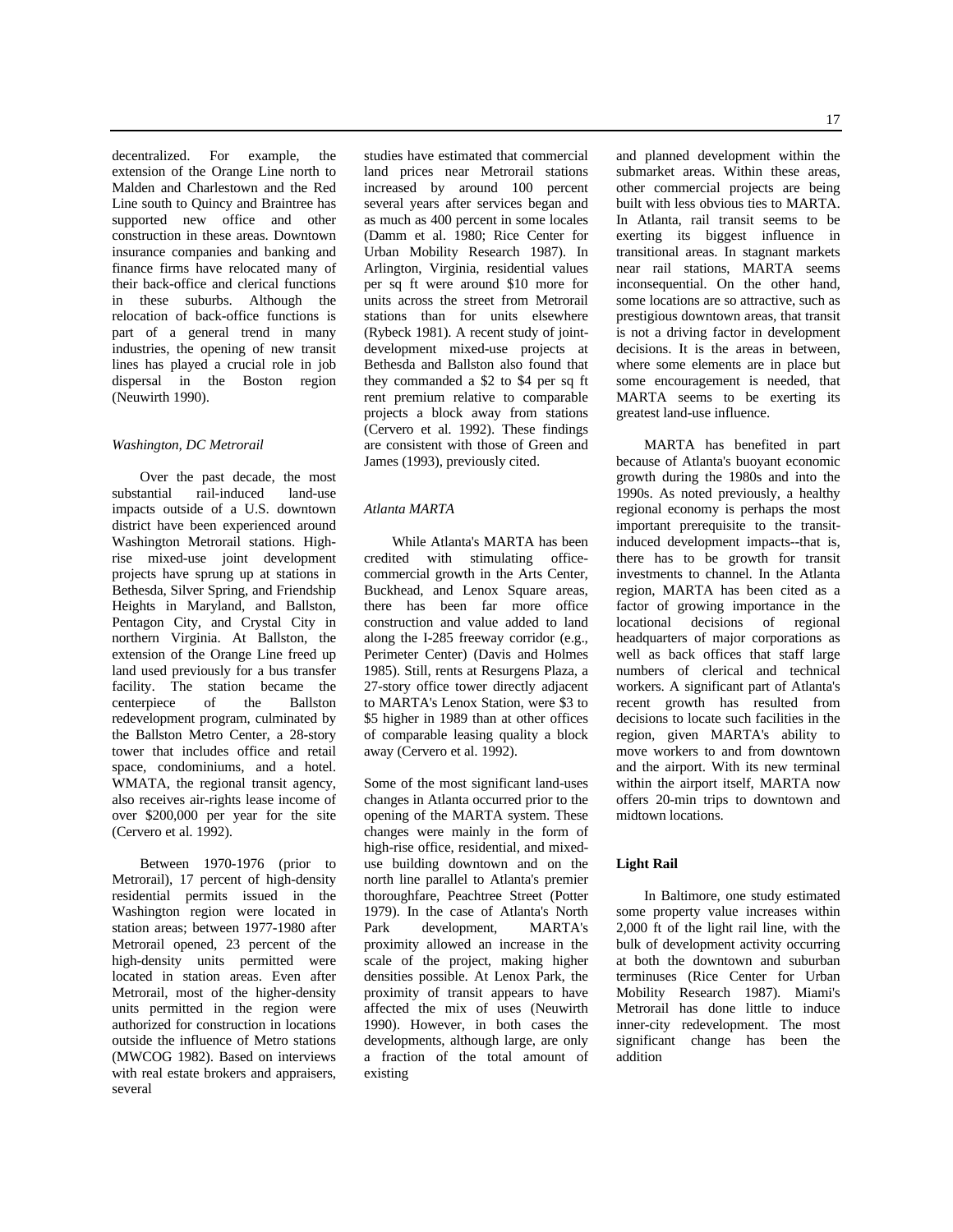of the Datrans office-retail-hotel project at the Dadelands South station, which yields over \$500,000 annually in lease revenues to the Metropolitan Dade Transit Authority (Cervero et al. 1992).

San Diego's Trolley is commonly recognized as an important factor in maintaining a viable downtown, however virtually no significant landuse impacts have been recorded on the southline to the Mexican border. Recently, several large-scale apartment and mixed-use projects have been built near LRT stops in La Mesa. Based on a matched-pair comparison of properties served and unserved by the Trolley, a recent study concluded that San Diego's LRT had no measurable impacts on land values (VNI Rainbow Appraisal Services 1993). In a recently issued report in Portland, Oregon (Barney and Worth, et al. 1993), the author's note that there has been significant development along Portland's Banfield LRT line, but it has been concentrated near downtown. Assessed values of station-area properties have risen more quickly than countywide averages, but the intensity of development around neighborhood station areas remains low.

## **Impacts on Property Values and Rents**

If transit investments confer benefits to surrounding properties, in theory this benefit should become capitalized into higher land values and rent premiums. One study concluded that San Francisco's BART "had a small but significant positive effect on the price of single-family dwellings" (Blayney Associates 1978). This study found a positive effect on housing prices at 1,000 ft from BART stations of between 0 and 4 percent, which diminished rapidly with increasing distance from the station. In no case did the BART effect extend beyond 5,000 ft. Similar studies of Atlanta's MARTA system also concluded that transit station proximity is beneficial to residential values when stations are designed with sensitivity to surrounding neighborhoods (Nelson and McClesky 1990). A recent study of Miami's

Metrorail found it had a negligible impact on residential property values, and impacts did not vary significantly by distance from a station (Gatzlaff and Smith 1993).

The potential negative effects of proximity to rail transit have likewise been studied. An opinion survey conducted by Baldassare et al. (1979) found less preference for homes near elevated BART stations. Burkhardt (1976) and Dornbush (1975) also note value decreases around BART because of such nuisances as noise and vibration, increased automobile traffic, and the perceived accessibility of different social classes and ethnic groups to otherwise homogenous neighborhoods. Collectively, these studies suggest the land-value impact of rail investments to be highly localized.

In a recent analysis, done as part of the "BART at 20" study, the capitalization effects of proximity of single-family homes to BART as well as several other California rail systems were studied over a long-term time horizon. (The original BART impact study was criticized for being premature in its evaluation of landvalue impacts only a few years after the system's opening.) Landis et al. (1994) used a hedonic price model to show a selling price premium, which depends on location within the East Bay, for every meter a home is closer to the nearest BART station.

Similar models for single-family homes near Sacramento and San Diego LRT found no relationship between proximity to transit and market values. In the case of the San Jose LRT, the hedonic model showed that transit actually takes away value from properties that are located within easy reach of a station. Landis et al. speculate that the type of rail technology and extensiveness of the system have some bearing on home values. BART, as an expansive system that operates modern trains that serve major urban centers, seems to exert positive influences on nearby singlefamily homes. As mainly single lines that serve a limited number of

destinations, California's LRT lines, on the other hand, have little impact on value. The modest land-value impacts of California's LRT contrast with the findings of Al-Mosaind et al. (1993) that residences within walking distance of a Portland LRT station commanded an 10.6 percent rent premium. Clearly, impacts appear very localized, turning heavily on the influences of other local factors and perceptions.

Voith (1993) has provided recent evidence that CBD-oriented train services provide a housing value premium. Using data for suburban Philadelphia housing values for the 1979-88 period, he found the value premium associated with SEPTA rail services increased dramatically during the 1980s, despite the rapid growth in suburban employment during this period. The changes in the magnitude of the premium correlated with changes in lagged employment growth in the city of Philadelphia, but not with changes in suburban employment, suggesting that the economic conditions in the central city are an important determinant of the value of suburban housing with commuter rail service.

Likewise, Armstrong (1994) reports an increase in single-family residential values of about 6.7 percent in the Boston area if the residence is in a community with a commuter rail station. Distance to the station did not influence housing prices, although housing within 200 ft of the line had reduced values. This value reduction may be related to freight service on the lines.

In terms of office rents, recent evidence from the "BART at 20" update study indicates that office buildings closest to downtown San Francisco stations commend higher office rents at the Embarcadero and Powell Street stations. In the case of the Montgomery Street station, which directly serves the Financial District, rents actually increase with distance to BART.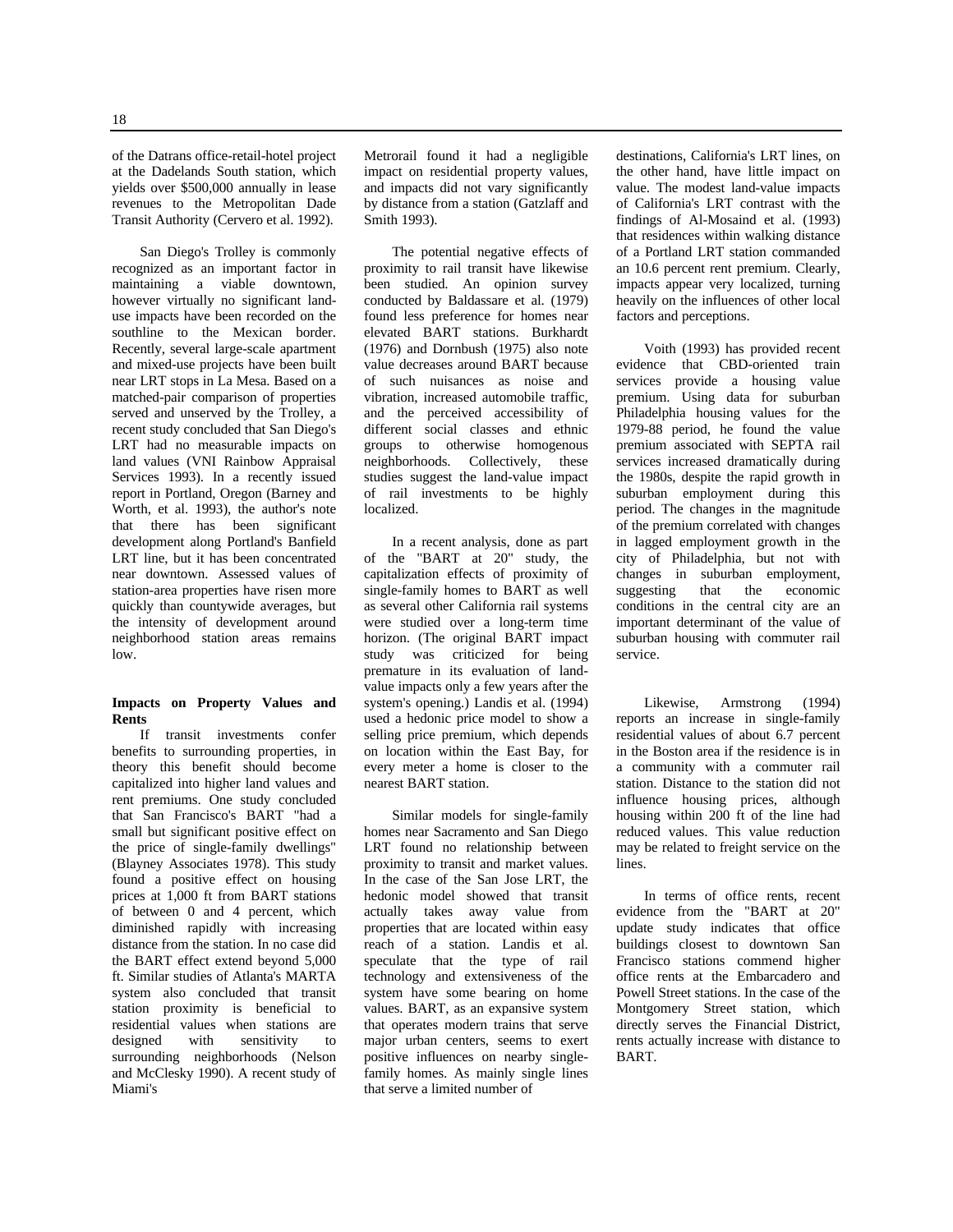Fejarang (1994), however, found that commercial property values near planned Metro Rail corridors in the Los Angeles area appreciated faster than similar properties away from the corridors during the 1980s when the rail system was being planned and developed. The market was apparently anticipating effects of the light rail, as results were measured prior to operation of the system.

The findings that accessibility advantages to rail transit get capitalized into higher rents and land values conflict with the general conclusion that rail investments fail to induce real economic growth. If business and housing costs are higher near transit stations, those living and working there must be earning more to cover the higher premium. It may be that transit is a necessary input into maintaining a viable downtown (e.g., agglomeration economies) and that without transit services, investments in downtowns would shrink. As Voith (1993) has argued, the fact that housing values rose sharply for properties near CBDoriented rail lines in suburban Philadelphia, even when many jobs were heading to the King of Prussia area and other outlying job centers, suggests that transit is part of a larger urban dynamic, and any impacts that are directly related to new transit services may be considerably outweighed by the indirect impacts associated with transit's contribution to the health (or decline) of cities. One of rail transit's "unmeasurable" benefits might very well be to help stave off the economic decline of some downtown centers by providing an important lifeline for sustaining agglomeration economies.

## **Institutional Issues of Station-Area Development**

As noted in the section on macrolevel analysis, Canadian, European, and South American cities have been more successful in using transit as a tool to shape urban form than U.S. cities have. There are a number of

institutional and cultural factors contributing to this success.

In Stockholm, Toronto, Vancouver, and Curitiba, land-use and transportation decisions were made by regional planning bodies that had the ability to use transit to shape regional development patterns. In the U.S., transit service is the responsibility of transit agencies, and land-use planning is done by local governments. Transit agencies may want dense development near stations, but the communities who control the zoning may not. In addition, most transit-supportive development requires more than the provision of transit service and supportive zoning. Transit stations must be located in areas that are conducive to development. This is often not the priority when alignments are chosen (Cervero 1984, Lutz and Benz 1992). The transit agency, municipality, and developer must also work together to produce a viable project. Public involvement in land acquisition, the provision of infrastructure, and financing is often needed for transit-supportive development to occur.

One of the reasons development has clustered around transit stations in cities like Stockholm and Toronto is<br>that local governments bought governments bought considerable amounts of land that could later be leased or sold to developers. U.S. transit agencies cannot legally acquire with federal funds land beyond what is needed for the transit system. There are some other mechanisms for land assembly, such as redevelopment agencies in "blighted" areas, but in general the only assembled land transit agencies have to offer is their park-andride lots.

The cost of providing needed infrastructure for development can also be considerable. When an area is "blighted," a redevelopment agency may have tools like tax increment financing to generate revenue, but in many instances no special revenue sources exist (Cervero et al. 1994).

Finally, experience in California suggests that most large-scale

redevelopment projects need some public assistance with financing to be viable. Housing authorities may subsidize below market housing units. Transit agencies or local development agencies may issue tax exempt or taxable bonds and thereby share some of the risk in the project. The financial arrangements are often complex (Ciocca 1994; Cervero et al. 1994).

One proposal to overcome some of these institutional issues was introduced in the 1994 California legislative session. A Transit Village Development Act was proposed that would have allowed the use of land assembly and infrastructure financing powers, similar to those for redevelopment agencies, to create transportation-supportive development at rail stations. The measure did not pass (Cervero et al. 1994).

In Portland, Oregon, the transit agency is engaged in successful cooperative planning with local jurisdictions for light rail station areas. These efforts are aided by state regulations requiring local jurisdictions to reduce auto use through land-use planning. A number of relatively dense transit-oriented developments are being planned.

#### **The State of Research**

The bulk of empirical research on transit's impacts on urban form was conducted up to 20 years ago. Little new ground has been broken and few new pieces have been published in the past decade--partly because federally sponsored research on transit and landuse impacts ended in the early 1980s. It is perhaps also because of the consistent and widely embraced conclusions of the research, best summarized by Knight and Trygg (1977), regarding the necessary conditions for rail transit to influence urban form and land uses. Updates of impact studies in the San Francisco Bay Area and Atlanta are currently probing the more recent impacts of these systems. Because the findings of these updates are pending,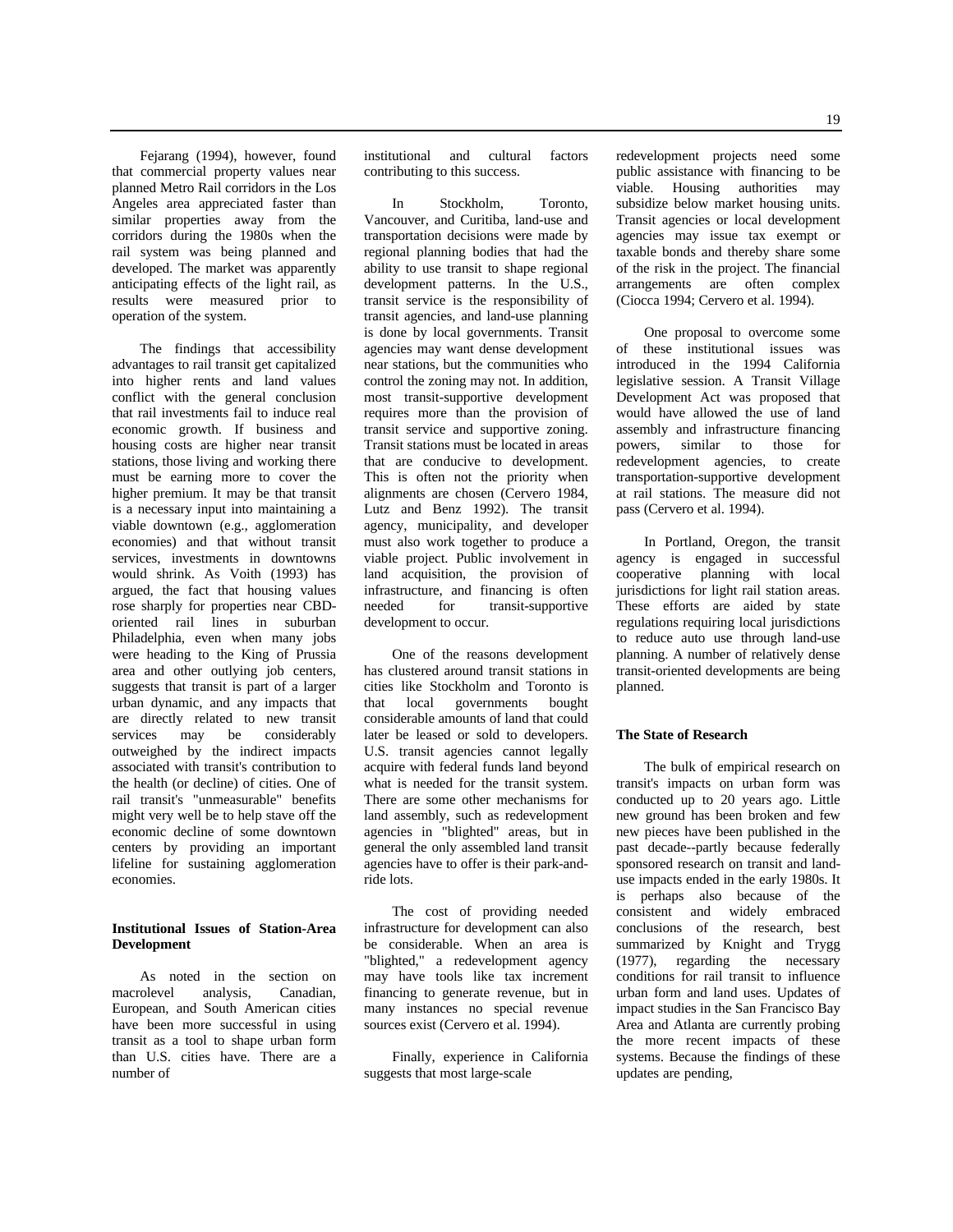complimentary insights into the transiturban form dynamic can be gained by focusing on how land uses and the built environment shape transit demand and travel behavior.

## **1.4 URBAN FORM AND LAND-USE IMPACTS ON TRANSIT DEMAND**

#### **Macrolevel Analysis**

#### *American Studies*

In the seminal study *Public Transportation and Land-Use Policy,* (Pushkarev and Zupan 1977) developed a set of "land-use thresholds" that are necessary to justify financially different types of transit investments, based on intermodal comparisons of transit unit costs and intercity comparisons of transit trip generation rates (Figure 7). They found the key land-use determinants of transit demand to be the size of a downtown (in nonresidential floorspace), distance of a site to downtown, and residential densities. To justify a light rail line, for instance, the authors concluded that minimum residential densities of nine dwelling units per acre were needed to serve a downtown with at least 20 million sq ft of nonresidential floorspace. *Urban Rail in America* by Pushkarev, with Zupan and Cumella (1980), the sequel to *Public Transportation and Land-Use Policy,* used the same concepts, but developed six demand-based threshold criteria for fixed-guideway transit (rapid transit, light rail, automated people-movers). Each criteria was linked to residential<br>densities and to downtown to downtown nonresidential floorspace.

The Pushkarev and Zupan findings need to be reviewed today since most U.S. metropolitan areas are multicentered, thus diminishing the importance of the size of the CBD. The use of data from the New York City region also limits the ability to generalize the findings. Still, this work is the only systematic examination of these relationships in the United States. It is cited and used frequently in feasibility

studies of proposed rail projects.

In another cross-city comparison of six U.S. metropolises (ranging in size from Springfield, Massachusetts to the New York City region), Smith (1984) found that transit trips rose most sharply when residential densities increased from around 7 dwelling units to 16 dwelling units per acre. In the case of greater New York, for instance, this residential density jump increased average weekday transit trips per person from 0.2 to 0.6 At residential densities of 100 dwelling units per acre, he found that each resident in the New York City region was averaging around one mass transit trip per day.

An earlier study concluded the opposite about the relationship between density and transit usage. In an econometric analysis of 1973 *Nationwide Personal Transportation Survey (NPTS)* data, Peat Marwick & Mitchell (1975) tested a number of demand functions in an attempt to estimate per capita passenger miles for both bus and rail transit. The authors concluded that "...for both bus and rail systems, the explanatory variables of average square miles per capita (the inverse of average population density), price, and headway were not sufficient to explain very much of the variation among urbanized areas in the demand for transit services." The study suggested that socioeconomic characteristics of residents explained far more of the observed variation in modal split.

A paper developed for the<br>Montgomery County, Maryland, County, Maryland, Planning Department (Levinson and Kumar 1994) uses the 1990 NPTS to examine relationships between density and several indicators of travel behavior, including mode choice, travel time, and vehicle ownership. Although critical of the thesis that density can explain travel behavior, the authors found that relationships between density and mode choice "are found only at densities greater than 10,000 persons per square mile." While asserting that these densities are "home to about 6 percent of

the American population," the authors' findings conform to those of Zupan and of Smith in terms of the range and thresholds of density that can be associated with higher utilization of transit. (The density of 10,000 persons per sq mi corresponds approximately to seven dwelling units per gross residential acre.)

A macrolevel study of American new towns examined differences in vehicle miles traveled (VMT) per household. Part of the rationale for new communities has been the possibility of reducing travel by the planned juxtaposition of complementary land uses. A comparison of travel behavior in 15 new communities with fifteen "semi-planned" control suburbs showed no discernible reductions in VMT or transit usage from planned designs, except in the category of recreational trips (Burby et al. 1974).

A cross-sectional analysis of the relationship between density, congestion, and mode choice in several dozen American cities (Dunphy and Fisher 1994) identified a weak relationship between macrolevel urban area densities and several measures of travel behavior. The findings may be explained by reviewing the way in which the density measure was defined. Using overall MSA densities as an independent variable, the researchers noted that the U.S. metropolitan area with the highest level of gross density (households per acre) was the Los Angeles metropolitan area. Given the finding that Los Angeles outranked New York and all other cities in urban area densities, it is appropriate to rethink measures of urban densities in terms other than those used in their paper (e.g., in terms of corridors) in order to understand the ways in which densities affect transit utilization.

As part of ongoing responsibilities for regional transportation and land-use planning, and in part because of the absence of adequate empirical data on the effects of land use on travel behavior, a number of organizations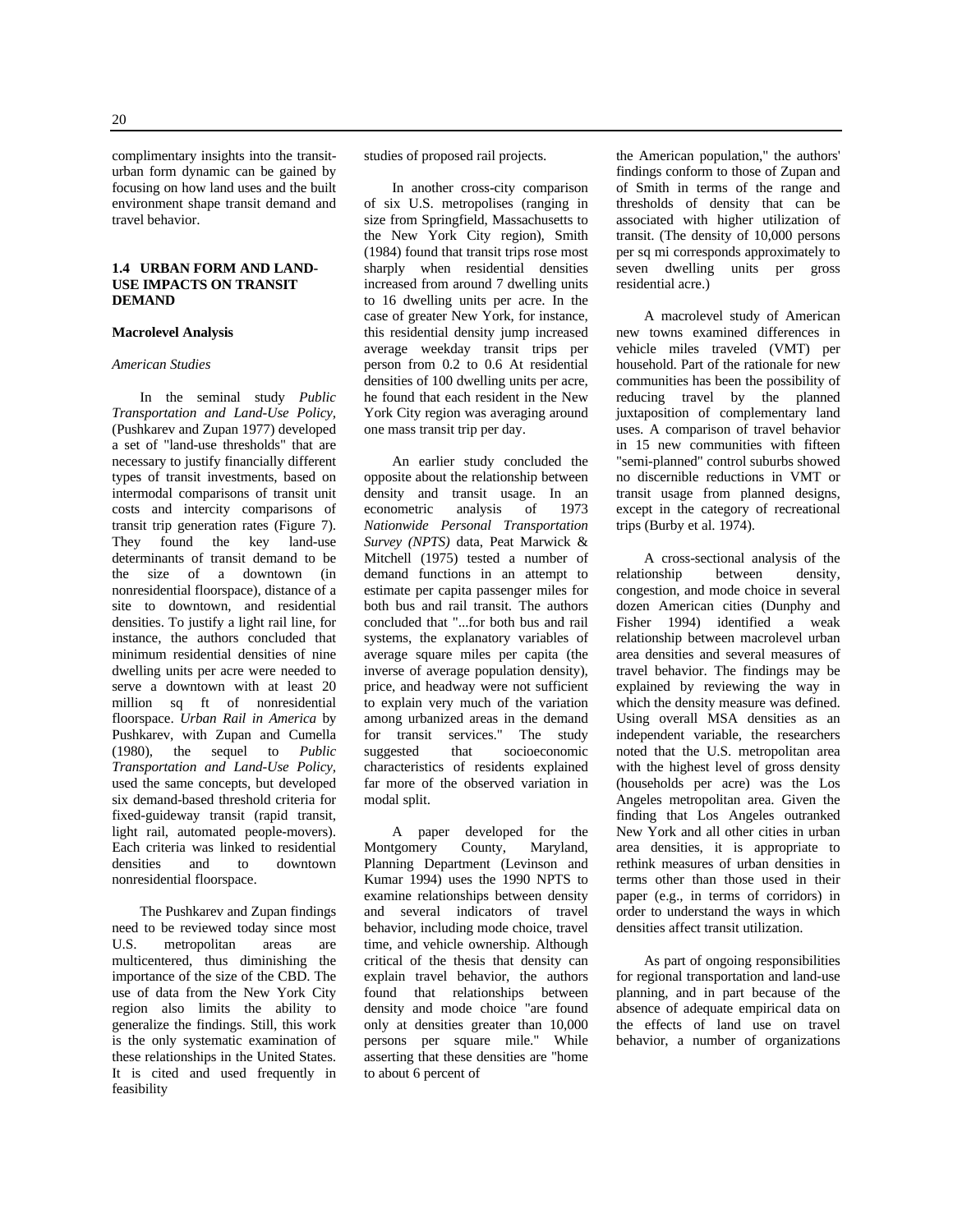

*Figure 7. Transit modes suited to downtown size. (Source: Pushkarev and Zupan [1977])*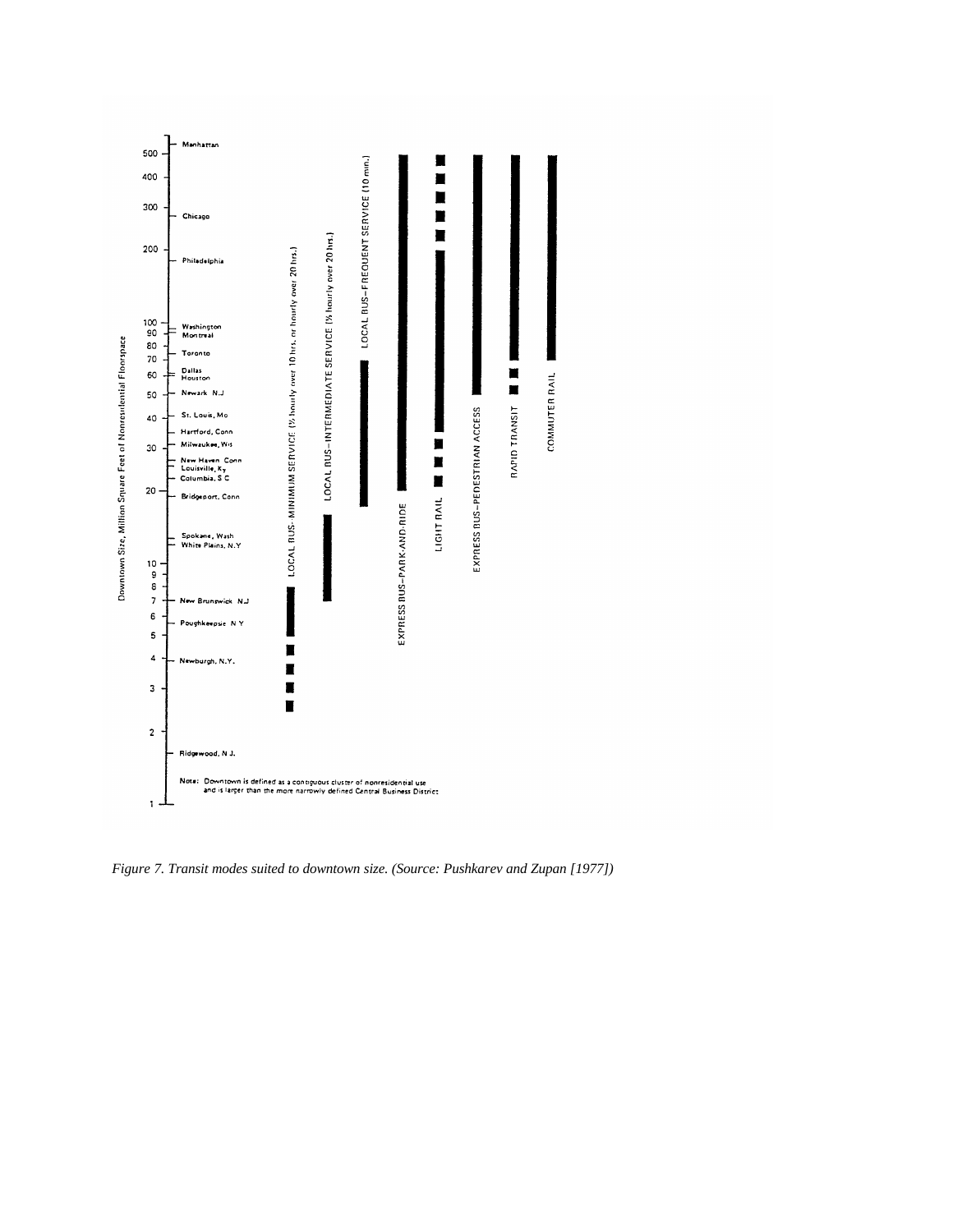22

have undertaken studies using traveldemand forecasting models to simulate the effects of alternative land-use patterns on highway and transit systems. These efforts differ in the ways they create scenarios to evaluate and in the set of attributes that vary. Among the entities conducting such studies are the Montgomery County, Maryland, Planning Department, the Southern California Association of Governments, Orange County California Planning Department, Metropolitan Transit Commission and the Association of Bay Area Governments in California's San Francisco Bay Area (ABAG 1990, 1991), the Metropolitan Area Planning Council in Boston Massachusetts, the Puget Sound Council of Governments (Seattle, Washington), the Baltimore Regional Council of Governments, the Metropolitan Washington COG, North Central Texas COG, and the Denver COG.

Among these efforts is a study completed in New Jersey (MSM Regional Council 1991). For this project the researchers, supported by the Federal Transit Administration of the U.S. Department of Transportation, developed a sketch plan version of a regional highway network on which<br>they estimated the regional they estimated the regional consequences of alternative regional land-use plans and site-specific urban design improvements.

Significant effects on slowing the growth of trip generation and VMT, and a deterioration of highway speeds were documented. Incremental impacts of 30 percent on forecast growth in trips and 33 percent in forecast growth of VMT were shown to result from the implementation of urban design measures in a context of suburban activity centers, strategically located in the three-county region.

Montgomery County, Maryland, in the rapidly growing Washington, DC area, projected the impacts of different rates of growth, job and housing mixtures, and spatial patterns of development on congestion. From their

modeling, they concluded that in the long run, the pattern of development (clustered or dispersed), had more influence on congestion than the rate of growth or the job and housing mixtures. Dispersed origins and destinations, regardless of other assumptions, produced more congestion, than clustered origins and destinations. They also concluded that they could not eliminate congestion induced by growth using only highway construction, but needed to reduce dependence upon the automobile by using a combination of policies (e.g., provision of alternative modes, pricing, etc.) to break the automobile habit and develop patterns that support transit use<br>(MNCPPC, Montgomery County (MNCPPC, Montgomery Planning Department 1989).

In Baltimore, the Regional Council of Governments used their existing forecasting model to simulate the effects of three land-use scenarios. Each involved a different allocation of residential growth within the region's counties and communities between 1990 and 2010.

The "Concentrated Growth Scenario" assumed growth in all counties and jurisdictions, including the City of Baltimore. The "Sprawl Scenario" assumed a decline in population in the City of Baltimore and relatively more growth in suburban counties and areas. The "Transit Access Scenario" assumed growth would occur only in those zones and locations having transit accessibility, regardless of jurisdiction.

The simulations suggested that the centralized and the transit scenarios would result in fewer vehicle trips overall, and in an increase of approximately 3 percent in nonauto trips throughout the region. Overall regional travel times and miles traveled would decline by approximately the same amount. Forecast air quality was worst under the sprawl scenario. The authors noted that impacts in specific zones and jurisdictions were more varied and significant.

The Metropolitan Washington Council of Governments undertook a similar exercise in 1991. The Council developed two alternatives to the 2010 "Base Case" forecasts for the region. The "Balanced Scenario" involved adding households to areas where the highest growth in employment was forecast for the period 1995-2010 and reducing households elsewhere. An 11 percent shift in household locations resulted in a 13 percent increase in transit work trips and a 10 percent decrease in VMT per household, with an overall reduction in regional VMT of 4 percent.

The "Concentrated Employment Scenario" further increased job growth in high transit use areas to double the level in the balanced scenario. Job growth elsewhere was correspondingly reduced. The redistribution of 23 percent of regional job growth over the balanced scenario resulted in a further increase in transit work trips regionwide of 5 percent, but VMT for the region did not change significantly.

Neither the Baltimore nor the Washington, DC scenario involved changing the transportation network. By contrast, a set of simulations, in Portland, Oregon, focusing on the largest suburban county in the region, involved changing both transportation and land use to the year 2010. In contrast to the "Base Case" transportation and land-use plan, the "Bypass Alternative" involved the construction of a major freeway. The "Land Use/Transportation/Air Quality (LUTRAQ) Alternative" involved the construction of light rail transit lines and a different assignment of households and jobs, focusing both near the rail lines.

Researchers developed a transitoriented land-use plan for a 150-sq-mi portion of the suburbs of Portland, Oregon. The land-use plan involved the assignment of households and employment to traffic analysis zones proximate to transit services (existing or proposed) at densities consistent with regional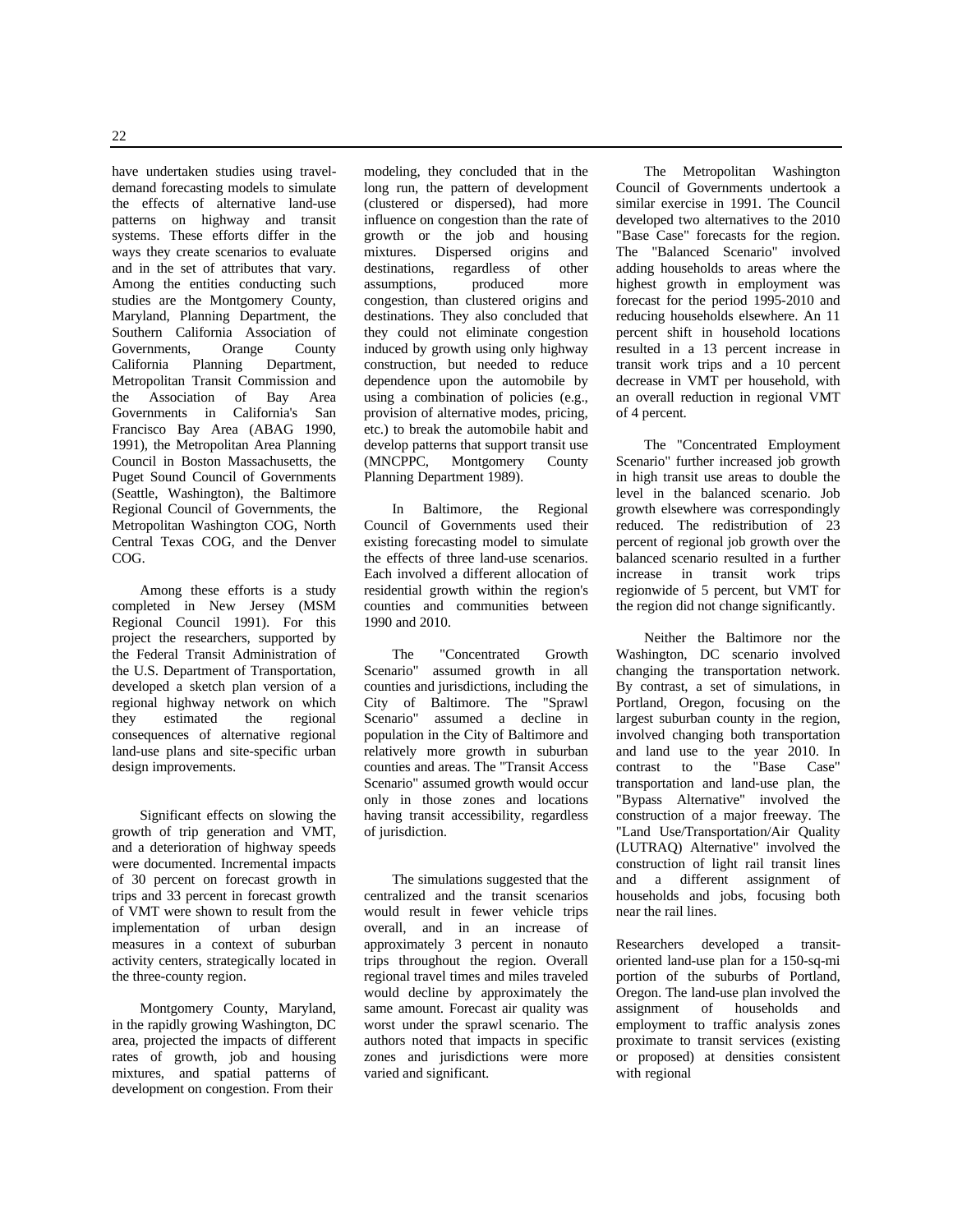market conditions. The new land-use plan emphasized transit and pedestrianfriendly design measures at the site and neighborhood levels. The land-use plan included a package of travel-demand management measures including a \$3.00 per day parking charge on work trips and a provision of an employerpaid transit pass to employees in the study area.

The LUTRAQ Alternative for the year 2010 generated a home-based work mode share of 20.2 percent for transit in transit-oriented development areas. This compared favorably with a 7.7 percent average mode split for transit work trips in the study area under the no-action alternative and an 8.8 percent mode split for the highwayoriented alternative (which did include some additional transit). Looking not only at the transit-oriented development sites, but also at the study area as a whole, the LUTRAQ alternative mode split for home-based work trips on transit was 12.8 percent.

Portland is a region with both western and eastern U.S. city features, in terms of the patterns of development and the transit orientation. Two other regions that have recently conducted similar analyses are more clearly western, in the sense that the vast majority of development has occurred in the last 50 years. The effect of this orientation is evident in both the alternatives developed, the choice of travel behavior to be analyzed, and the results of the simulations.

The North Central Texas Council of Governments (Dallas/Fort Worth) developed three alternatives. The "Corridors" alternative focused growth through 2010 into radial routes. The "Centers" alternative focused growth into and near existing employment centers. The "Uncongested" alternative spread development to peripheral areas where highway and land capacity existed.

The authors of the report noted that the Corridors and the Centers alternatives resulted in 2 to 3 percent

more delay and 1 to 2 percent slower travel speeds than the base case. The Uncongested alternative resulted in 7 percent less vehicle hours of travel (VHT) and 5 percent higher travel speeds than the base case. Data on VMT, trip length, mode split, and air quality were not presented in the report.

In Denver, the Denver Region Council of Governments compared a Corridor plan to the base case Regional Transportation Plan, which includes a new 100-mi radial rail system and circumferential freeway. The Corridor plan involved concentrating employment (but not households) within 1 mi of rail lines.

The simulations suggested no difference in trips, trip length, VMT, or air quality between the alternatives, though transit patronage increased 27 percent in the Corridor alternative (to 10 percent of work trips and 5 percent of all trips). The authors noted that employment up to 1 mi from transit was not located sufficiently to induce a change in mode choice, and that shifting employment, but not households precluded effects on trip length and VMT.

In summary, recent work to analyze the regional effects of land use on travel behavior indicate, for the most part, that measurable changes in behavior can be associated with different regional development patterns, but that these effects are diluted by the magnitude of existing development relative to new development. With between 65 percent and 83 percent (depending on the region and the alternative) of land uses in place for both the base year and the forecast year, the effects of alternative patterns are muted. Further, with only a fraction of the future development being allocated in a different fashion across regional alternatives, impacts are further diminished.

Of course, local conditions, landuse patterns, transportation systems and models differ from region to region. In addition, the models themselves vary

widely in the degree to which they are sensitive to the demonstrated effects of land-use density, mix, and amenities on trip length and mode choice, and in the extent to which they model mode choice at all. Thus comparisons across regions are problematic, and results of some simulations are unreliable. Nevertheless, the simulations, as a group, may be indicative of regionwide impacts of land-use alternatives on travel demand. Further work on model development will improve the reliability of these regional forecasts in coming years.

#### **International Studies**

Several notable studies with an international focus have examined the impacts of urban form on travel behavior. Using international comparisons of U.S., European, and Asian cities, Newman and Kenworthy (1989) found that U.S. cities like Phoenix and Houston averaged roughly four to five times as much fuel consumption per capita as comparable size European cities (Figure 8). Differences in petrol prices, incomes, and vehicle efficiency explain only about half of these differences. What is significant is urban structure: cities with strong concentrations of central hubs, and accordingly a better developed public transport system, have much lower energy use than cities where jobs are scattered. Newman and Kenworthy also found a strong relationship between density and energy consumption within metropolitan areas (Table 2). For the New York region, for instance, Manhattanites average 90 gallons of fuel consumption per capita annually, compared to 454 gallons per capita in the outer suburbs. This work has been heavily criticized, however, notably over the lack of statistical controls that account for other factors influencing fuel consumption, such as differences in the fuel efficiencies of U.S. versus foreign fleets (Gordon and Richardson 1989; Gomez-Ibanez 1991). Regardless, the analysis has spurred healthy debate within public policy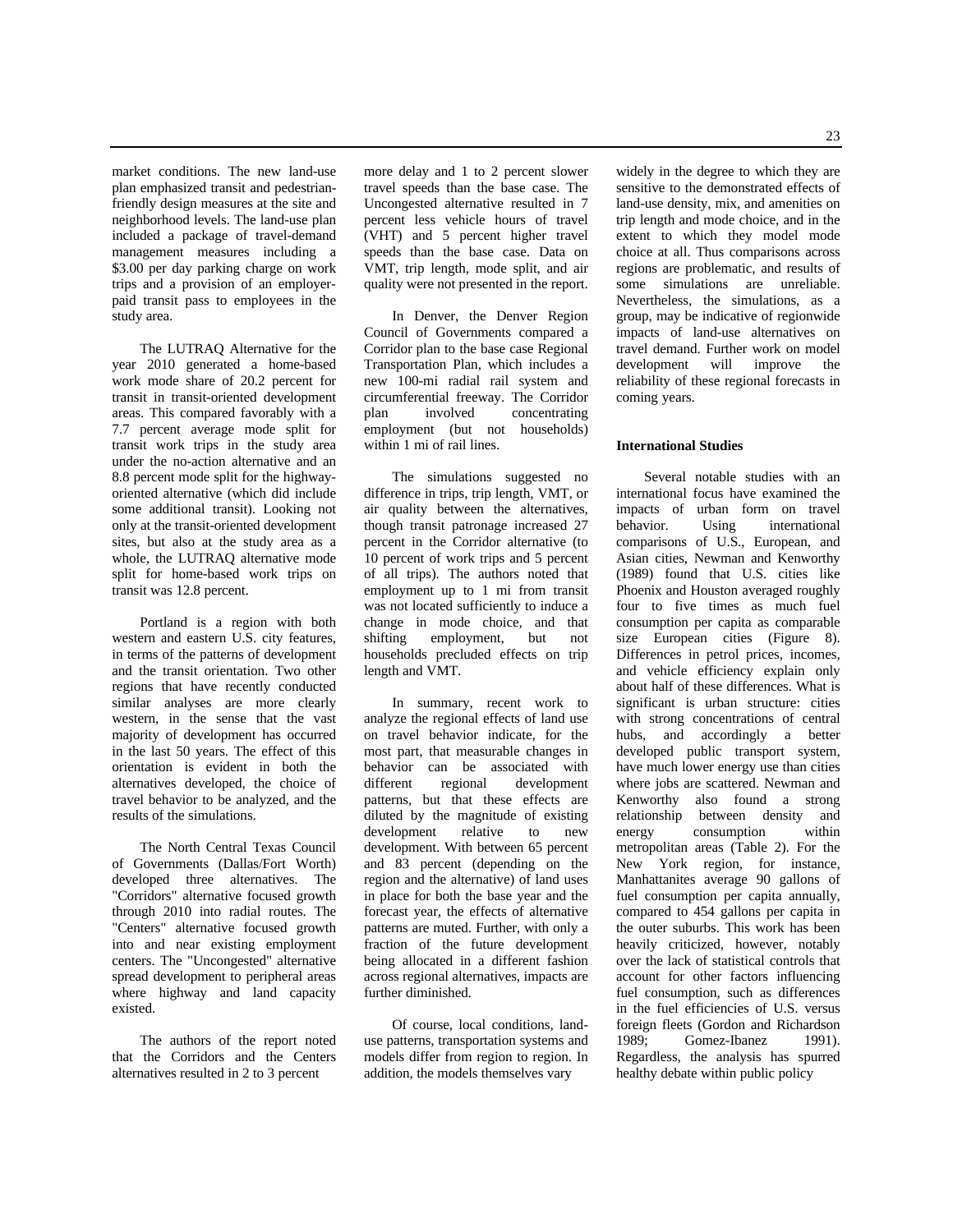

Figure 8. Gasoline consumption and urban density in thirty-one cities of the developed world, 1980. (Source: Newman and Kenworthy [1989])

TABLE 2 Gasoline use and urban density in New York by region

| Area                  | Gasoline use<br>(gallons/capita) | <b>Urban Density</b><br>(persons/acre) |
|-----------------------|----------------------------------|----------------------------------------|
| Outer area            | 454                              | 5.3                                    |
| ∥<br>Whole urban area | 335                              | 8.1                                    |
| Inner area            | 153                              | 43.3                                   |
| Central city          | 90                               | 101.6                                  |

Source: Newman and Kenworthy (1989)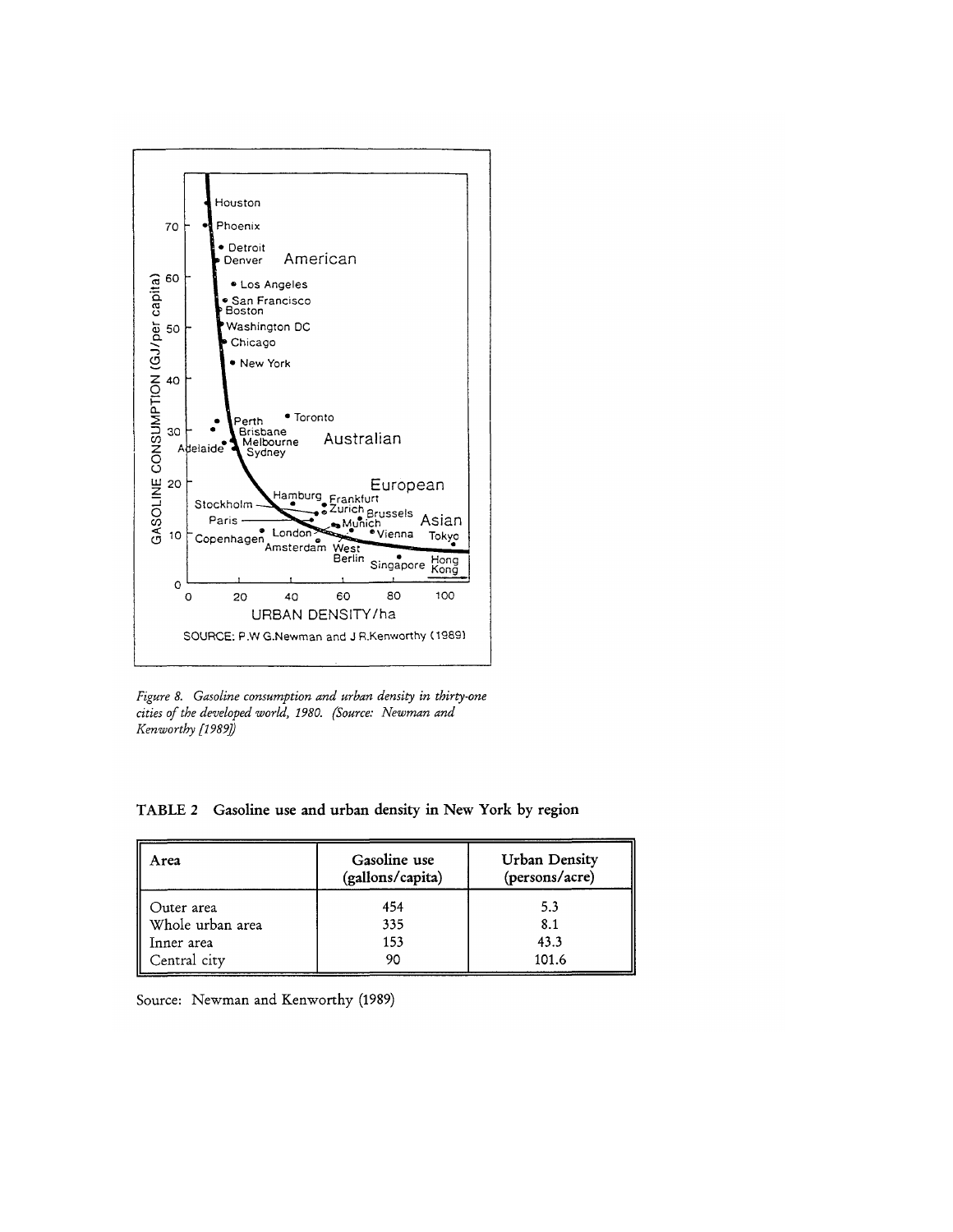circles about the appropriate role of central planning versus market forces<br>in responding to pressing in responding to pressing environmental and energy consumption problems.

In a 1988 article, Pucher compared transit modal splits for 12 countries in Western Europe and North America. On average, European cities were found to be on the order of 50 percent denser with substantially more mixeduse neighborhoods than their American<br>counterparts. Pucher found the counterparts. Pucher found the percentage of all trips made by automobile to be more than double that of the majority of Western European countries, most of which have per capita incomes comparable to those in the United States. America's 3.4 percent national transit modal split for all trips was also around half that found in European countries. Pucher attributed transit's success in Europe to supportive urban development and automobile taxation policies rather than transit subsidies (Figure 9).

Based on an evaluation of new British towns, Potter (1984) presents evidence that communities designed for good transit access enjoy higher ridership and more efficient services. Compared to two low-density, autooriented new towns (Milton Keynes and Washington) (Figure 10), two transit-friendly communities (Runcorn and Redditch) average per capita transit ridership levels that are nearly 30 percent higher (Table 3). They also enjoy far more frequent bus services at one-third the deficit per rider of their auto-oriented new town counterparts.

## **Intermediate-Scale: Corridors and Activity Centers**

#### *Overview Studies*

The emergence of suburban downtowns and edge cities over the past 2 decades has spawned a number of investigations into how these built environments influence travel behavior (Baerwald 1982; Long Island Regional Planning Board 1984; Cervero 1984 1986;

Orski 1985; Leinberger and Lockwood 1986; Giuliano and Small 1990). Several other studies have looked at the impacts of various land-use and physical design features of activity centers on travel behavior along a number of dimensions, with a particular focus given to impacts on transit usage.

In an analysis of suburban activity centers in metropolitan Toronto, Pill (1983) found dense office and residential subcenters like North York and Scarborough to be vital in maintaining multidirectional flows on the regional rail transit network. These centers were found to have captured nearly three times as many transit trips for work purposes and around twice as many for shopping purposes as other non-CBD locales in metropolitan Toronto. Cervero (1986) documented the effects of rapid suburban office growth during the 1980s on travel behavior, finding that most (lowdensity, single-use) campus-style office parks with abundant free parking averaged transit modal splits under 2 percent, a finding also confirmed by Fulton (1986) in his analysis of intersuburban commuting in the United States.

Several recent studies have enriched our understanding of how the built environments of suburban activity centers influence travel behavior. Hooper's (1989) survey of six mixeduse activity centers across the United States found transit modal splits to be consistently below 10 percent, although there was considerable variation across individual properties within centers (Tables 4A and 4B). In the case of Bellevue, Washington, for example, 37 percent of workers carpooled and 12 percent rode bus transit at an office project where parking restrictions and pricing were in place. At a nearby building where parking was abundant and free, only 11 percent of workers either shared rides or patronized transit. Cervero's (1991) statistical analysis of travel characteristics to sites from the National Cooperative Highway Research Program (NCHRP) suburban activity centers data set revealed that building

densities had the dominant influence on modal splits, followed by land-use mixing and parking supplies.

In another study, Cervero (1989) classified America's largest suburban activity centers on the basis of the size, densities, land-use composition, and site designs/amenities. The study found all of these factors to be significant predictors of transit modal choice, with densities being the dominant factor. The incidence of ridesharing and transit usage was the highest in suburban work settings with the largest retail components. Earlier work of subcenters in the greater Houston area reached<br>similar conclusions about the conclusions importance of mixed uses (Rice Center for Urban Mobility Research 1987).

A more recent study in the Washington, DC area found denser and more mixed-use employment centers to be more transit-dependent. Among workers with similar incomes, 55 percent of those working in downtown Washington commuted by mass transit, compared to 15 percent of those working in a suburban downtown (Bethesda) and only 2 percent of those working in a suburban office park (Rock Springs Park) (Douglas 1992) (Figure 11).

#### **Density and Travel Behavior**

Several studies have focused specifically on the relationship between the employment and commercial densities at activity centers on travel<br>behavior. On balance, research On balance, research consistently shows density to be one of the most important determinants of transit modal choice.

Two recent studies of subregions in the San Francisco Bay Area underscore the importance of urban densities in influencing travel behavior. Using 1981 superdistrict data in the Bay Area, Harvey (1990) found a strong negative exponential negative exponential relationship between residential densities and the amount of vehicular travel--a doubling of densities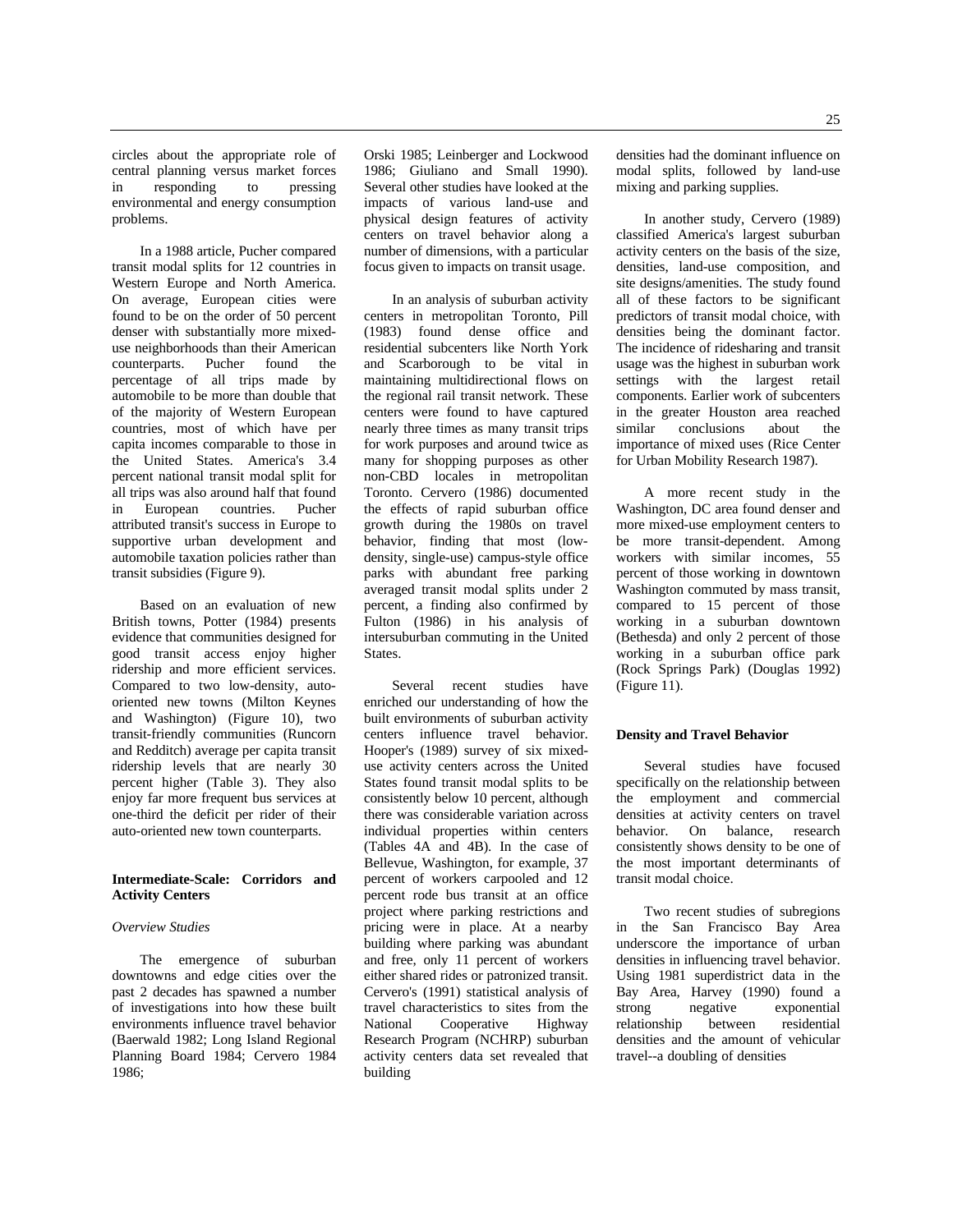

*Figure 9. National modal-split as percent of total trips. (Source: Pucher, Urban Travel Behavior as the Outcome of Public Policy, 1988)*



*(a) Optimal structure for private motorized transport. Uniformly low-density to reduce traffic intensity and random distribution of facilities to even-out loading on roads*



*(b) Optimal structure for public transport. Urban facilities located along corridors hence concentrating demand to maintain a high frequency service. Facilities located evenly along corridors to avoid peaks in loading. Increase in density towards public transport route to minimize distances*

*Figure 10. Optimal urban structures for public and private transport. (Source: Potter, Stephen, "The Transport Versus Land Use Dilemma," Transportation Research Record 964, 1984)*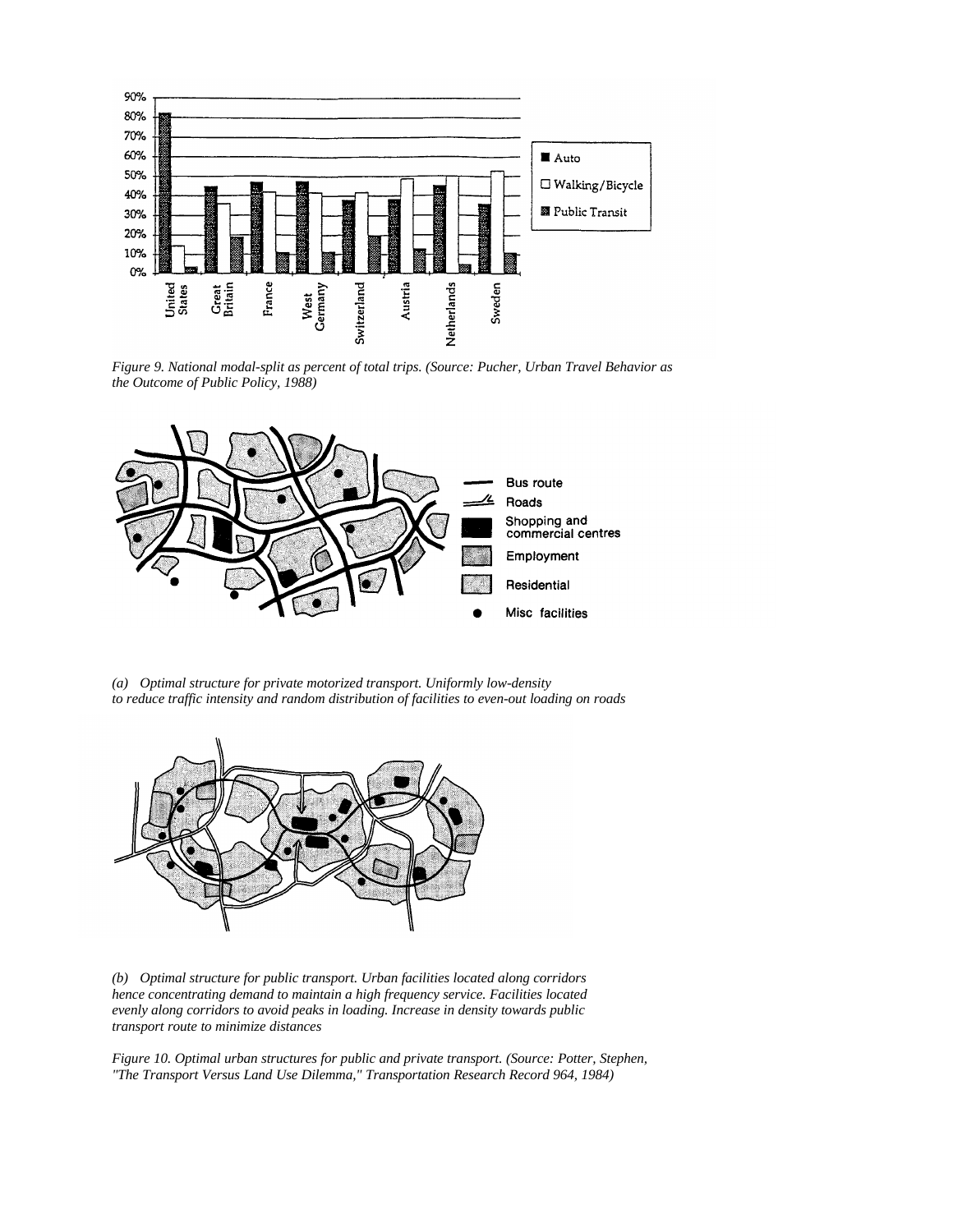## **TABLE 3 Key characteristics of the selected new towns (Source: Potter, Stephen, "The Transport Versus Land Use Dilemma,"** *Transportation Research Record 964, 1984)*

|                                                                                                                                                                                                                        | Milton<br>Keynes           | Washington                       | Redditch                       | Runcorn       | Peterborough                    |
|------------------------------------------------------------------------------------------------------------------------------------------------------------------------------------------------------------------------|----------------------------|----------------------------------|--------------------------------|---------------|---------------------------------|
| Population<br>Current gross density (ppha) <sup>a</sup>                                                                                                                                                                | 107,000<br>12              | 55,000<br>24                     | 68,000<br>23                   | 65,000<br>32  | 124,000<br>19                   |
| Planned gross density (ppha) <sup>a</sup>                                                                                                                                                                              | 20                         | 27                               | 25                             | 34            | 23                              |
| Development costs to state per person<br>housed $(f)$<br>Average bus frequency (min)<br>Cost of bus season ticket per week $(f)$<br>Subsidy as percent of bus running costs<br>Average number of shops at local center | 10,200<br>30<br>2.40<br>42 | 11,000<br>20<br>1.65<br>NA.<br>9 | 4.100<br>10<br>3.50<br>6<br>15 | 7,000<br>2.50 | 5,300<br>15<br>3.50<br>14<br>23 |

Note: This table includes two new towns in addition to those considered in the text. Washington (in northeast England) is of comparable size to Redditch and Runcorn but was designed similarly to Milton Keynes Peterborough is comparable in size to Redditch and Runcorn but was designed similarly to Milton Keynes Peterborough is comparable in size Milton Keynes but was designed to promote public transport.

<sup>a</sup> Persons per hectare.

results in a 30 percent decline in VMT/household (Figure 12). Holtzclaw (1990) found a similar relationship across five Bay Area communities with similar income profiles--using data from smog-check odometer readings and trip logs, Holtzclaw found that residents of a dense part of San Francisco logged, on average, only one-third as many miles on their private vehicles each year as residents of Danville, an East Bay suburb (Figure 13). Both authors concluded that every doubling of residential densities reduces annual VMT by 20 to 30 percent.

#### **Mixed-Use Developments and Travel Behavior**

Cervero (1989) cited the land-use mix as an important factor in shaping employee commuting behavior at 57 large U.S. suburban activity centers. His analysis found that a substantial retail component increases transit and ridesharing by around three percentage points for every 10 percent increase in floorspace devoted to retail and commercial uses (Table 5). In a comprehensive study of mixed-use sites in Colorado, the ITE Colorado Section Technical Committee on Trip Generation recommended reducing ITE peak hour rates by 2.5 percent when applied to mixed-use developments.

A study of travel behavior at five regional shopping centers in California (JHK & Associates 1993) focuses on land-use mix in the vicinity of retail centers, and the contribution that landuse mix makes to mode choice and trip generation at these destinations. The researchers surveyed a large sample of shoppers at centers with different levels of transit service and with different surrounding land uses. They concluded that "a significant portion of the variation found in travel mode to regional shopping centers can be explained by the amount and regional coverage of public transit service and the density and proximity of the surrounding land uses." They surrounding land concluded that different packages of travel-reduction measures, focusing on land-use mix and transit service, could reduce trips by 5 to 7 percent to these destinations. The packages of measures did not include parking pricing, which the researchers concluded could further reduce vehicle trips by 10 percent, but "may have negative economic impact."

Job and housing balance has also gained policy attention in recent years as a mixed-use development strategy which could yield mobility dividends; however, evidence to date is scant. In his analysis of 57 U.S. activity centers, Cervero (1989) found that suburban activity centers with some on-site housing

averaged between 3 to 5 percent more commute trips by walking, cycling, and transit than centers without on-site housing. Nowlan and Stewart (1991) present evidence that reducing job and housing imbalance can improve mobility along corridors to the central city core. They found that although substantial new office construction occurred in central Toronto between 1975 and 1988, much of its impact on peak-hour work trips entering the area was offset by accelerated housing construction. Over half of downtown Toronto housing additions were occupied by people working there, thus allowing mobility conditions to stabilize while office floorspace nearly doubled (Figure 14).

Taking the other side in the debate over the merits of job and housing balance as a tool in managing region and mobility, Giuliano (1991, 1992) analyzed the location of jobs and housing in a number of metropolitan areas and concluded that, "the relationship between job and housing balance and commuting holds only in very general terms. While isolated examples of job and housing mismatches have been identified at the community level, there is little evidence suggesting that such mismatches have significantly affected commuting patterns. Regulatory policies aimed at improving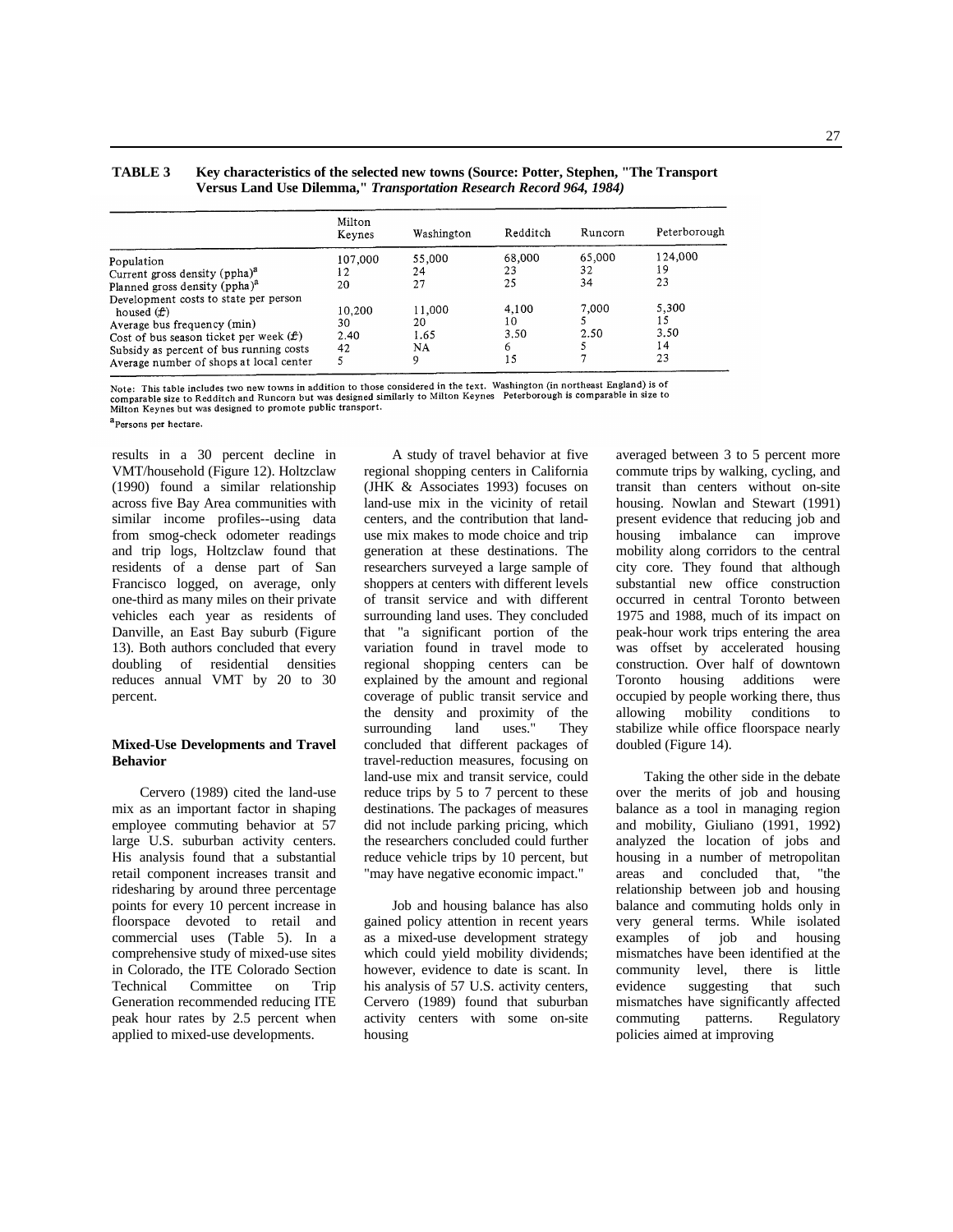|                                |       |        | Commercial Space<br>(mill sq ft.) | Commercial<br>Space/Acre | Hotel | Total       | Residential | Distance<br>From CBD |
|--------------------------------|-------|--------|-----------------------------------|--------------------------|-------|-------------|-------------|----------------------|
| Center                         | Acres | Office | Retail                            | (sqft)                   | Rooms | Employment* | Units**     | (miles)              |
| Housion CBD                    | 969   | 51.8   | 59                                | 59.546                   | 5.500 | 178,304     | N/A         | $- -$                |
| City Post Oak                  | 960   | 25.3   | 16.0                              | 43,020                   | 3,727 | 54,650      | N/A         | 6                    |
| Greenway                       | 848   | 12.1   | 0 <sub>5</sub>                    | 14,858                   | 980   | 37.878      | N/A         | 4                    |
| W. Houston Energy Corridor     | 1.715 | 7.4    | 2.6                               | 5,830                    | 1,057 | 28,317      | N/A         | 12                   |
| Bellevue (Seattle)             | 440   | 47     | 30                                | 17.500                   | 1,000 | 19,030      | 556         | 10                   |
| S Coast Metro (Los Angeles)    | 580   | 3.5    | 40                                | 12.931                   | 1,800 | 17,330      | 2,300       | 45                   |
| Parkway Center (Dallas)        | 1,870 | 17.0   | 70                                | 12.834                   | 2.200 | 48,375      | 15,000      | 10                   |
| Perimeter Center (Atlanta)     | 1,450 | 130    | 20                                | 10,344                   | 1,800 | 42,430      | 200         | 12                   |
| Tysons Corner (Washington, DC) | 1.230 | 130    | 30                                | 21,138                   | N/A   | 37,650      | 1,745       | 12                   |
| Southdal: (Minneapolis)        | 960   | 40     | 30                                | 7.292                    | 2,200 | 19,855      | 3,000       | 10                   |

## **TABLE 4A Characteristics of selected U.S. suburban activity centers (Source: Hooper [1989])**

\*The employment figures for the NCHRP centers include only workers associated with the office and retail space.

\*\*The Houston study did not focus directly on the travel characteristics of residents in the centers and so no counts of residential units were done. The figures given for Bellevue and Tysons Corner represent only those surveyed and not total units in the centers.

| Center                         | Drive<br>Alone | Capool/<br>Vanpool | Driver | Passenger | Bus            | Walking/Bike   |
|--------------------------------|----------------|--------------------|--------|-----------|----------------|----------------|
| Houston CBD                    | 564%           | 29 1 %             |        |           | 135%           | 07%            |
| City Post Oak                  | 730            | 21.9               |        |           | 25             | 24             |
| Greenway                       | 694            | 254                |        |           | 27             | 16             |
| W. Houston Energy Corridor     | 75.7           | 188                |        |           | 0 <sub>2</sub> | 44             |
| Bellevue (Seattle)             |                |                    | 739%   | 169%      | 8.8            | 1.1            |
| S Coast Metro (Los Angeles)    |                |                    | 92.5   | 64        | 0.1            | 1.0            |
| Parkway Center (Dallas)        |                |                    | 942    | 5.6       | 02             | 00             |
| Perimeter Center (Atlants)     |                |                    | 930    | 65        | 05             | 00             |
| Tysons Corner (Washington, DC) |                |                    | 89 2   | 98        | 0.7            | 0 <sub>3</sub> |
| Southdale (Minneapolis)        |                |                    | 921    | 66        | 08             | 0 <sub>5</sub> |

#### **TABLE 4B Work trip modal split--selected U.S. suburban activity centers (Source: Hooper [1989])**

Note: Modal statistics were gathered for all of the centers through the administration of travel surveys However, the Houston surveys obtained only information on mode split for all trips, not just work trips. Therefore the information presented here for the Houston centers is taken from 1980 Census journey-to-work data.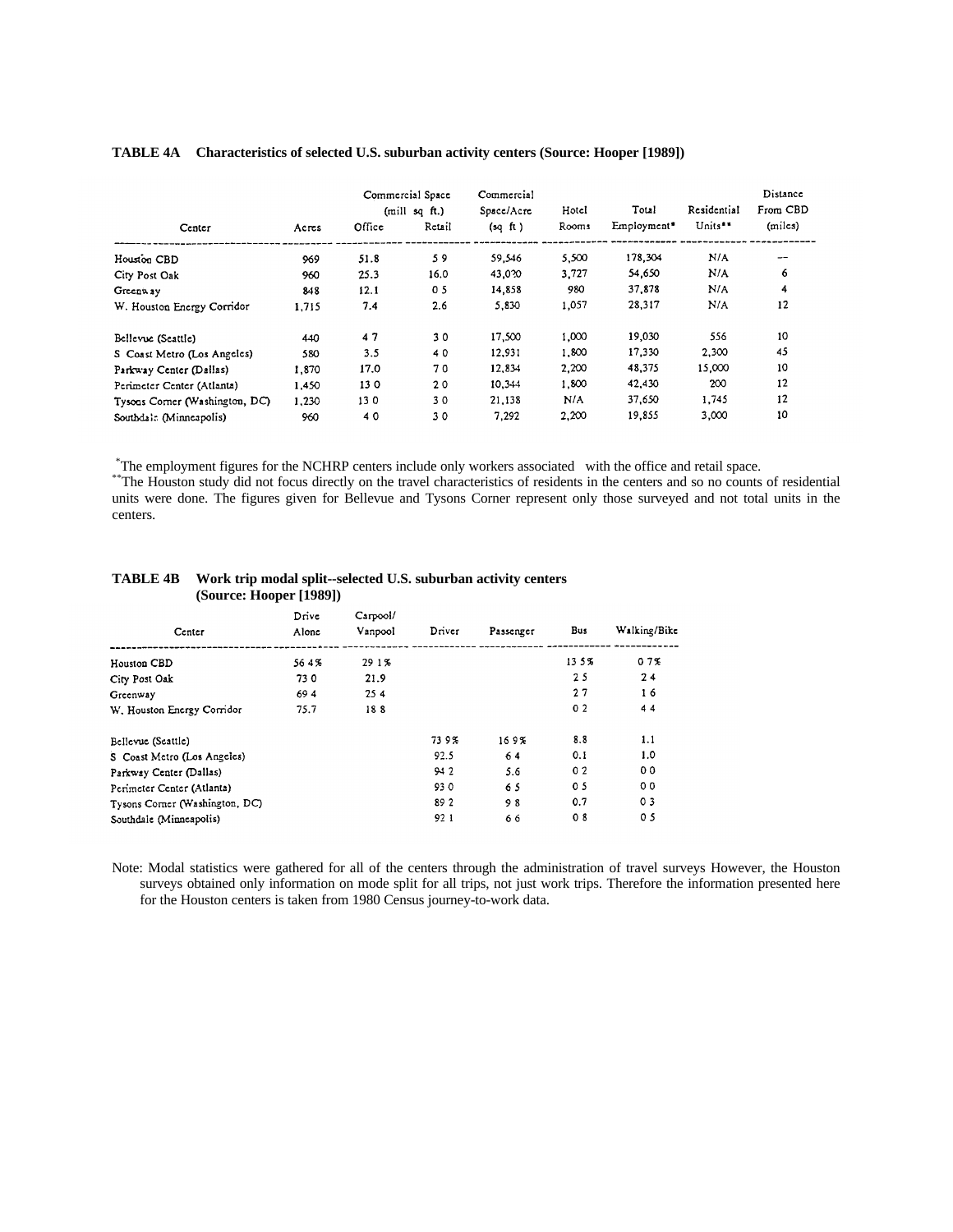

*Figure 11. Modal shares for work trips, selected activity centers, Washington DC area (landscape). (Source: Douglas [1993])*



*Figure 12. Relation of residential density to VMT per resident San Francisco Bay Area. (Source: Harvey [1990])*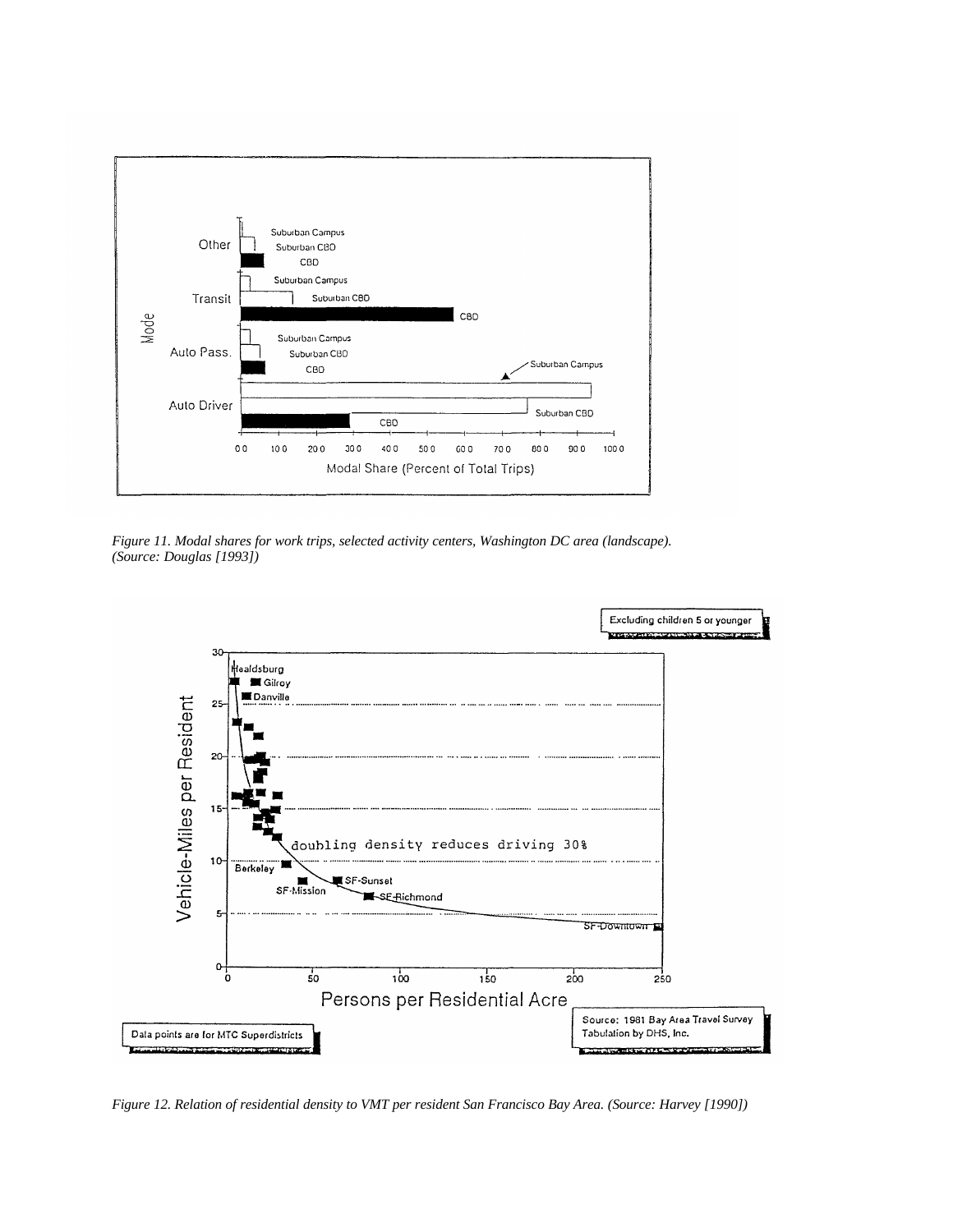

This graph plots 1990 drive-alone commuting shares versus residential density of 33 superdistricts in the ninecounty Bay Area. (The downtown San Francisco superdistrict was omitted. At 130 dwellings per acre, it had the lowest share of work trips by solocommuters in 1990--only 20 percent.)

The negative exponential function implied by the graph confirms what others have found--every doubling of density is associated with a 25-30<br>percent decline in drive-alone percent decline in drive-alone commuting.

*Figure 13. Influence of residential densities on drive-alone commuting San Francisco Bay Area, 1990. (Source: Cervero [1993])*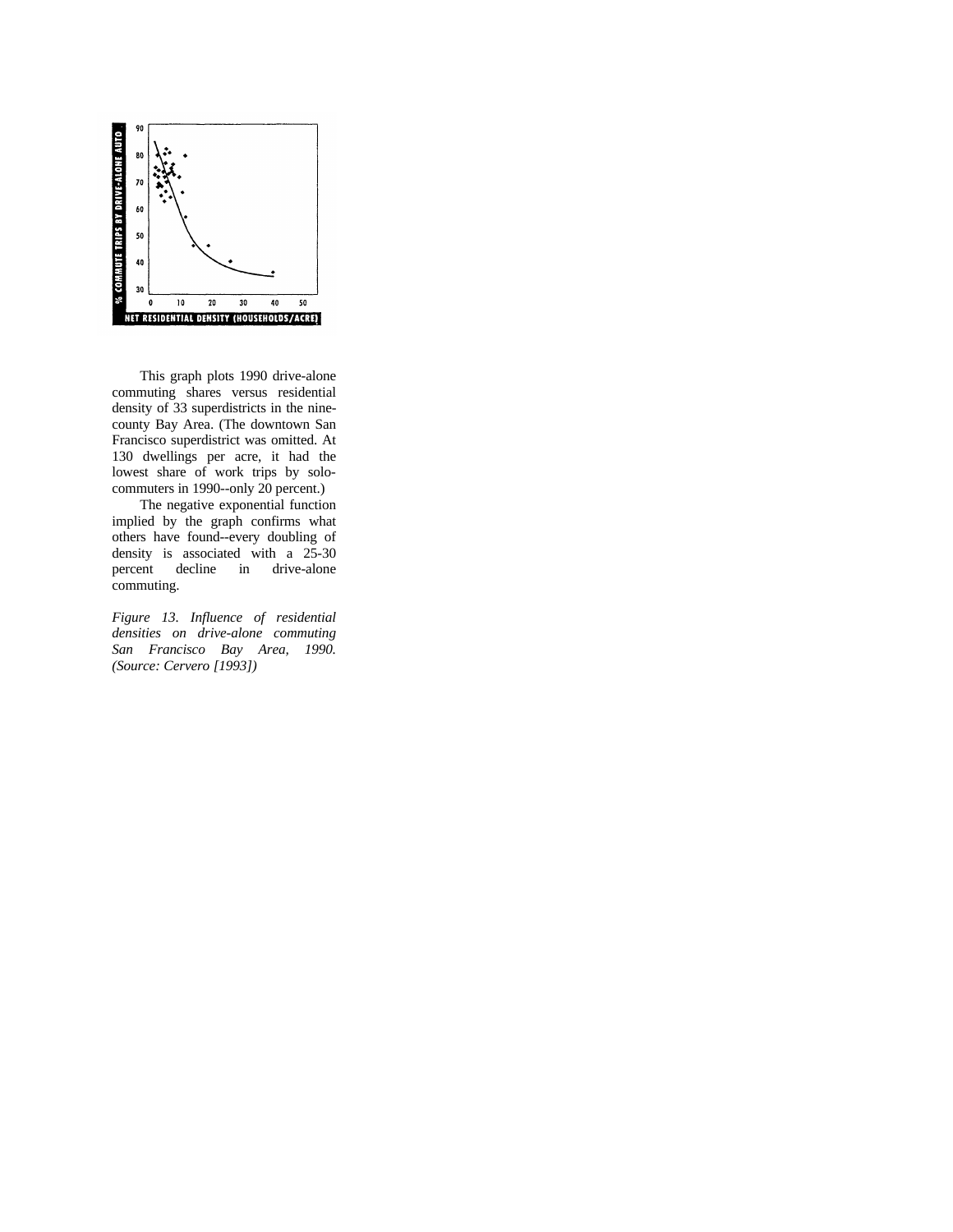job and housing balance are thus unlikely to have any measurable impact on commuting behavior, and therefore cannot be justified as a traffic mitigation strategy."

While the debate over the merits of job and housing balance has thus been inconclusive, it should be noted that the concept may be applied at scales as small as individual developments and as large as entire metropolitan areas. Smaller scales become synonymous with the concept of mixed-use development, at which scale the Cervero (1989) research findings apply. At the metropolitan scale, the merits of job and housing balance continue to be debated.

## **Intermediate-Scale: Neighborhoods and Station Areas**

To date, three lines of research have been conducted at a neighborhood scale on how land uses influence transit trip-making: (1) studies of transit modal shares and ridership gradients around station areas; (2) the impacts of traditional neighborhood developments and transit-oriented developments on ridership; and (3) determinants of pedestrian walking distances. In addition, transit agencies and local jurisdictions have been developing design guidelines to encourage transitoriented development.

#### **Transit Usage by Proximity to Stations**

In a study of ridership among housing and commercial developments near four rail stations in Edmonton and Toronto, Stringham (1982) found transit modal splits to be about 30 percent higher for apartments than for single-family units. He also found the "walking impact zone" to be as far as 4,000 ft from a station, a distance that can accommodate around 1,200 acres of development, sufficient to create strong transit-oriented communities.

A study of ridership levels for office, residential, and hotel structures near Washington Metrorail stations found surprisingly high transit modal shares

for radial trips that paralleled the rail system (JHK and Associates 1986, 1989). For example, around 25 percent of those working at the Silver Spring Metro Center (near the Silver Spring station) patronized transit for work trips. Modal shares varied significantly by place of origin, however. If the worker was coming from Washington, DC, the transit modal share was 52 percent whereas if the trip originated in Montgomery County the transit split was only 10 percent. The study also found a number of housing projects near suburban Metrorail stations where the transit modal splits exceeded 50 percent, though in all cases this was only for work trips headed to Washington, DC or other places on the Metrorail line. Overall, the share of trips by rail or bus transit declined by around 0.65 percent for every 100-ft increase in distance of a residential site from a Metrorail station portal.

Both the Washington and Canadian studies found that transit modal splits for offices located near suburban rail stations were considerably lower than those of residences near the same stations, perhaps reflecting the availability of sufficient parking at the suburban businesses surveyed. For developments near rail stations, JHK and Associates (1987, p. 1) concluded that "the most significant factors affecting the percent of trips by transit are (1) the location of the site within the urban area and on the rail system; and (2) the proximity of the building to a Metrorail station entrance." The origin and destination patterns of trips were found to be crucial--"poor transit accessibility at either end of the trip results in poor transit ridership between those pairs (p. 1)."

A recent examination of housing and office developments near rail stations in California has confirmed and extended these earlier findings (Cervero et al. 1993). For housing near rail stations, the principal determinants of whether station-area residents will commute by rail transit were found to be the size (office and commercial square footage) of the destination and whether parking fees

are exacted. In the Bay Area, 92 percent of those living within 1/4-mi of a BART station and heading to a job in San Francisco where parking costs over \$2 per day commute via rail transit. If the workplace is in East Bay's major employment centers in Oakland, Berkeley, Walnut Creek, or Pleasant Hill (all served by BART) where parking fees are exacted, the odds of station-area residents commuting by BART is 45 percent. For virtually any other Bay Area workplace location where parking is free, fewer than 2 percent of station-area residents commute via BART. Clearly, if transitbased housing is to reap mobility and environment dividends, it must be matched by transit-based office<br>development and commercial development clustering (Figure 15) and by pricing strategies.

Figure 16 summarizes research done on ridership by proximity to transit stations. It appears that, all else being equal, rail ridership potential is clearly related to station proximity.

## **Impacts of Traditional Designs**

The second line of neighborhoodlevel research has sought to empirically measure the extent to which traditional<br>and neotraditional neighborhood and neotraditional designs influence travel behavior. These are typically neighborhoods that either grew around a streetcar or commuter line system, or in the case of newer communities, are designed to function like older transit-based neighborhoods. The central idea is to build suburban places that are less dependent on the automobile and that<br>are attractive environments for attractive environments walking, ridesharing, and using transit. The neotraditional designs of Andres Duany and Elizabeth Plater-Zyberk borrow many of the successful elements of traditional communities like Princeton, New Jersey and Annapolis, Maryland. Peter Calthorpe's Pedestrian Pocket scheme adopts many of these same principles, though the centerpiece of these projects is a rail transit station. Among the hallmarks of these transit-friendly environments are a commercial core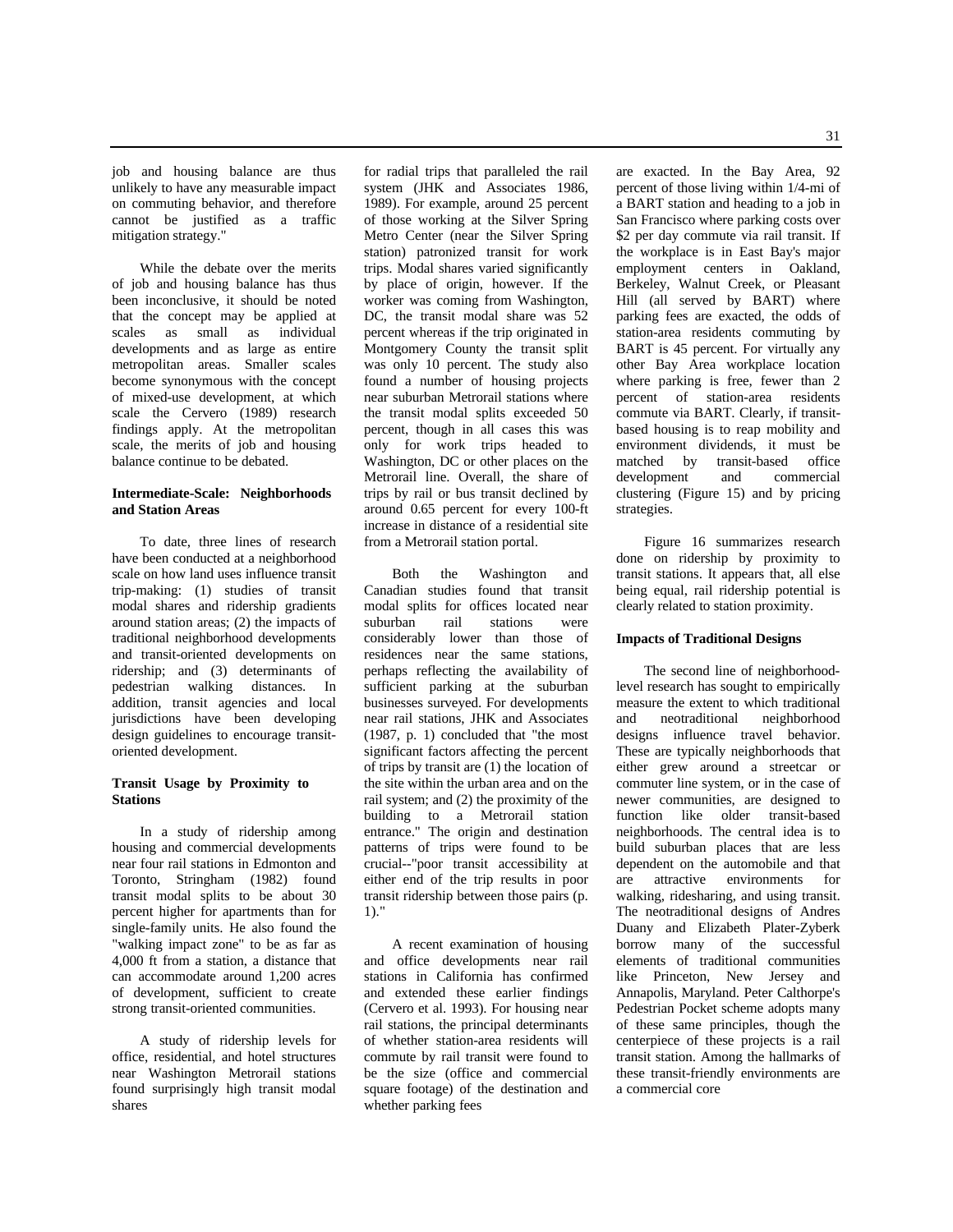| <b>TABLE 5</b> | Comparison of workforce travel characteristics and areawide traffic volumes among suburban activity |  |
|----------------|-----------------------------------------------------------------------------------------------------|--|
|                | center groups (Source: Cervero [1989])                                                              |  |

|                |                |                  |                      | Means of SEC Groups     |         |                              |
|----------------|----------------|------------------|----------------------|-------------------------|---------|------------------------------|
| Variable       | Office<br>Park | Office<br>Center | Large<br><b>MXDs</b> | Moderate<br><b>MXDs</b> | Subcity | F Statistic<br>(Probability) |
| Work Trip      |                |                  |                      |                         |         |                              |
| SPEED          | 29.1           | 306              | 27.4                 | 32 2                    | 229     | 1 2 1<br>(.317)              |
| VANSHARE       | 34             | 2.1              | 3.6                  | 20                      | 26      | 116<br>(.340)                |
| WALKSHARE      | 03             | 0.5              | 12                   | 0 <sub>5</sub>          | 1.4     | 2.01<br>(.053)               |
| DRIVEDIFF      | 9.1            | 13.0             | 6.4                  | 10.9                    | 6.8     | 1.43<br>(.229)               |
| <b>BUSRIDE</b> | 139.4          | 525.6            | 16143                | 248.3                   | 30411   | 2.89<br>(.036)               |
| ARRIVALTIME    | 8:10           | 8:10             | 8:25                 | 8:26                    | 8:05    | 1.51<br>(.205)               |
| DEPARTIME      | 4:49           | 4:57             | 4:58                 | 5:00                    | 5:01    | 1.10<br>(.371)               |
| Traffic        |                |                  |                      |                         |         |                              |
| ADT            | 45.3           | 70.3             | 61.5                 | 45 6                    | 113.0   | 3.29<br>(.012)               |

| Valiable Deminions |                                                                                 |
|--------------------|---------------------------------------------------------------------------------|
| <b>SPEED</b>       | Average travel speed for work trip in m.p.h.                                    |
| <b>VANSHARE</b>    | Percentage of work trips in vanpools                                            |
| WALKSHARE          | Percentage of work trips by walking                                             |
| <b>DRIVEDIFF</b>   | Drive alone work trip percentage minus regional drive alone percentage          |
| <b>BUSRIDE</b>     | Average weekday ridership of all bus runs serving SEC                           |
| <b>ARRIVALTIME</b> | Most frequently occurring time of arrival, a m peak                             |
| <b>DEPARTIME</b>   | Most frequently occurring time of departure, p m peak                           |
| ADT                | Average daily directional traffic volume on main freeway or roadway serving SEC |
|                    |                                                                                 |

within walking distance of a majority of residents, a well-connected (typically grid) street pattern, narrow streets with curbside parking and backlot alleys, mixed uses, and varying densities of housing (Lerner-Lam 1992;<br>Bookout 1992; Beimborn and Bookout 1992; Beimborn and Rabinowitz 1991).

Several empirical investigations have sought to measure the degree to which traditional communities affect travel behavior, however these efforts have been hampered by the fact that most neotraditional communities are still under construction or being planned. Thus work to date has focused mainly on comparing travel behavior between long-established traditional communities and nearby 1960s-style suburban neighborhoods. Kulash et al. (1990) (Figure 17) demonstrated

theoretically how grid network designs can result in more direct routing of vehicles in traditional suburban subdivisions--a comparison of two contrasting neighborhoods showed VMT could be reduced by 43 percent with rectilinear street layouts. More recent simulations by Stone and Johnson (1992) and McNally and Ryan (1993) confirmed that grid networks can reduce VMT and average trip lengths, though they estimated reductions in the 10 to 15 percent range.

A study of San Francisco Bay Area travel found a dramatic difference in mode choice between standard suburban developments and traditional, pre-World War II neighborhoods with mixed uses and moderate to high

densities using1980 travel diary data (Fehr and Peers Associates 1992) (Figure 18). In traditional neighborhoods, 23 percent of trips were made on foot and 22 percent were by transit. In comparison, suburban residents made only 9 percent of trips by foot and 3 percent by transit. A follow-up study of suburban village centers proposed for Stockton, CA estimated there would be 25 percent fewer daily automobile trips and 33 percent less VMT in a community utilizing the suburban village center concept. Another study, however, found no significant difference in the share of walking trips to retail centers among neotraditional versus conventional suburban neighborhoods in Santa Clara County, CA (Handy 1992).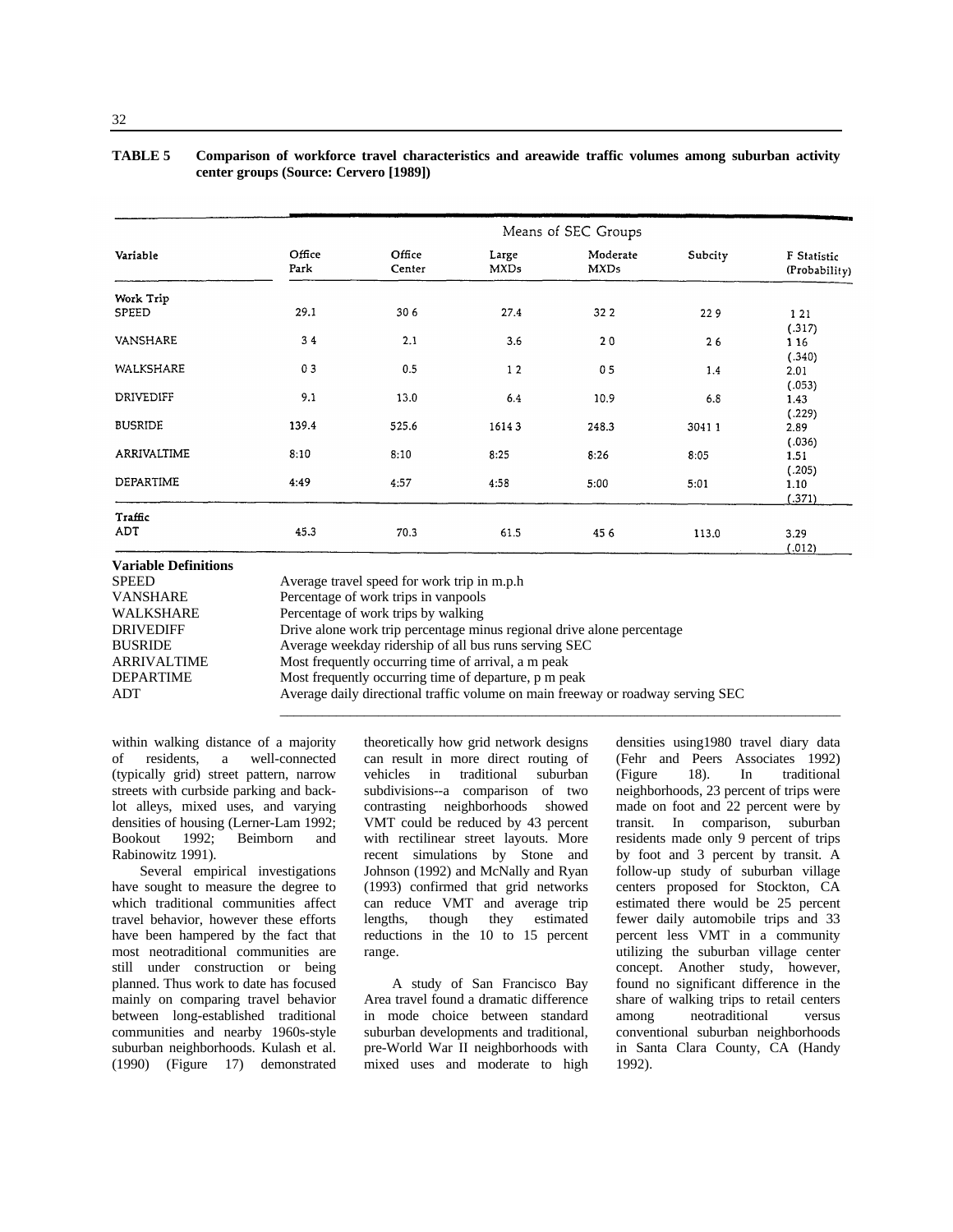

*Figure 14. Inbound trips and intra-cordon employment cumulative growth since 1975 Toronto CBD. (Source: Nowlan and Stewart [1991])*



*Figure 15. Ridership and station access selected U.S. cities (landscape). (Sources: As noted)*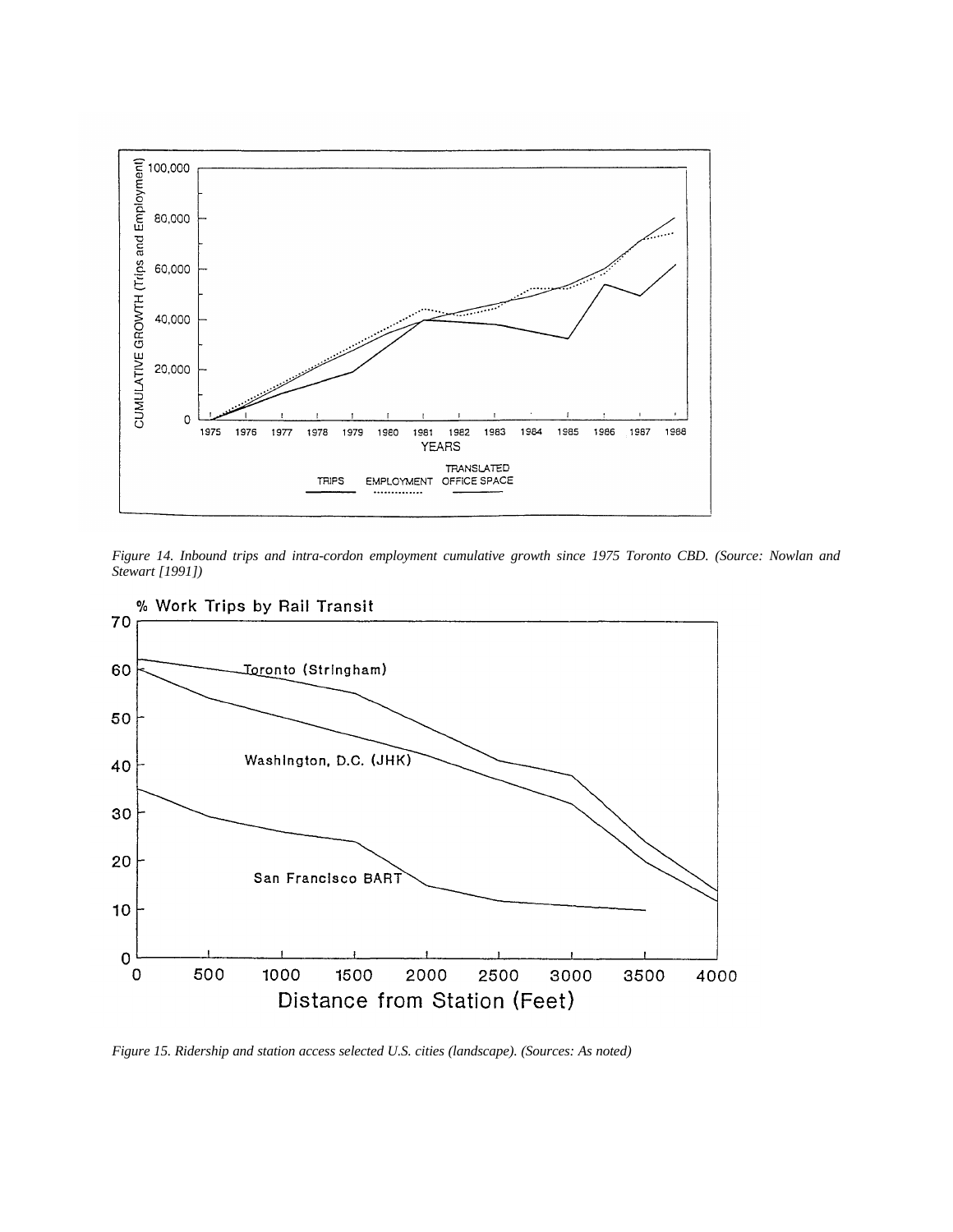

*Figure 16. Empirical evidence on ridership by distance. (Source: Cervero [1993])*



*Figure 17. Comparison of internal VMT in alternative residential development. (Source: Walter Kulash, Traditional Neighborhood Development: Will the Traffic Work?, 1990)*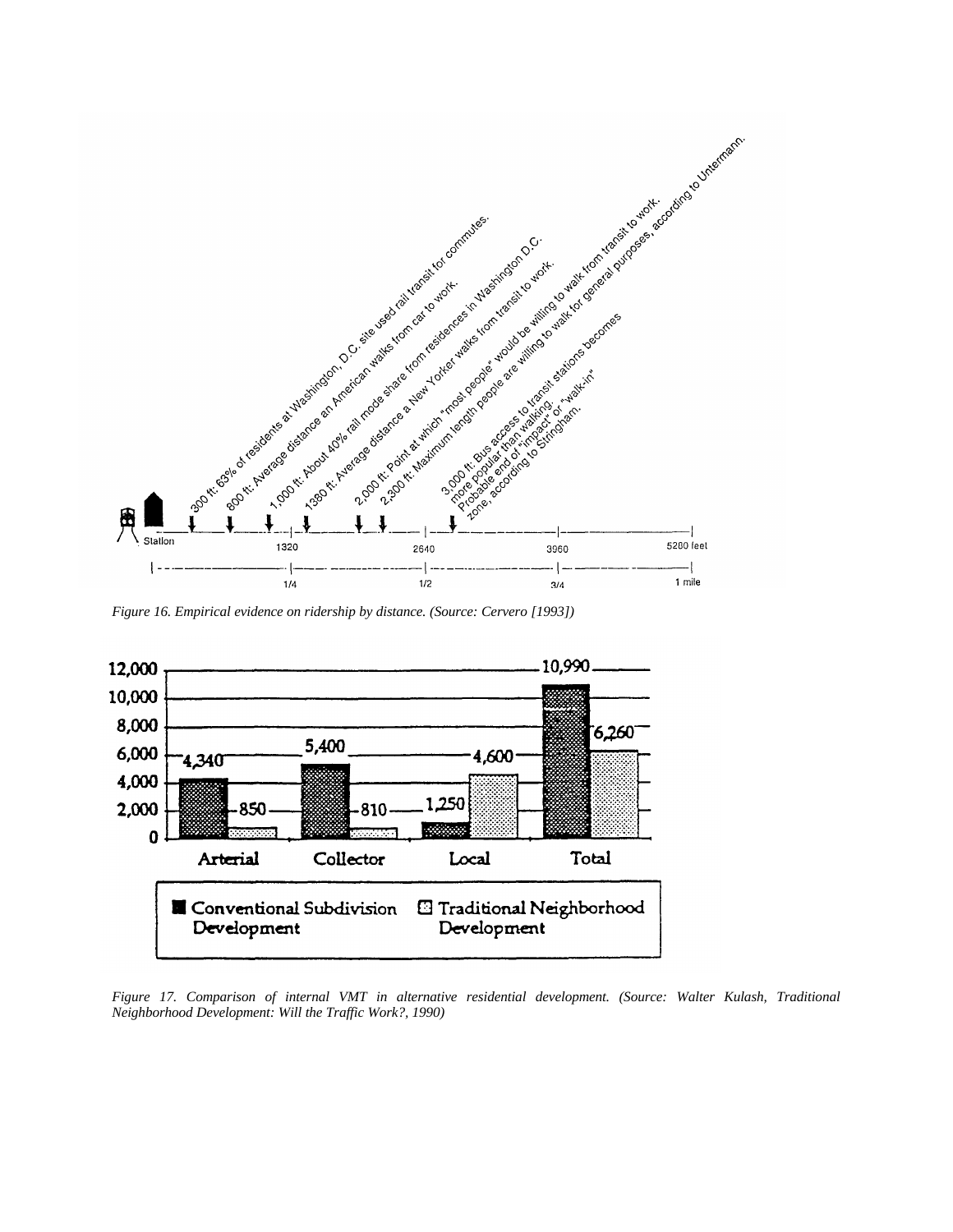35

White Mt. Survey Co. (1991) found evidence that trip generation rates of traditional developments are substantially below the norm. Using trip data compiled for two traditional neighborhoods in Portsmouth, New Hampshire, the authors found the average daily traffic (ADT) generated by these neighborhoods to be about 50 percent lower than the ADT predicted by the Fifth Edition of the ITE Trip Generation Manual (Figure 19).

A recent study in Montgomery County, Maryland, provides the best insights to date on the travel<br>characteristics of traditional characteristics of neighborhoods that are served directly by rail transit (MNCPPC 1992). The authors compared transit modal splits between three transit-oriented traditional neighborhoods (served by the B&O commuter railroad or a trolley line) and three nearby newer neighborhoods with a branching system of streets designed for auto access. The study found that residents of the transitoriented communities patronized transit between 10 percent and 45 percent as much as residents of nearby autooriented neighborhoods (Figure 20).

Another recent study has further confirmed these research findings. In the San Francisco Bay Area, residents of traditional, pre-World War II neighborhoods (with moderate-to-high densities and grid streets) traveled by transit 22 percent of the time, compared to only 3 percent for those residing in nearby 1960s style suburban tract developments (Cervero 1993).

Similar differences were found in the share of walking trips. Besides proximity, this study matched communities on the basis of household incomes and transit service intensity, thus removing the influences of these factors.

With the exception of the last of the citations mentioned previously, none of the neighborhood studies controlled or attempted to control for other factors that are known to influence mode choice

such as income, age, workers per household, persons per household or automobile ownership. This constitutes a serious flaw in all of the empirical research conducted to date on this important subject.

For residential neighborhoods, some research suggests that the availability of local retail centers can encourage more internal (i.e., within neighborhood) walking trips for shopping purposes. In a comparison of shopping trips made in traditional neighborhoods versus those in more auto-oriented ones in the San Francisco Bay Area, Handy (1992) found that the traditional neighborhoods had higher rates of walking trips. Residents of traditional neighborhoods averaged similar rates of auto travel to regional shopping malls, however, suggesting that walking trips might not have replaced auto trips but rather have supplemented them. Handy observed that the destination choice for shopping was affected by both the number of possible destinations and their proximity, as might be predicted by a conventional gravity model. This suggests that a more rigorous analytical framework, which accounts for the numbers, types, and locations of retail establishments, is vital toward understanding the influence of land-use mix on mode choice in neighborhoods.

A recent study by Ewing et al. (1994) employed a gravity-like expression of accessibility in comparing work and nonwork travel behavior in six communities of Palm Beach County, Florida. They found little evidence that accessibility to retail affected mode choice or vehicle-hours traveled per person, and actually found a classic 1970s planned unit development neighborhood (Wellington) had the shortest shopping and recreational trips because of ample stores and recreational facilities within the community.

Another study addressed the influence of mixed uses on work and shopping trips in the Seattle area, using travel diary surveys for several hundred urban residents (Frank 1994). These data

were supplemented by density and land-use mixture variables for census tracts where survey respondents resided. Researchers found mixed-use neighborhoods were most strongly correlated with walking trips to work, but rather surprisingly mixed-use environments had no influence on mode choice for shopping trips. The use of census tract-level data to represent land-use compositions in neighborhoods and the entropy-based definition of mixed uses might explain why the mixed-use variable had no statistical significance.

Interest in the influence of landuse mixes is also finding its way into<br>large-scale regional modeling large-scale programs. Work for 1000 Friends of Oregon and Portland Metro has focused on identifying land-use variables for inclusion in the region's travel demand models (1000 Friends of Oregon 1991).

Model development work for Portland Metro has led to the confirmation of a statistically significant relationship between landuse mix at the neighborhood level and automobile ownership. The measure of land-use mix that was tested was the number of retail jobs within 1 mi of the centroid of traffic analysis zones in the regional travel-demand forecasting model. The inclusion of this measure reduced the difference between observed automobile ownership rates and forecast automobile ownership rates at the zonal level in statistically significant ways.

## **Studies on Pedestrian Access**

A number of studies, besides those examining ridership by walking proximity to stations, have examined factors influencing walking behavior. Because all transit trips are linked trips in the sense that walking is used to some degree to access stops or stations, research on pedestrian behavior is highly relevant. By default, transitfriendly environments must also be pedestrian-friendly.

In *Urban Space for Pedestrians,* Pushkarev and Zupan (1975) developed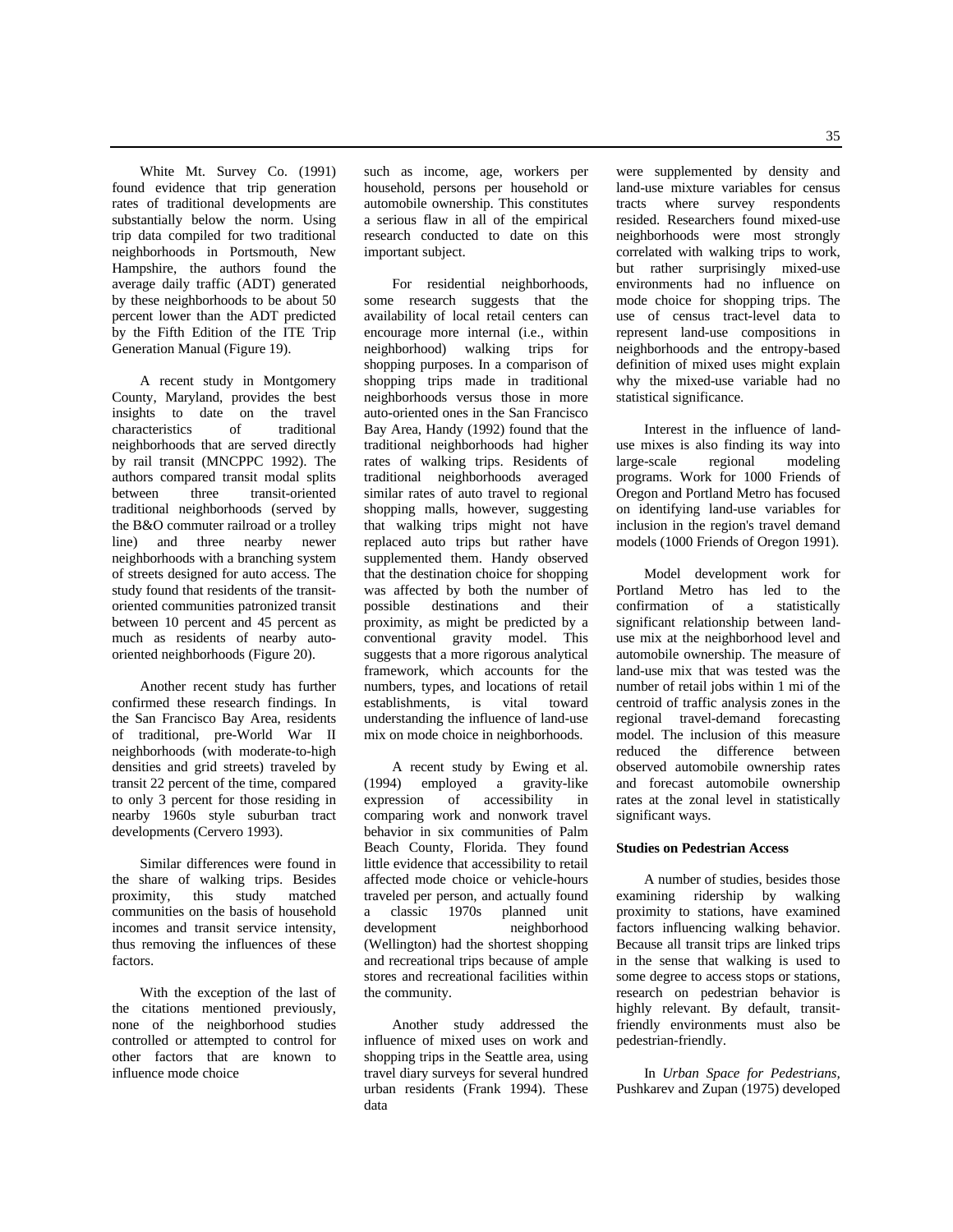

*Figure 18. Daily trip generation by all modes in the San Francisco Bay Area. (Source: Febr and Peers, 1992)*



*Figure 19. Actual counts vs. ITE trip generation projections for average daily traffic, Portsmouth, New Hampshire. (Source: White Mt. Survey Co., City of Portsmouth Traffic/Trip Generation Study 1991)*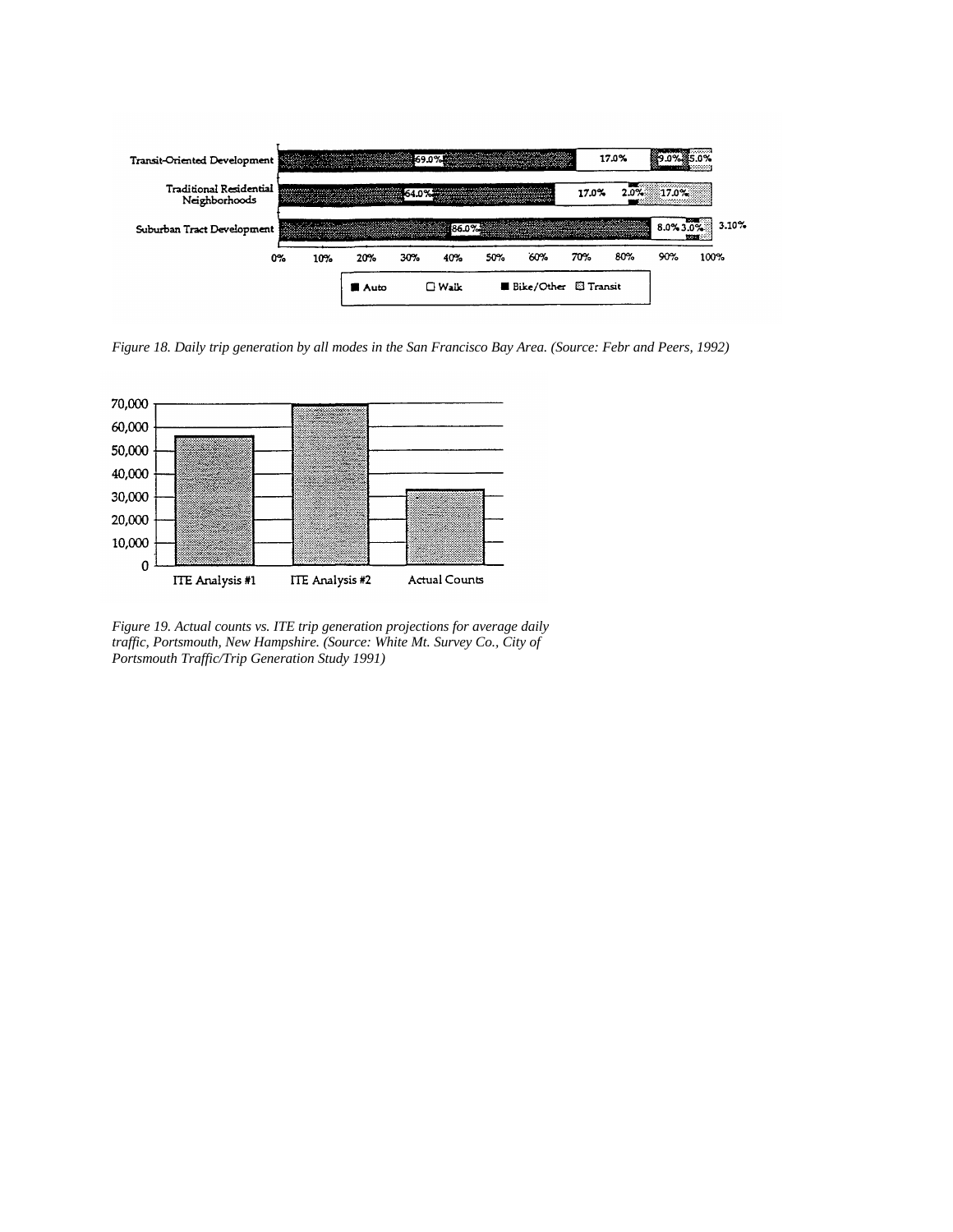

*Figure 20. Workers taking transit in 1980 Montgomery County, MD. (Source: MNCPPC[1992])*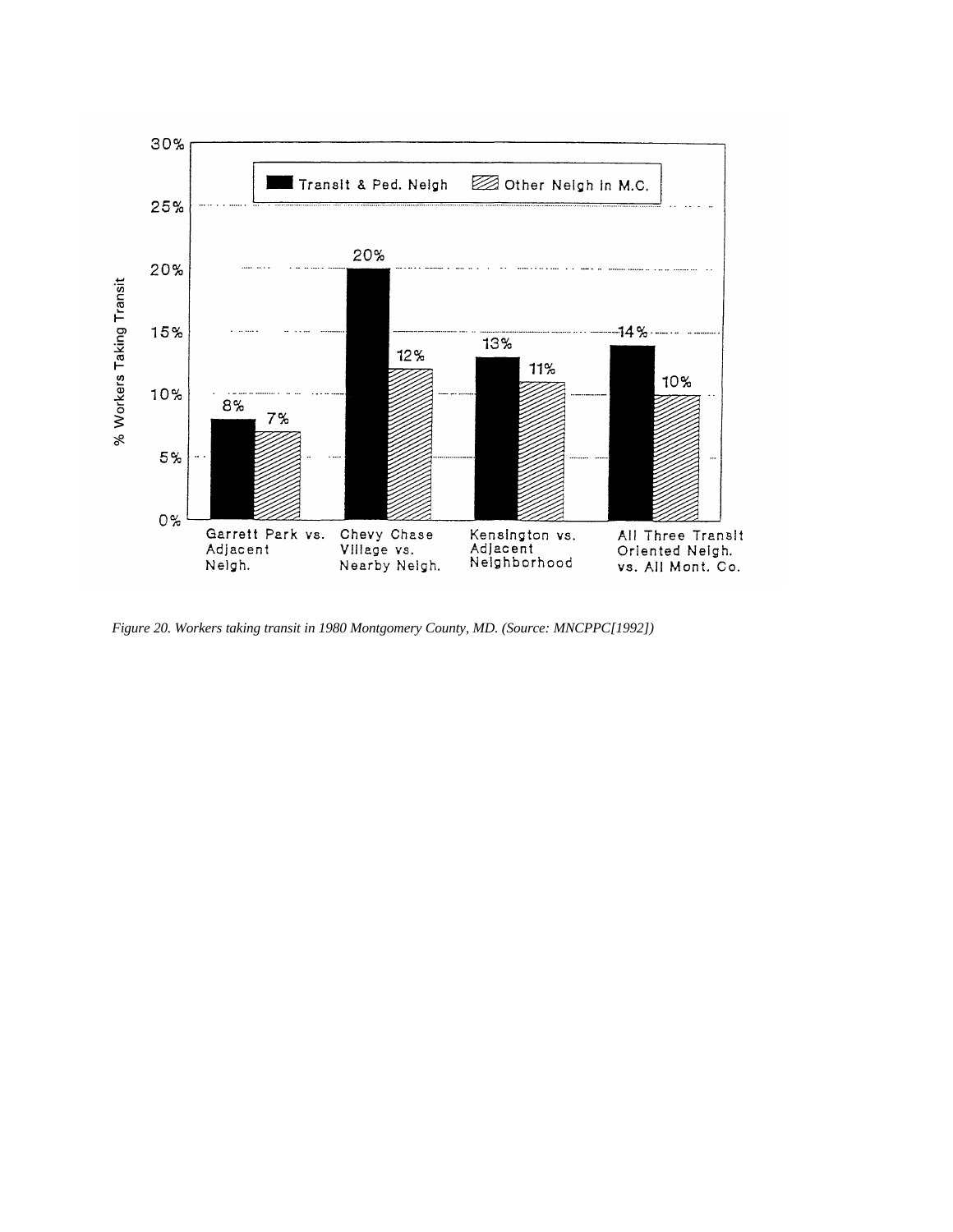relationships between land use and pedestrian travel demand for a downtown setting. The amount of office, retail, residential and restaurant space was considered as the independent variable and the number of pedestrians walking along block-faces was the dependent variable. Relationships for midday and evening peak-period pedestrian traffic were developed. The relationships closely matched expected trip generation rates for the area developed independently. Proximity to transit entrances (evening peak) and the amount of pedestrian walking space provided were also key independent variables. This report demonstrated the ability to develop meaningful travel-demand land-use relationships for pedestrian-scale travel.

Untermann (1984) has examined Americans' walking behavior closely. His research shows that most people are willing to walk 500 ft, 40 percent will walk 1,000 ft, and only 10 percent will walk half a mile. These figures do not specify purpose of the walk trip, however; for more crucial trips, such as to work, Stringham (1982) has shown acceptable walking distances to be farther. Both Untermann and Stringham have shown that acceptable walking distances can be stretched considerably (perhaps as much as doubled) by creating pleasant, interesting urban spaces and corridors. There is a need for more systematic research in this area.

Untermann contends that 10 min, or 2,300 ft, is the maximum distance Americans are willing to walk, while Canadians and Europeans are more apt to walk farther. Untermann's research also shows that transit passengers are less sensitive to walking distances as service frequency increases. Additionally, demographics also has some bearing on willingness to walk- research shows females, those without driver's licenses, and young people are more amenable to walking.

Studies of activity centers in greater Houston underscore the importance of pedestrian amenities as well as the

land-use environment in influencing pedestrian behavior (Rice Center 1987; Cervero 1993). Downtown Houston has four times the employment density and 23 percent more sidewalk footage per 1,000 workers than Uptown, a suburban activity center 6 mi west of downtown. Compared to West Houston's Energy Corridor, an axial strip along the Katy Freeway corridor dotted with office parks, downtown Houston is nearly 10 times as dense and averages 76 percent more sidewalks. Downtown Houston also has skywalks and such pedestrian amenities as parks, civic plazas, benches, street sculptures, and protection from the elements from overhangs and trees. The built environment is also more interesting downtown, consisting of an assortment of street-level shops, eateries, and storefronts. Conversely, walking in Uptown and the Energy Corridor requires long waits at busy<br>intersections, wading through intersections, wading through expansive surface parking lots, and passing indistinguishable urban spaces. As a consequence, walking/cycling account for around 30 percent of all trips (made outside of buildings) in downtown Houston, compared to 7 percent in Uptown and only 1.9 percent in West Houston. The research estimated that every 10 percent increase in pedestrian amenities (e.g., lineal ft of sidewalk, number of benches) is related to a 15 percent decline in motorized trips.

Research for 1000 Friends of Oregon (1993) examined the role of the<br>pedestrian environment at the environment at the neighborhood level in affecting vehicle-trip generation, mode choice, and VMT. The pedestrian friendliness of neighborhoods was evaluated using four factors--topography, ease of street crossing, sidewalk connectivity, and street connectivity. A composite Pedestrian Environmental Factor (PEF) was assigned to each zone in a regional model. Multiple regression analysis showed that increasing zonal PEF from below average to average would reduce vehicle-trip generation per household by 7 percent in that zone, after controlling for household income, size, and auto ownership.

#### **Design Guidelines**

Local jurisdictions and transit agencies are increasingly developing design guidelines to promote transitsupportive development. Design guidelines are perhaps the most visible and prevalent means used by transit agencies to inform and assist public and private development decisions.

In Oregon, a new rule in the statewide land-use planning system requires local jurisdictions to change their comprehensive plans and zoning codes to encourage walking, bicycling, and transit use. Local jurisdictions are typically changing standards for building access, parking lots, pedestrian walkways, bicycle paths, and transit station areas. Other cities such as Sacramento and Toronto are also developing standards to orient development towards transit (Moore and Thorsnes 1994).

About one-quarter of U.S. transit agencies have established design guidelines to encourage development that supports transit, and more are developing them (See Tables 6 and 7). Guidelines typically focus on one or more of three core topics: land use (type, mix, density, and location of uses), site design (siting of buildings, parking, pedestrian access, street configuration), or the transit facility (transit centers, bus stops and turnouts, bus shelters, bike facilities, pavement and grading). Guidelines can provide information on transit supportive development and support coordination between transit agencies, developers, local jurisdictions, and the public.

Design guidelines have, however, had little impact on actual development to date. Less than half of the transit agencies with design guidelines could identify projects that were influenced by their guidelines. Moreover, when projects were identified they usually incorporated only a modest degree of design features such as benches at bus stops or special drop-off lanes for buses. Few examples of dense, mixedused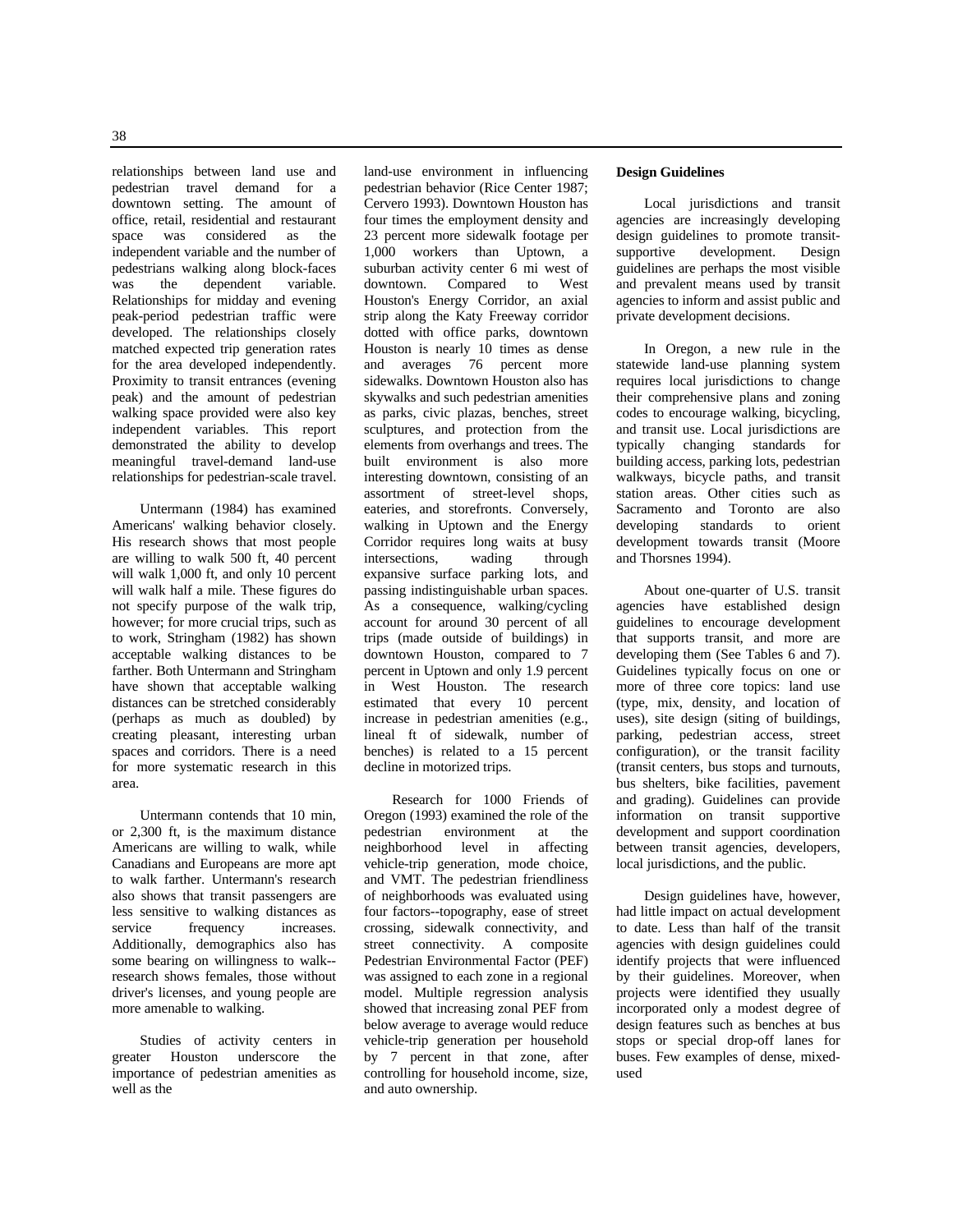centers that support transit use were identified. One problem is that transit agency guidelines are seldom binding on development (Cervero 1993).

#### **Microlevel Analyses**

Few evaluations of transit demand have been conducted at the individual site/building level. The NCHRP suburban activity centers data set has yielded several studies that reveal the sensitivity of transit demand to building densities, on-site services, and parking supplies (Hooper 1989; Cervero 1991).

Several site-level studies have examined what happens to commuting behavior when downtown office workers are relocated to a suburban work location. Cervero and Landis (1992) found that transit modal splits fell from 58 percent to 3 percent for office workers that were located from downtown San Francisco (well-served by BART) to three suburban campus locations (that were poorly served by bus). Similar work on office relocation impacts in England (Wabe 1967; Daniels 1972, 1981) and Canada (Ley 1985) found that commute distances typically fell slightly after jobs suburbanized, however there was a far more dramatic switch in commuting modes, from public transit to the private automobile.

#### **Conclusions**

Understanding how the densities, settlement patterns, land-use compositions, and urban designs of cities and neighborhoods influence transit usage is of vital importance to transit planners and decision makers. Whether a future light rail extension will be a cost-effective investment or whether headways should be increased on a conventional bus route hinges critically on whether the built environment will support these changes. The seminal work on such questions by Pushkarev and Zupan (1977) has provided some guidance. Because of significant changes in the landscape of urban American over

the past 20 years, most notably the suburbanization of employment, this work needs to be updated. In addition, a number of other aspects of this relationship needs to be systematically explored and synthesized.

## **1.5 INTERACTIVE IMPACTS OF TRANSIT AND URBAN FORM**

Thus far, the citations in this literature review have focused on unidirectional impacts on transit and urban form. While acknowledging that transit and urban form interact, the researchers have found little empirical data of significance on this subject to feature in this literature review.

At the same time, it must be acknowledged that the interactions between transportation and land use are a central issue among researchers today. A number of individuals and organizations have developed and refined experimental procedures- including interactive transportation and land-use models--to simulate these interactions. The state of the art in interactive transportation and land-use modeling is summarized best in Webster, et al. (1988) and Wegener (1994). Their work is summarized in 1000 Friends of Oregon, Vol. 1 (1991).

While it is beyond the scope of this literature review to summarize or describe the various model systems available to simulate the interactions of transportation and land use, it is appropriate to note that a number of metropolitan organizations, organizations,<br>nonprofit universities, and organizations have undertaken and are conducting research into these interactions, using one or another of the models described in the citations mentioned. Metropolitan planning organizations in U.S. cities such as Los Angeles, San Francisco, Chicago, New York, Seattle, San Diego, Phoenix, Washington DC, and elsewhere have undertaken simulations as part of longrange regional and transportation planning efforts in recent years.

One of the first efforts of this kind has been undertaken by the Puget Sound Council of Governments in Seattle, Washington (1990). The project, known as Vision 2020, involved analysis and comparison of several long-range regional transportation and land-use plans in a manner similar to that of the MSM (1991) study previously cited (See also Watterson 1990). The Puget Sound work compared and contrasted six land-use and transportation packages. The results are shown in Table 8. The titles of each of the alternatives are indicative of their characteristics. The "existing plans" alternative involves the implementation of existing land-use plans and regional transportation projects (a mix of highways and transit system improvements). The "major centers" and "multiple centers" alternatives and the dispersed growth alternative represent clear choices for the region in terms of density, nucleation, and activity mixing. The "preferred alternative" is a hybrid of the major centers and multiple centers alternatives.

Using an interactive transportation and land-use model system, the Puget Sound researchers forecast variations in transit mode split at peak hour from 5.6 percent to 14.8 percent. Percentage increases in transit ridership over current levels varied from 20 percent to 241 percent for the alternatives studied. The results provide evidence in support of the hypothesis that interactions between transportation investments and land development patterns at the regional scale may result in divergent outcomes for regional transit patronage.

Recently Metro (1994a and 1994b), the Portland, Oregon regional government, evaluated five different land-use and transportation scenarios in a project known as Region 2040. Summary results are shown in Table 9.

The base case continues current trends of low-density, automobileoriented suburban development for most growth. The urban area is expanded by about 50 percent including 63,900 acres of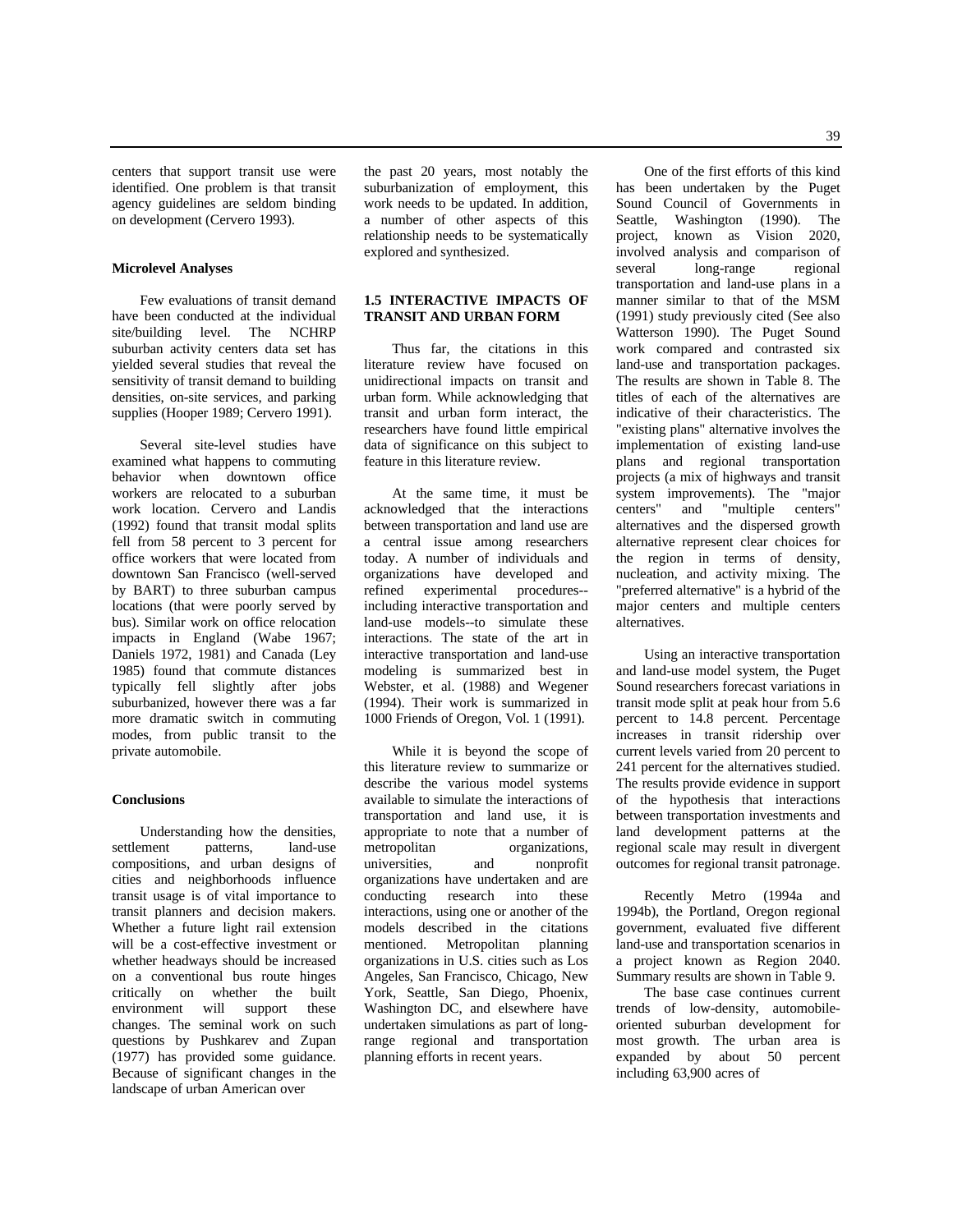|  |  | TABLE 6 Agencies with design guidelines (as of June 1993) |  |  |
|--|--|-----------------------------------------------------------|--|--|
|  |  |                                                           |  |  |

| A/C Transit (Oakland CA)<br>Guide for Including Public Transit in Land Use Planning<br>4/83<br>Austin Capital Metropolitan (Austin TX)<br><b>Transit Design Guidelines</b><br>1989<br>B.C. Transit/Victoria & Small Com (Victoria CAN)<br>Guidelines for Pubic Transit in Small Communities<br>9/80<br>Capital District Transp. Auth. (Albany NY)<br>1/82<br>Development & Transit, A Cooperative Venture<br>Chapel Hill Transit (Chapel Hill NC)<br>Chapel Hill Design Guidelines<br>3/93<br>Central Contra Costa Transit (Concord CA)<br>Coordination of Property Dev. and Transit Improvements<br>1984<br>Central Ohio Transit Auth. (Columbus OH)<br>The Development and Transit Connection, A Design Manual<br>10/83<br>City of Mississauga (Mississauga CAN)<br>Transit Planning Guidelines<br>1984<br>City of Scottsdale (Scottsdale AZ)<br>Design Standards & Procedures<br>9/92<br>Denver Regional Trans. Dist. (Denver CO)<br>2/93<br>Suburban Mobility Design Manual<br>9/87<br>Transit Facility Design Guidelines<br>6/91<br>Fresno Area Express (Fresno CA)<br>Facilities and Development Standards<br>9/89<br>Mass Transit Admin. of Maryland (Baltimore MD)<br>Access By Design<br>Monterey-Salinas Transit (Monterey CA)<br>Development Review Guidebook<br>1985<br>9/89<br>Access by Design (by MTA; listed above)<br>Montgomery County Ride-On (Rockville MD)<br>Montreal Urban Community Tran. (Montreal CAN)<br>Guide D'Amenagement Urbain<br>1993<br>25.25<br>15.15-<br>New Orleans Regional Transit (New Orleans LA)*<br>Orange County Transit Dist. (Santa Ana CA)<br>6/92<br>Design Guidelines for Bus Facilities<br>PACE Suburban bus Division (Arlington IL)<br>10/89<br><b>PACE</b> Development Guidelines<br>Planning for Transit: A Guide to Community and Site<br>6/92<br>Regional Transp. Comm./Citifare (RENO NV)<br>Design<br>Design Guidelines for Bus Facilities<br>4/92<br>Riverside Transit Agency (Riverside CA)<br>Draft Transit & Land Use Coordination Guidelines<br>4/92<br>Sacramento Regional Transit (Sacramento CA)<br>5/87<br>Encouraging Public Transportation Through Effective Land<br>Seattle Metro (Seattle WA)<br>Use Actions<br>10/89<br>A Guide to Land Use & Public Transportation<br>Snohomish Co. Transp. B.A. (Lynnwood WA)<br>Designing for Transit: A Transit Design & Criteria Standards<br>4/82<br>Suburban Mobility Au. (Detroit MI)<br>Manual<br>55<br>Transit Auth. of River City (Louisville KY)<br>1978<br>3/93<br>Tri-City Metro. Transp. Dist. (Portland OR)<br>Planning and Design for Transit | Agency            | Title of Design Guideline Report               | Release<br>Date |
|-----------------------------------------------------------------------------------------------------------------------------------------------------------------------------------------------------------------------------------------------------------------------------------------------------------------------------------------------------------------------------------------------------------------------------------------------------------------------------------------------------------------------------------------------------------------------------------------------------------------------------------------------------------------------------------------------------------------------------------------------------------------------------------------------------------------------------------------------------------------------------------------------------------------------------------------------------------------------------------------------------------------------------------------------------------------------------------------------------------------------------------------------------------------------------------------------------------------------------------------------------------------------------------------------------------------------------------------------------------------------------------------------------------------------------------------------------------------------------------------------------------------------------------------------------------------------------------------------------------------------------------------------------------------------------------------------------------------------------------------------------------------------------------------------------------------------------------------------------------------------------------------------------------------------------------------------------------------------------------------------------------------------------------------------------------------------------------------------------------------------------------------------------------------------------------------------------------------------------------------------------------------------------------------------------------------------------------------------------------------------------------------------------------------------------------------------------------------------------------------------------------------------------------------------------------------------|-------------------|------------------------------------------------|-----------------|
|                                                                                                                                                                                                                                                                                                                                                                                                                                                                                                                                                                                                                                                                                                                                                                                                                                                                                                                                                                                                                                                                                                                                                                                                                                                                                                                                                                                                                                                                                                                                                                                                                                                                                                                                                                                                                                                                                                                                                                                                                                                                                                                                                                                                                                                                                                                                                                                                                                                                                                                                                                       |                   |                                                |                 |
|                                                                                                                                                                                                                                                                                                                                                                                                                                                                                                                                                                                                                                                                                                                                                                                                                                                                                                                                                                                                                                                                                                                                                                                                                                                                                                                                                                                                                                                                                                                                                                                                                                                                                                                                                                                                                                                                                                                                                                                                                                                                                                                                                                                                                                                                                                                                                                                                                                                                                                                                                                       |                   |                                                |                 |
|                                                                                                                                                                                                                                                                                                                                                                                                                                                                                                                                                                                                                                                                                                                                                                                                                                                                                                                                                                                                                                                                                                                                                                                                                                                                                                                                                                                                                                                                                                                                                                                                                                                                                                                                                                                                                                                                                                                                                                                                                                                                                                                                                                                                                                                                                                                                                                                                                                                                                                                                                                       |                   |                                                |                 |
|                                                                                                                                                                                                                                                                                                                                                                                                                                                                                                                                                                                                                                                                                                                                                                                                                                                                                                                                                                                                                                                                                                                                                                                                                                                                                                                                                                                                                                                                                                                                                                                                                                                                                                                                                                                                                                                                                                                                                                                                                                                                                                                                                                                                                                                                                                                                                                                                                                                                                                                                                                       |                   |                                                |                 |
|                                                                                                                                                                                                                                                                                                                                                                                                                                                                                                                                                                                                                                                                                                                                                                                                                                                                                                                                                                                                                                                                                                                                                                                                                                                                                                                                                                                                                                                                                                                                                                                                                                                                                                                                                                                                                                                                                                                                                                                                                                                                                                                                                                                                                                                                                                                                                                                                                                                                                                                                                                       |                   |                                                |                 |
|                                                                                                                                                                                                                                                                                                                                                                                                                                                                                                                                                                                                                                                                                                                                                                                                                                                                                                                                                                                                                                                                                                                                                                                                                                                                                                                                                                                                                                                                                                                                                                                                                                                                                                                                                                                                                                                                                                                                                                                                                                                                                                                                                                                                                                                                                                                                                                                                                                                                                                                                                                       |                   |                                                |                 |
|                                                                                                                                                                                                                                                                                                                                                                                                                                                                                                                                                                                                                                                                                                                                                                                                                                                                                                                                                                                                                                                                                                                                                                                                                                                                                                                                                                                                                                                                                                                                                                                                                                                                                                                                                                                                                                                                                                                                                                                                                                                                                                                                                                                                                                                                                                                                                                                                                                                                                                                                                                       |                   |                                                |                 |
|                                                                                                                                                                                                                                                                                                                                                                                                                                                                                                                                                                                                                                                                                                                                                                                                                                                                                                                                                                                                                                                                                                                                                                                                                                                                                                                                                                                                                                                                                                                                                                                                                                                                                                                                                                                                                                                                                                                                                                                                                                                                                                                                                                                                                                                                                                                                                                                                                                                                                                                                                                       |                   |                                                |                 |
|                                                                                                                                                                                                                                                                                                                                                                                                                                                                                                                                                                                                                                                                                                                                                                                                                                                                                                                                                                                                                                                                                                                                                                                                                                                                                                                                                                                                                                                                                                                                                                                                                                                                                                                                                                                                                                                                                                                                                                                                                                                                                                                                                                                                                                                                                                                                                                                                                                                                                                                                                                       |                   |                                                |                 |
|                                                                                                                                                                                                                                                                                                                                                                                                                                                                                                                                                                                                                                                                                                                                                                                                                                                                                                                                                                                                                                                                                                                                                                                                                                                                                                                                                                                                                                                                                                                                                                                                                                                                                                                                                                                                                                                                                                                                                                                                                                                                                                                                                                                                                                                                                                                                                                                                                                                                                                                                                                       |                   |                                                |                 |
|                                                                                                                                                                                                                                                                                                                                                                                                                                                                                                                                                                                                                                                                                                                                                                                                                                                                                                                                                                                                                                                                                                                                                                                                                                                                                                                                                                                                                                                                                                                                                                                                                                                                                                                                                                                                                                                                                                                                                                                                                                                                                                                                                                                                                                                                                                                                                                                                                                                                                                                                                                       |                   |                                                |                 |
|                                                                                                                                                                                                                                                                                                                                                                                                                                                                                                                                                                                                                                                                                                                                                                                                                                                                                                                                                                                                                                                                                                                                                                                                                                                                                                                                                                                                                                                                                                                                                                                                                                                                                                                                                                                                                                                                                                                                                                                                                                                                                                                                                                                                                                                                                                                                                                                                                                                                                                                                                                       |                   |                                                |                 |
|                                                                                                                                                                                                                                                                                                                                                                                                                                                                                                                                                                                                                                                                                                                                                                                                                                                                                                                                                                                                                                                                                                                                                                                                                                                                                                                                                                                                                                                                                                                                                                                                                                                                                                                                                                                                                                                                                                                                                                                                                                                                                                                                                                                                                                                                                                                                                                                                                                                                                                                                                                       |                   |                                                |                 |
|                                                                                                                                                                                                                                                                                                                                                                                                                                                                                                                                                                                                                                                                                                                                                                                                                                                                                                                                                                                                                                                                                                                                                                                                                                                                                                                                                                                                                                                                                                                                                                                                                                                                                                                                                                                                                                                                                                                                                                                                                                                                                                                                                                                                                                                                                                                                                                                                                                                                                                                                                                       |                   |                                                |                 |
|                                                                                                                                                                                                                                                                                                                                                                                                                                                                                                                                                                                                                                                                                                                                                                                                                                                                                                                                                                                                                                                                                                                                                                                                                                                                                                                                                                                                                                                                                                                                                                                                                                                                                                                                                                                                                                                                                                                                                                                                                                                                                                                                                                                                                                                                                                                                                                                                                                                                                                                                                                       |                   |                                                |                 |
|                                                                                                                                                                                                                                                                                                                                                                                                                                                                                                                                                                                                                                                                                                                                                                                                                                                                                                                                                                                                                                                                                                                                                                                                                                                                                                                                                                                                                                                                                                                                                                                                                                                                                                                                                                                                                                                                                                                                                                                                                                                                                                                                                                                                                                                                                                                                                                                                                                                                                                                                                                       |                   |                                                |                 |
|                                                                                                                                                                                                                                                                                                                                                                                                                                                                                                                                                                                                                                                                                                                                                                                                                                                                                                                                                                                                                                                                                                                                                                                                                                                                                                                                                                                                                                                                                                                                                                                                                                                                                                                                                                                                                                                                                                                                                                                                                                                                                                                                                                                                                                                                                                                                                                                                                                                                                                                                                                       |                   |                                                |                 |
|                                                                                                                                                                                                                                                                                                                                                                                                                                                                                                                                                                                                                                                                                                                                                                                                                                                                                                                                                                                                                                                                                                                                                                                                                                                                                                                                                                                                                                                                                                                                                                                                                                                                                                                                                                                                                                                                                                                                                                                                                                                                                                                                                                                                                                                                                                                                                                                                                                                                                                                                                                       |                   |                                                |                 |
|                                                                                                                                                                                                                                                                                                                                                                                                                                                                                                                                                                                                                                                                                                                                                                                                                                                                                                                                                                                                                                                                                                                                                                                                                                                                                                                                                                                                                                                                                                                                                                                                                                                                                                                                                                                                                                                                                                                                                                                                                                                                                                                                                                                                                                                                                                                                                                                                                                                                                                                                                                       |                   |                                                |                 |
|                                                                                                                                                                                                                                                                                                                                                                                                                                                                                                                                                                                                                                                                                                                                                                                                                                                                                                                                                                                                                                                                                                                                                                                                                                                                                                                                                                                                                                                                                                                                                                                                                                                                                                                                                                                                                                                                                                                                                                                                                                                                                                                                                                                                                                                                                                                                                                                                                                                                                                                                                                       |                   |                                                |                 |
|                                                                                                                                                                                                                                                                                                                                                                                                                                                                                                                                                                                                                                                                                                                                                                                                                                                                                                                                                                                                                                                                                                                                                                                                                                                                                                                                                                                                                                                                                                                                                                                                                                                                                                                                                                                                                                                                                                                                                                                                                                                                                                                                                                                                                                                                                                                                                                                                                                                                                                                                                                       |                   |                                                |                 |
|                                                                                                                                                                                                                                                                                                                                                                                                                                                                                                                                                                                                                                                                                                                                                                                                                                                                                                                                                                                                                                                                                                                                                                                                                                                                                                                                                                                                                                                                                                                                                                                                                                                                                                                                                                                                                                                                                                                                                                                                                                                                                                                                                                                                                                                                                                                                                                                                                                                                                                                                                                       |                   |                                                |                 |
|                                                                                                                                                                                                                                                                                                                                                                                                                                                                                                                                                                                                                                                                                                                                                                                                                                                                                                                                                                                                                                                                                                                                                                                                                                                                                                                                                                                                                                                                                                                                                                                                                                                                                                                                                                                                                                                                                                                                                                                                                                                                                                                                                                                                                                                                                                                                                                                                                                                                                                                                                                       |                   |                                                |                 |
|                                                                                                                                                                                                                                                                                                                                                                                                                                                                                                                                                                                                                                                                                                                                                                                                                                                                                                                                                                                                                                                                                                                                                                                                                                                                                                                                                                                                                                                                                                                                                                                                                                                                                                                                                                                                                                                                                                                                                                                                                                                                                                                                                                                                                                                                                                                                                                                                                                                                                                                                                                       |                   |                                                |                 |
|                                                                                                                                                                                                                                                                                                                                                                                                                                                                                                                                                                                                                                                                                                                                                                                                                                                                                                                                                                                                                                                                                                                                                                                                                                                                                                                                                                                                                                                                                                                                                                                                                                                                                                                                                                                                                                                                                                                                                                                                                                                                                                                                                                                                                                                                                                                                                                                                                                                                                                                                                                       |                   |                                                |                 |
|                                                                                                                                                                                                                                                                                                                                                                                                                                                                                                                                                                                                                                                                                                                                                                                                                                                                                                                                                                                                                                                                                                                                                                                                                                                                                                                                                                                                                                                                                                                                                                                                                                                                                                                                                                                                                                                                                                                                                                                                                                                                                                                                                                                                                                                                                                                                                                                                                                                                                                                                                                       |                   |                                                |                 |
|                                                                                                                                                                                                                                                                                                                                                                                                                                                                                                                                                                                                                                                                                                                                                                                                                                                                                                                                                                                                                                                                                                                                                                                                                                                                                                                                                                                                                                                                                                                                                                                                                                                                                                                                                                                                                                                                                                                                                                                                                                                                                                                                                                                                                                                                                                                                                                                                                                                                                                                                                                       |                   |                                                |                 |
|                                                                                                                                                                                                                                                                                                                                                                                                                                                                                                                                                                                                                                                                                                                                                                                                                                                                                                                                                                                                                                                                                                                                                                                                                                                                                                                                                                                                                                                                                                                                                                                                                                                                                                                                                                                                                                                                                                                                                                                                                                                                                                                                                                                                                                                                                                                                                                                                                                                                                                                                                                       |                   |                                                |                 |
|                                                                                                                                                                                                                                                                                                                                                                                                                                                                                                                                                                                                                                                                                                                                                                                                                                                                                                                                                                                                                                                                                                                                                                                                                                                                                                                                                                                                                                                                                                                                                                                                                                                                                                                                                                                                                                                                                                                                                                                                                                                                                                                                                                                                                                                                                                                                                                                                                                                                                                                                                                       | City of San Diego | Transit-Oriented Development Design Guidelines | 8/92            |

 $\emph{``New Orleans uses a computer program that aides with transit facility design.}\normalsize ``\emph{``Unpublished report, internal memo, mimeo, or unknown report/date.}$ 

| TABLE 7 Agencies developing design guidelines (as of June 1993) |  |  |  |  |  |  |  |
|-----------------------------------------------------------------|--|--|--|--|--|--|--|
|-----------------------------------------------------------------|--|--|--|--|--|--|--|

| Agency                                          | Title of Design Guideline Report                      | Release<br>Date |
|-------------------------------------------------|-------------------------------------------------------|-----------------|
| Hillsborough Area Reg. Transit Auth. (Tampa Fl) | 22.22                                                 | 16.15           |
| Houston Metro. Transit Auth. (Houston TX)       | Developers Handbook                                   | Fall 1993       |
| New Jersey Transit Corporate (Newark NY)        | Rail Station Area & Transit Planning Handbook         | Fall 1993       |
| Ottawa-Carelton Regional Transit (Ottawa CAN)   | Transit Guideline/Design Manual                       | 25-25-          |
| Pierce County Pub. Trans. B. (Tacoma WA)        | 25-25-                                                | 25-15-          |
| San Diego Metro. Trans. Dev. (San Diego CA)     | Designing for Transit                                 | 7/93            |
| Santa Clara County Transp. Auth. (San Jose CA)  | Transit Oriented Development Design Concepts          | 25.25           |
| Spokane Transit Authority (Spokane WA)          | 25-15-                                                | 25-25-          |
| Sun Tran of Albuquerque (Albuquerque NM)        | 27.35                                                 | $25 - 25$       |
| Sun Tran (Tucson AZ)                            | 25.25                                                 | 25.25           |
| Toronto Transit Commission (Toronto CAN)        | Guidelines for Structures Impacting on TTC Facilities | 1515            |
| Winston-Salem Transit Auth. (Winston-Salem NC)  | $25 - 25$                                             | 15.15           |

\*\* Unpublished report, internal memo, mimeo, or unknown report/date

Source: Cervero (1993)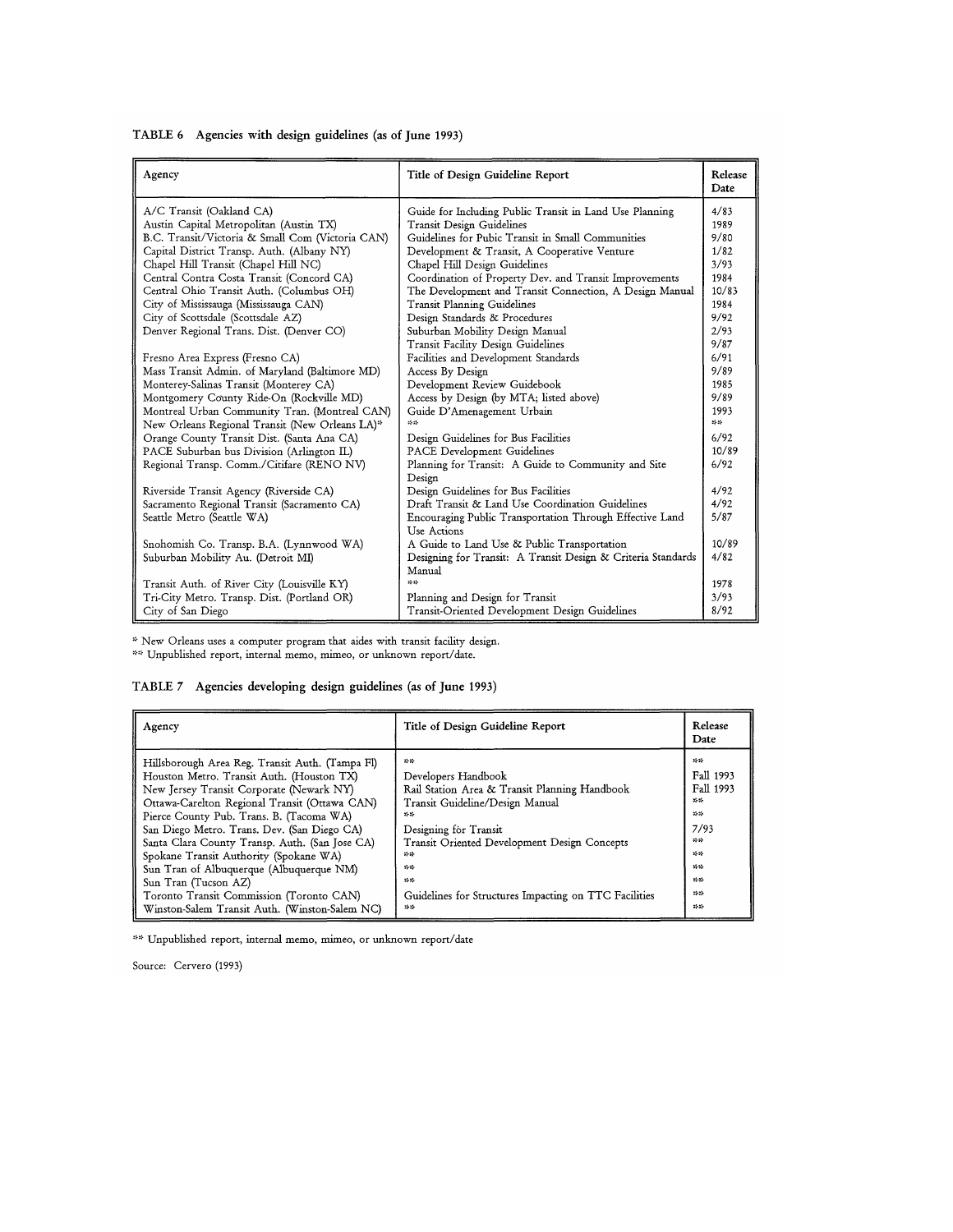farmland (EFU for Exclusive Farm Use in Table 9). Growth Concept A, or "growing out," accommodates growth by expanding the metropolitan urban growth boundary by about 25 percent mostly on lands currently zoned for rural residential development. Some growth is concentrated in transit corridors. Road improvements, three new freeways, and a radial highcapacity transit system are included in this scenario. Growth Concept B, or "growing up," accommodates growth without expanding the urban growth boundary. Instead both employment and residential growth are concentrated in centers that support greater use of walking, bicycling, and transit. No freeway additions are built, some street improvements are made, but most transportation improvements are in the transit network. Both radial and ring high-capacity transit are developed. In Growth Concept C, or "satellite cities," a third of regional housing and employment growth occurs in existing cities outside the metropolitan urban growth boundary. The remainder is accommodated by expanding the urban growth boundary modestly and concentrating more growth in centers than in Concept A. Concept C includes the full range of transportation improvements in Concept A plus highcapacity transit service to the satellite cities. Finally, after evaluating the base case and growth concepts, a recommended alternative was developed.

The recommended alternative concentrates development in regional and town centers plus transit corridors<br>and station areas. It includes areas. It includes considerable redevelopment and small additions to the urban growth boundary. Improvements are made in both the transit and roadway system, with an emphasis on frequent-service bus corridors and arterial street service. By concentrating growth where it can be served by transit and connecting regional centers with frequent bus service, transit ridership is the highest of any alternative.

Besides simulation work, the dynamics of transit and urban form

relationships are revealed by what we know about location behavior and how proximity to transit shapes ridership. As noted, those living near rail stations are more likely to commute by transit than those living farther away, all things being equal. The reality, however, may be that all things are not usually equal. There is increasing evidence that one reason station-area residents are more inclined to use transit is that they work downtown and in other locations well-served by transit. Voith (1991) has found strong evidence of residential sorting based on<br>employment location in the employment location in the Philadelphia region. He estimated that the percentage of the labor force in a census tract that work in the CBD is 12 percent higher for tracts with SEPTA and PATCO commuter rail services nearby. Thus, transit and land-use interactions are underscored by the tendency of those working in areas with good transit service to chose to live in areas with good transit access. This induces higher ridership, which in turn should--over the long run--lead to improved services (e.g., more frequent headways). Finally this will induce even more residents to search for home sites near transit stops.

The interactive nature of transit and urban form, while complex, can potentially be conveyed through a balance of modeling work and carefully constructed empirical investigations that look at the joint influence of transit on residential location and ridership. At a minimum, studies of simultaneous and lagged relationships require good times-series data and often require the addition of various statistical controls. The data and modeling requirements for probing transit and urban form interactions can be considerable; however, the policy insights that can be gained from such efforts can be substantial.

## **1.6 RESEARCH IN PROGRESS**

While significant and valuable work has been completed on transit and urban form relationships, a number of important research projects are currently

in progress that will enhance further the state of knowledge. This section reviews some of the more significant research now under way.

## **Transit Impacts on Urban Form and Land Use**

Research is soon to begin on the update of the study by Knight and Trygg (1977) described in a previous section of this report. This work will focus on intermediate and macroscale impacts of transit on land use. Researchers are reviewing the 1977 work to identify those criteria that effectively indicate and measure the land-use patterns and the economic development benefits that result from construction of fixed guideway transit facilities. Research and data collection for the update of the Knight and Trygg study were initiated during Fiscal Year 1994.

At the same time, work at the macroscale is underway through updates of studies conducted in the 1970s on the impacts of heavy rail systems. In the San Francisco Bay area, the Atlanta region, and the Washington, DC metropolitan area, studies are planned or are in progress to examine the effects of the BART, MARTA, and WMATA systems, respectively. These efforts should shed light on the impacts of "new generation" rail investments on station areas, corridors, and urban and regional form a generation after initial construction.

At the microscale of analysis, a research project is underway at the Lincoln Institute of Land Policy, Cambridge, Massachusetts, to examine the factors that contribute to residential-location decision making. The key question in this study is the extent to which changes in employment location trigger residential relocations at the household level. This question is central to the validity of many land-use<br>models currently employed by employed by metropolitan areas in the United States. Data from a sample of households in the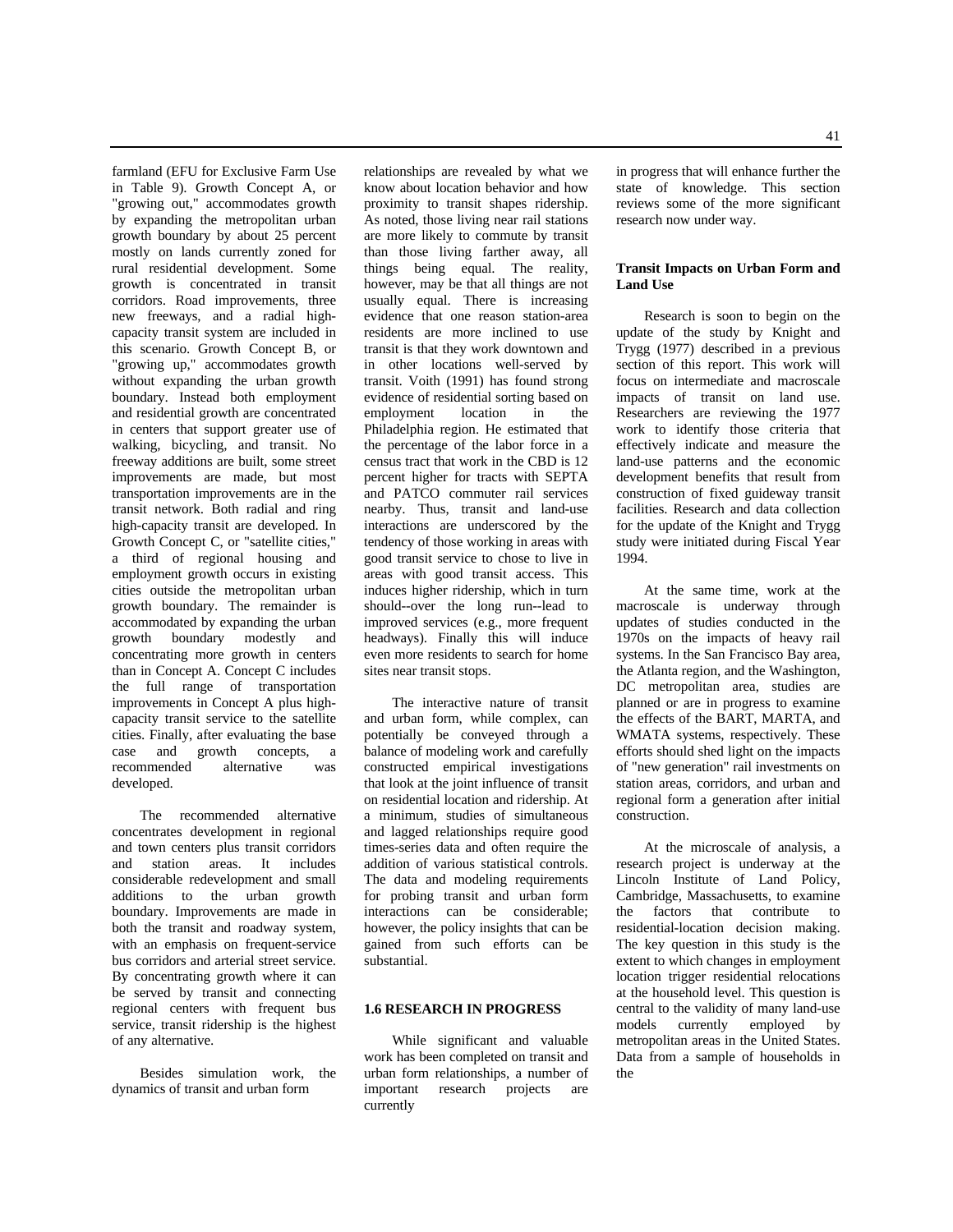| Criteria                                               | No Action | Existing<br>Plans | Alternative<br>Major<br>Centers | Multiple<br>Centers | Dispersed<br>Growth | Preferred<br>Alternative |
|--------------------------------------------------------|-----------|-------------------|---------------------------------|---------------------|---------------------|--------------------------|
| Vehicles Miles<br>Travelled                            | 99        | 98                | 94                              | 97                  | 101                 | 95                       |
| Vehicle Speed During<br>Peak Period (mph)              | 10        | 15                | 14                              | 15                  | 15                  | 16                       |
| Hours of Delay<br>(Millions)                           | 1.76      | .83               | .96                             | .81                 | .82                 | .83                      |
| % of Increase in<br>Hours of Delay<br><b>Over 1990</b> | 926       | 437               | 505                             | 426                 | 432                 | 440                      |
| % of Increase in<br>Transit Ridership<br>Over 1990     | 20        | 185               | 241                             | 168                 | 39                  | 218                      |
| % of Transit During<br>Peak Period<br>(Mode Split)     | 5.6       | 12.8              | 148                             | 12.2                | 6.9                 | 141                      |
| % of Network that<br>is Congested<br>(Over Capacity):  |           |                   |                                 |                     |                     |                          |
| Freeways                                               | 75        | 46                | 50                              | 45                  | 49                  | 45                       |
| Regional Arterials                                     | 26        | 17                | 19                              | 16                  | 17                  | 17                       |
| Overall                                                | 30        | 21                | 23                              | 19                  | 20                  | 20                       |

# **TABLE 8 Puget Sound transportation systems performance by alternative (Source: PSCOG [1990])**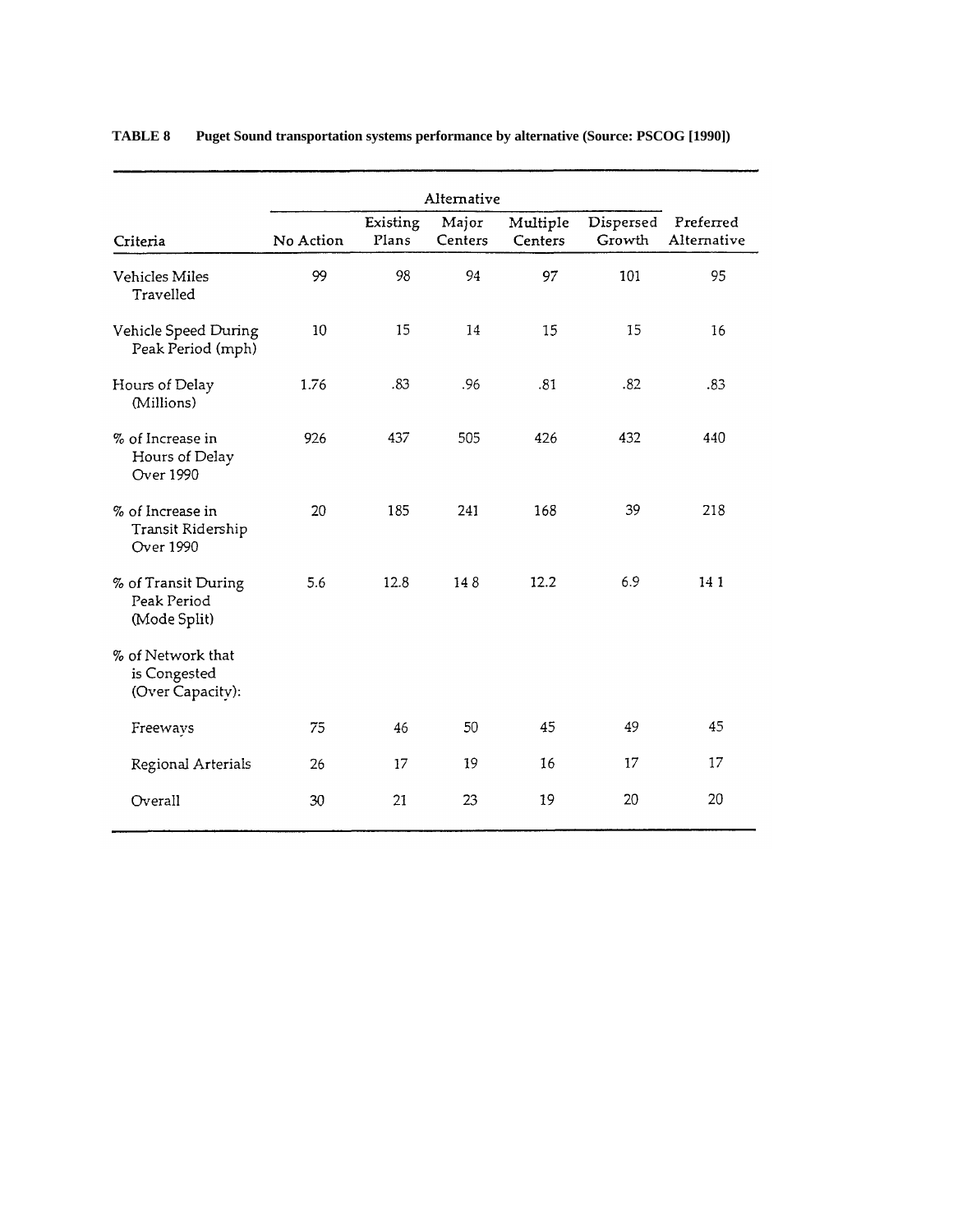| TABLE 9 | Region 2040--comparison of alternative--summary |
|---------|-------------------------------------------------|
|---------|-------------------------------------------------|

|                                              | 1990      | <b>Base Case</b> | Concept A | Concept B | Concept C | Recommended<br>Alternative |
|----------------------------------------------|-----------|------------------|-----------|-----------|-----------|----------------------------|
| Demography                                   |           |                  |           |           |           |                            |
| Population                                   | 1,032,471 | 1,917,284        | 1,943,895 | 1,904,799 | 1,678,720 | 1,862,182                  |
| Households                                   | 410,853   | 827,843          | 839,333   | 822,452   | 724,836   | 804,051                    |
| Tobs                                         | 723,982   | 1,284,210        | 1,305,193 | 1,293,427 | 1,169,913 | 1,257,365                  |
| Single-family/multifamily                    | 70/30     | 70/30            | 74/26     | 60/40     | 69/31     | 65/35                      |
| Location of Growth                           |           |                  |           |           |           |                            |
| % of growth in existing Metro<br><b>UGB</b>  |           | 83%              | 71%       | 100%      | 63%       | 87%                        |
| % of growth accommodated by<br>redevelopment | ---       | 0%               | 6%        | 18%       | 8%        | 19%                        |
| EFU conversion                               |           | 63,900           | 17,200    | 0         | 11,400    | 3,545                      |
| % of employment on industrial<br>land        | 32%       | 43%              | 53%       | 33%       | 54%       | 25%                        |
| Transportation                               |           |                  |           |           |           |                            |
| Vehicle miles traveled per capita            | 12.40     | 13.04            | 12.48     | 10.86     | 11.92     | 11.76                      |
| Mode Split (Auto/transit/walk-bike)          | 92/3/5    | 92/3/5           | 91/4/5    | 88/6/6    | 89/5/6    | 88/6/6                     |
| Congested roadmiles                          | 151       | 506              | 682       | 643       | 404       | 454                        |
| Transit riders                               | 136,800   | 338,323*         | 372,400   | 527,800   | 437,200   | 570,000                    |
| Average PM speed (mph)                       | 30        | 28               | 24        | 24        | 27        | 26                         |
| Transit service hours                        | 4,983     | 9,600            | 12,300    | 13,200    | 12,600    | 12,000                     |
| Air Quality                                  |           |                  |           |           |           |                            |
| CO winter (Kg/day)                           | 835,115   | 614,451          | 613,537   | 579,579   | 569,091   | 574,749                    |
| CO summer                                    | 574,708   | 528,601          | 525,133   | 496,017   | 487,188   | 491,995                    |
| HC summer                                    | 177,857   | 70,700           | 69,810    | 66,375    | 65,745    | 66,391                     |
| NO <sub>x</sub> summer                       | 80,452    | 94,024           | 90,987    | 83,817    | 86,988    | 86,230                     |
| Water                                        |           |                  |           |           |           |                            |
| Drinking water costs                         |           | ---              | Moderate  | Low       | Moderate  | Lower                      |
| Wastewater costs                             | ---       | ---              | Moderate  | Moderate  | High      | Moderate                   |
| Stormwater costs                             | ---       | ---              | Moderate  | Moderate  | Moderate  | Moderate                   |

\* The base case did not have parking factors and pedestrian factors modeled consistent with the other growth concepts.

Source: Metro 1994b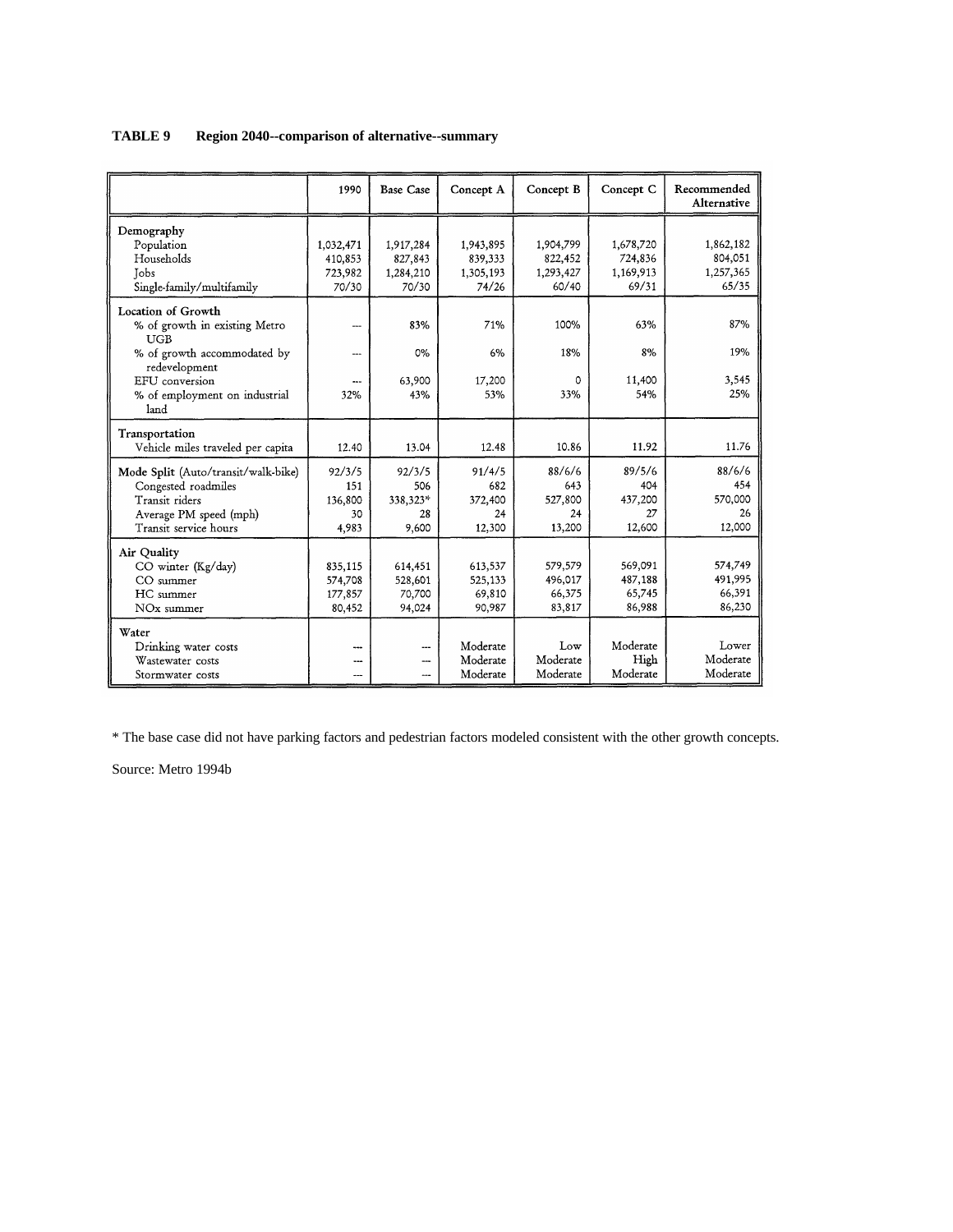Minneapolis-St. Paul metropolitan area have been collected and are awaiting analysis for this purpose.

## **Land-Use Impacts on Transit Demand**

A key research project is well under way for the Federal Highway Administration whose purpose is to examine the effects of site design at the workplace on journey-to-work mode choice. A large sample of work sites in southern California, for which journeyto-work data are available, have been analyzed for their urban design features that contribute to pedestrian and transit friendliness. These features are being analyzed for their ability to explain observed variations in mode choice in journey to work, in tandem with demand-management programs in place at the employer level.

Also at the microscale, work by Bruce Douglas of the TCRP research team is continuing in Montgomery County, Maryland, where travel diaries are being collected for employees at suburban work sites of varying densities and land-use characteristics, all located near rail stations. These data could complement the available data from the southern California study by focusing on rail-oriented work sites. (The southern California data focuses on bus- and auto-oriented sites.) Information on urban design features at these Montgomery County sites is being assembled.

At the neighborhood scale, at least three ongoing studies are designed to examine the role of density, mix, and amenities on travel behavior. In the state of Washington, University of Washington researchers have gathered data about travel in several "traditional" neighborhoods (pre-1945) through a travel diary of a sample of residents. A variety of travel behavior statistics for this sample will be compared with norms for the region as a whole (Washington State Transportation Commission 1993).

In California, a similar project is being conducted by the University of California, Davis. Six neighborhoods in the San Francisco Bay area are being examined, each differing in density, land-use mix, and income. Aggregate measures of household travel behavior at the neighborhood level will be compared and contrasted in these neighborhoods. The study is designed to build on prior work by Holtzclaw (1990). While data collection is complete, full data analysis awaits the involvement of other researchers.

#### **Interactive Impacts of Transit and Urban Form**

In addition to the interactive simulation previously described (Puget Sound Council of Governments 1990, Metro 1994a, 1994b), there are several other examples of experimental research under way to simulate the interactions of transportation and land use, emphasizing

the role of transit and transit supportive land uses.

The principal effort is ongoing in the Portland, Oregon metropolitan area. The LUTRAQ study, for 1000 Friends of Oregon, will begin use of an interactive land-use model to simulate the effects of alternative transportation systems and land-use plans on urban form over a 40-year period. Three different mixes of transportation investments (one emphasizing light rail transit and buses) will be modeled for a 150-sq-mi suburban study area. Aggregate measures of travel behavior will be developed as a result of the simulations for the study area as a whole. These measures will include indicators of mode choice for varying trip purposes.

This study will also include an explicit comparison of the results of a simulation using an interactive transportation and land-use model with a simulation using a traditional traveldemand forecasting model in which land use is specified as an input. Forecast travel behavior in the year 2010 will be compared.

A number of similar exercises may be conducted by other metropolitan planning organizations, transit agencies, and other groups in the next few years. Many are based on model systems calibrated on actual travel behavior in the region being studied. Work in this important area will continue in the 1990s.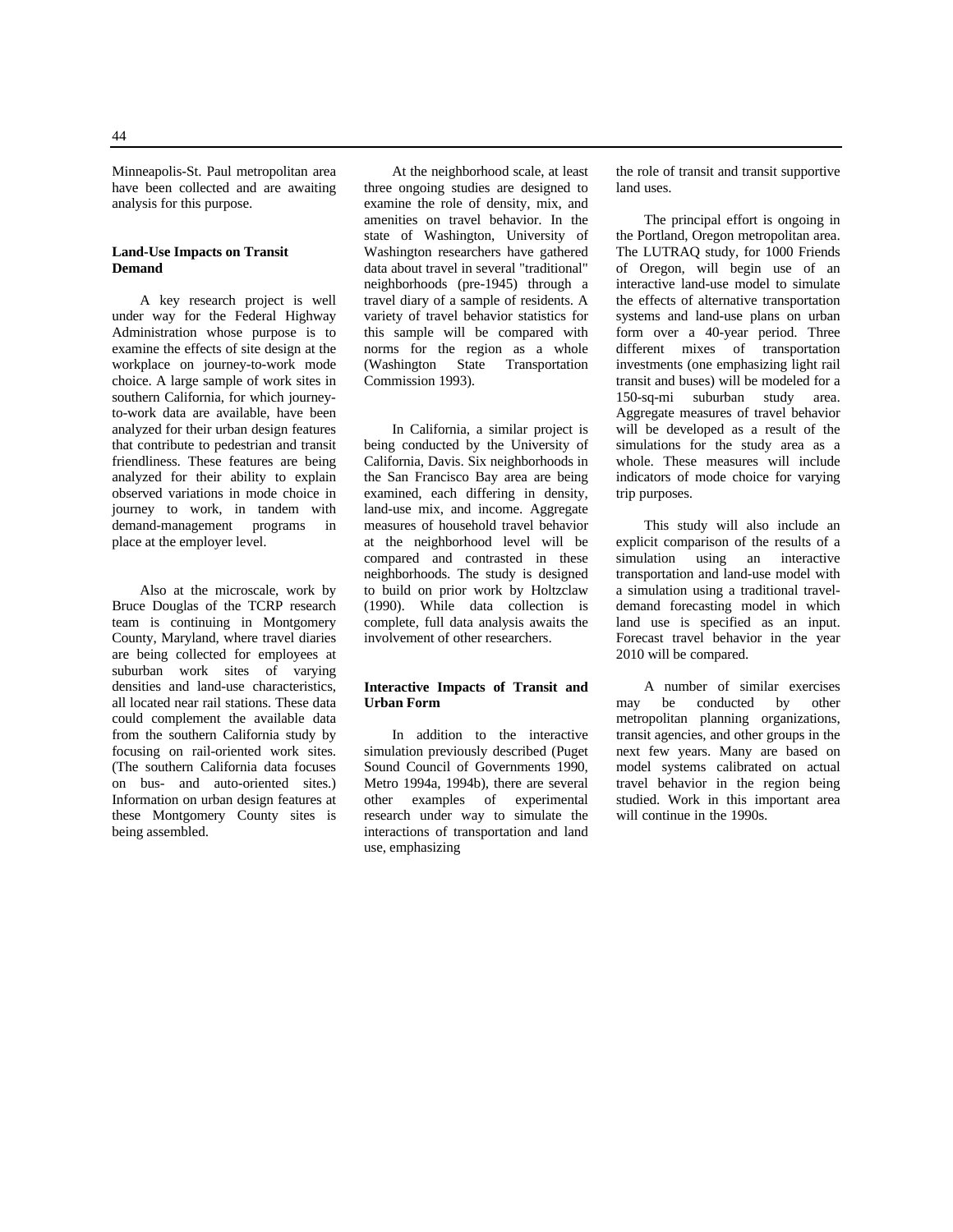#### **BIBLIOGRAPHY**

#### **The Impact of Transit on Urban Form**

Allen, W. R. et al. *The Impact of Rapid Transit on Suburban Residential Property Values and Land Development: An Analysis of the Philadelphia High-Speed Line.* Philadelphia, University of Pennsylvania, Wharton School (1973).

Alonso, W. *Location and Land Use: Toward a General Theory of Land Rent.* Cambridge, Harvard University Press (1964).

Al-Mosaind, M. A. et al. "Light-Rail Transit Stations and Property Values: A Hedonic Price Approach." *Transportation Research Record 1400.* Transportation Research Board, Washington, DC (1993) pp. 90-94.

Arlington County, Department of Community Planning, Housing and Development. *Development in the Metro Corridors.* Arlington, Virginia, DCPHD (1990).

Arrington, G. B. *Portland's Light Rail: A Shared Vision for Transportation and Land Use.* Portland, Oregon, Tri-Met (1992).

Armstrong, R. J., Jr. "Impacts of Commuter Rail Service as Reflected in Single-Family Residential Property Values." Paper presented at the 73nd Annual Meeting of the Transportation Research Board (1994).

Baldassare, M., R. Knight, and S. Swan. "Urban Service and Environmental Stressor: The Impacts of the Bay Area Rapid Transit System on Residential Mobility." *Environment and Behavior.* Vol. 11, No. 4 (1979) pp. 125- 41.

Barney and Worth, Inc. et al. *Evaluation of Banfield Light Rail Transit Station Area Planning Program: Summary Report for Tri-Met.* Portland, Oregon (1993).

Bernick, M. "The Bay Area's Emerging Transit-Based Housing." *Urban Land.* (July 1993) pp. 38-41.

Bernick, M. and M. Carroll. *A Study of Housing Built Near Rail Transit Stations: Northern California Experiences.* Berkeley, Institute of Urban and Regional Development, UC Berkeley, WP-546 (1991).

Biehler, A. "Exclusive Busways Versus Light Rail Transit: A Comparison of New Fixed-Guideway Systems." *TRB Special Report 221.* National Research Council, Washington, DC (1989).

Black, J. T. et al. *Downtown Office Growth and the Role of Public Transit.* Urban Land Institutes, Washington, DC (1982).

Blayney Associates. *The Study of Property Prices and Rents: BART Impact Study.* Berkeley, Metropolitan Transportation Commission (1978).

Bonsall, J. *A Bus for All Seasons.* Ottawa, Ottawa-Carleton Regional Transit District (1985).

Boyce, D. *The Impact of Rapid Transit on Suburban Residential Property Values and Land Development.* Washington, DC, U.S. Department of Commerce (1972).

Boyce, D. et al. *The Impacts of Rapid Transit on Suburban Property Values and Land Development: Analysis of the Philadelphia-Lindenwold High Speed Line.* Philadelphia, University of Pennsylvania (1972).

Boyce, D. et al. "Impact of Rapid Transit on Residential Property Sales Prices." *Space, Location and Regional Development.* London, Pion Press (1976) pp. 145-53.

Burkhardt, R. *Summary of Research: Joint Development Study.* New York, Administration and Managerial Research Association (1976).

Calgary, City of. *LR T Impact Study Part I. Home Interview Survey.* Calgary, Transportation Department (1983).

Callow, J. "Impacts of Transit Facilities on Land Use." *ITE Journal. (*January 1992) pp. 37-39.

Cambridge Systematics. *The Impacts of UMTA Programs-Case Studies of Four Urban Areas.* Washington, DC, Urban Mass Transportation Administration (August 1988).

Cervero, R. "Light Rail Transit and Urban Development." *Journal of the American Planning Association.* Vol. 50, No. 2 (1984) pp. 133-47.

Cervero, R., M. Bernick, and J. Gilbert. *Market Opportunities and Barriers to Transit-Based Development in California.* Berkeley, National Transit Access Center, University of California (1994).

Chicago Area Transportation Study. *The O'Hare Transit Extension Before and After Analysis.* (1986).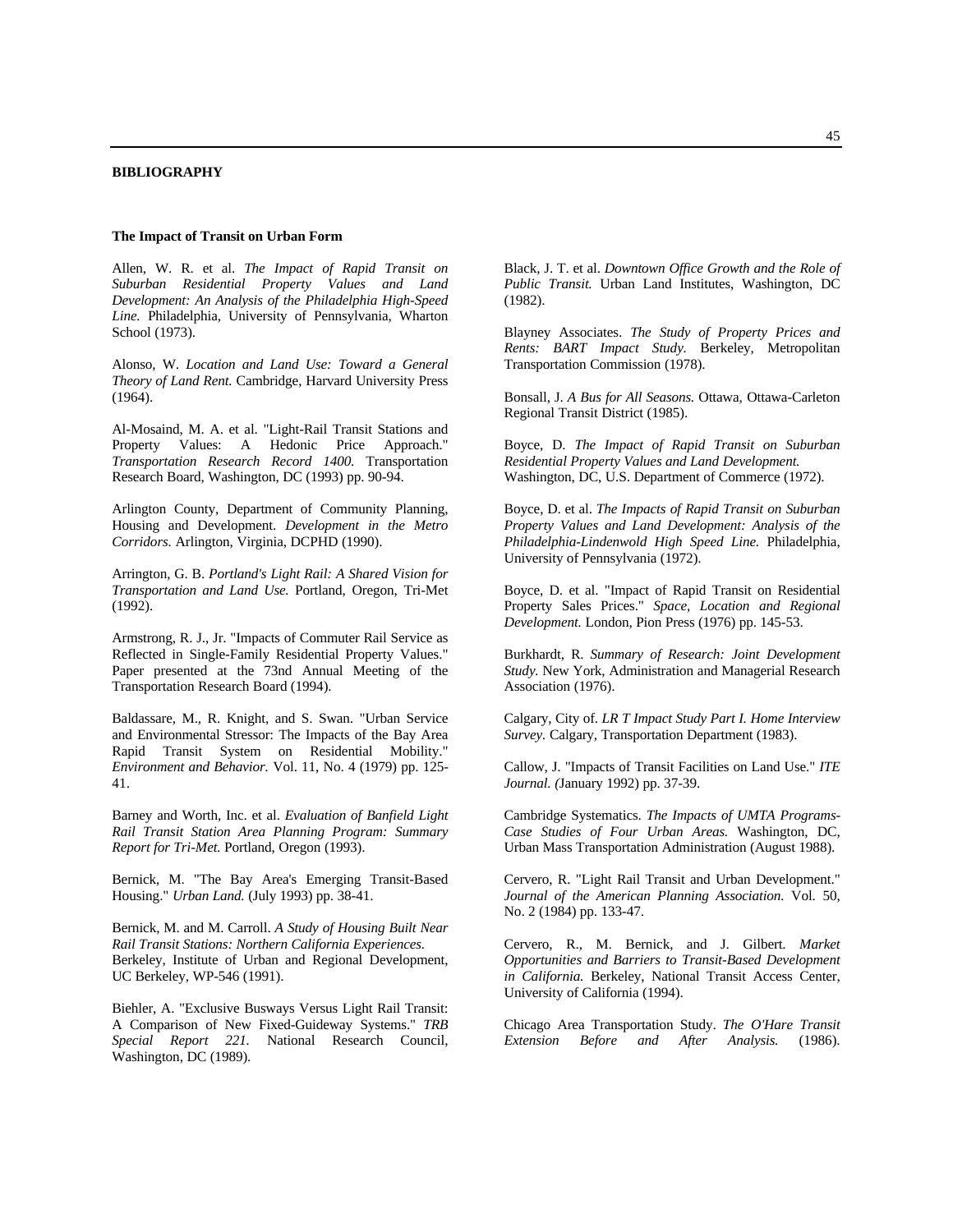Ciocca, D. G. "Financing Transit Based Development in California." Paper presented to the Urban Land Institute, San Diego, California (April 1994).

Clark, W. and J. Burt. "The Impact of Workplace on Residential Relocations," *Annals of the Association of American Geographers.* Vol. 70 (1980) pp. 59-67.

Czamanski, S. "Effects of Public Investments On Urban Land Values." *Journal of American Institute of Planners.* (July 1976) pp. 204-217.

Damm, D. et al. "Response of Urban Real Estate Values in Anticipation of the Washington Metro." *Journal of Transport Economics and Policy.* (September 1980) pp.  $315 - 35.$ 

Davis, E. et al. *Transit-Linked Development: A Case Study of Atlanta's MARTA System.* Washington, DC, U.S. Department of Transportation (1985).

Deakin, E., R. Cervero, and J. Landis. *BART at 20: Research Design.* Berkeley, Institute of Urban and Regional Development (1994).

Dear, M. "Rapid Transit and Suburban Residential Land Use." *Traffic Quarterly.* Vol. 29, No. 2 (1975) pp. 223-42.

Dewees, D. "The Effect of a Subway on Residential Property Values in Toronto." *Journal of Urban Economics.* Vol. 3 (1976) pp. 357-69.

Dingemans, D. "Rapid Transit and Suburban Residential Land Use." *Traffic Quarterly.* Vol. 32, No. 2 (1978) pp. 289-306.

Donnelly, P. *Rail Transit Impact Studies: Atlanta, Washington, San Diego.* Washington, DC, Urban Mass Transportation Administration (1982).

Dornbush, D. "BART-induced Changes in Property Values and Rents." *Land Use and Urban Development Projects, Phase I, BART Impact Study.* Washington, DC: U.S. Department of Transportation and U.S. Department of Housing and Urban Development (1975).

Dueker, K. et al. *The Portland Mall Impact Study.* Washington, DC, U.S. Department of Transportation, Urban Mass Transportation Administration (1982).

Dyett, M. et al. *The Impact of BAR Ton Land Use and Urban Development: Interpretative Summary of the Final Report.*

San Francisco, BART Impact Program, Prepared for U.S. Department of Transportation (1979).

Edner, S. M. and G. B. Arrington. *Urban Decision Making for Transportation Investments - Portland's Light Rail Transit Land.* Washington DC, Urban Mass Transportation Administration (March 1985).

Emerson, D. J., Office of Planning, UMTA. "A Framework for Analyzing the Land Use and Urban Development Impacts of Fixed Guideway Transit Projects." (Presented at TRB Williamsburg Conf. on Transportation and Economic Development 1989).

Fejarang, R. A. "Impact of Property Values: A Study of the Los Angeles Metro Rail." (Paper presented at the 73nd Annual Meeting of the Transportation Research Board, Washington, DC, 1994).

Figueroa, O. "Santiago Metro: Integration and Public Transport." *Rail Mass Transit for Developing Countries.* London, Thomas Telford (1990).

Folgelson, R. *The Fragmented Metropolis: Los Angeles from 1850 to 1930.* Cambridge, Harvard University Press (1967).

Gannon, C. and M. Dear. "Rapid Transit and Office Development." *Traffic Quarterly.* Vol. 29 (1972) pp. 223- 42.

Gatzlaff, D. H. and M. T. "The Impact of Miami Metrorail on the Value of *Residences* Near Station Locations." *Land Economics,* Vol. 69, No. 1 (1993).

Gilpin, G. *Results of the 1990 Transportation Systems Management Program.* Pleasanton, California, City of Pleasanton, Planning Department (1992).

Giuliano, G. "Is Jobs Housing Balance a Transportation<br>Issue?" Transportation Research Record 1305. **Transportation Research Record 1305.** Transportation Research Board, Washington, DC (1991) pp. 305-312.

Giuliano, G. "Land-use Impacts of Transportation Investments: Highway and Transit." *The Geography of Urban Transportation.* New York, Guilford Press, (1986) pp. 247-279.

Gladstone Associates. *Economic Benefits Study: 16th Street Transitway Mall: Denver, Colorado.* Washington, DC, U.S. Department of Transportation, Urban Mass Transportation Administration, Office of Planning Assistance (1982).

Gomez-Ibanez, J. A. "A Dark Side to Light Rail? The Experience of Three New Transit Systems." *Journal of the American Planning Association.* Vol. 51, No. 3 (1985) pp. 337-51.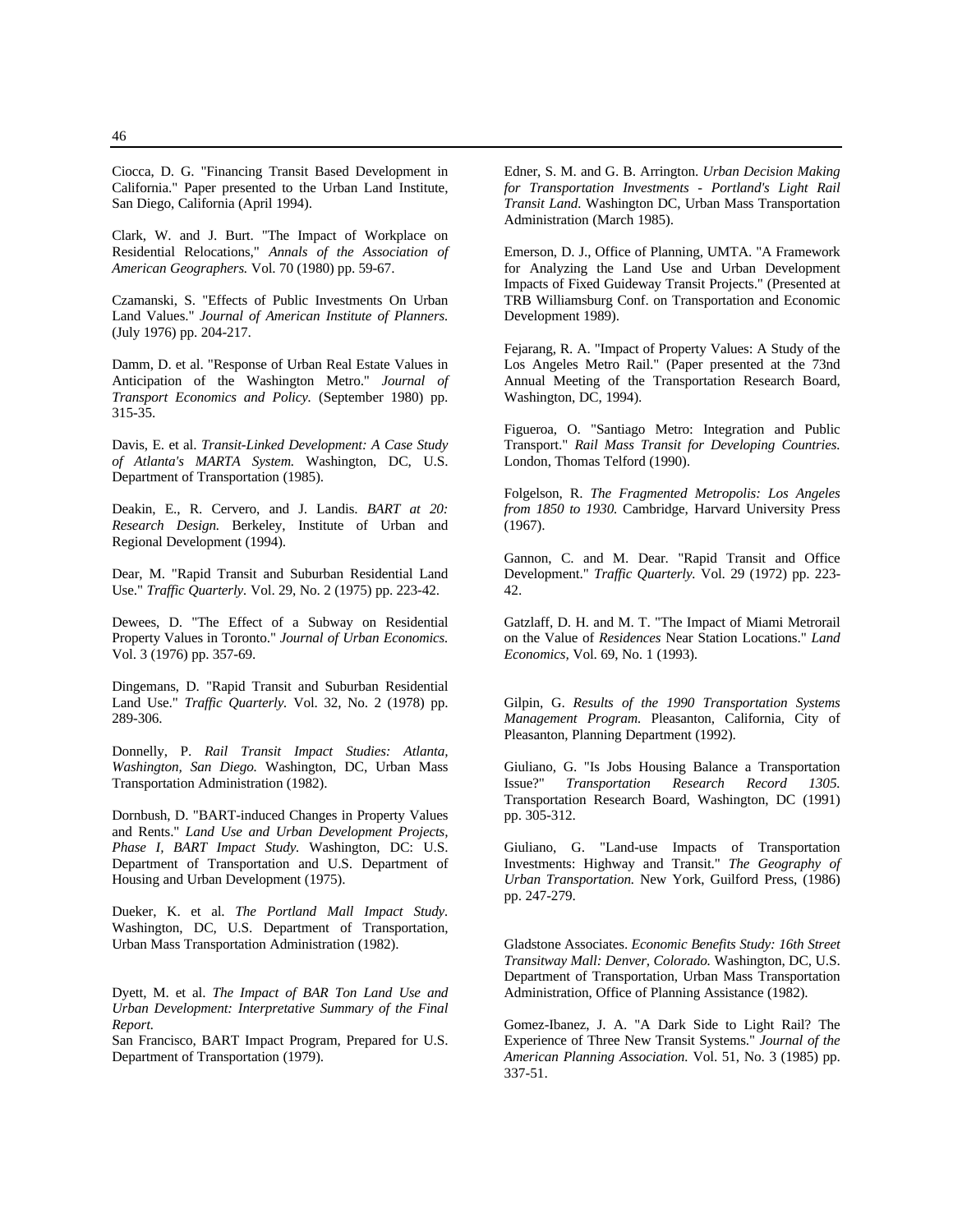Gomez-Ibanez, J. A. "Transportation Policy as a Tool for Shaping Metropolitan Development." *Research in Transportation Economics.* Vol. 2 (1985) pp. 55-81.

Green, R. D. and 0. M. James. *Rail Transit Station Area Development: Small Area Modeling in Washington, DC* Armonk, New York, M.E. Sharpe (1993).

Harrison, D. *The Impact of Transit Systems on Land Use Patterns in the Pre-Automobile Era.* Discussion Paper D78- 21, Cambridge, Harvard University, Department of City and Regional Planning (1978).

Harrison, D. *Transportation and the Dynamics of Urban Land Use.* Discussion Paper D78-22, Cambridge, Harvard University, Department of City and Regional Planning (1978).

Harrison, D. and J. Kain. "Cumulative Urban Growth and Urban Density Functions." *Journal of Urban Economics.* Vol. 1 (1978) pp. 61-98.

Heenan, W. "The Economic Effect of Rapid Transit on Real Estate Development." *The Appraisal Journal.* Vol. 36 (1968) pp. 212-24.

Hilton, G. "Rail Transit and the Pattern of Cities: The California Case." *Traffic Quarterly.* Vol. 67 (1968) pp. 379-93.

Hoover, E. *The Location of Economic Activity.* New York, McGraw-Hill (1948).

Institution of Civil Engineers. *Rail Mass Transit for Developing Countries.* London, Thomas Telford (1990).

ITE Technical Committee 6Y-38. *Impacts of Transit Facilities on Land Use.* Washington, DC, Institute of Transportation Engineers (1992).

Isard, W. *Location and Space Economy.* Cambridge, MIT Press (1956).

Knight, R. and L. Trygg. "Evidence of Land Use Impacts of Rapid Transit Systems." *Transportation.* 6 (1977) pp. 231-47.

Landis, J., S. Guhathakurta, and M. Zhang. "Capitalization of Transportation Investments into Single Family Home Prices: A Comparative Analysis of California Transit Systems and Highways." Berkeley, Institute of Urban and Regional Development, University of California, Working Paper, 619 (1994).

Lerman, A. et al. *The Effect of the Washington Metro on Urban Property Values.* Cambridge, MIT (1978).

Lerner, J. *Curitiba: The Ecological Revolution.* Curitiba, Jaime Lerner Institute (1993).

Lutin, J. and G. Benz. "Key Issues in Light Rail Transit Station Planning and Design." *Transportation Research Record 1361,* Transportation Research Board, Washington, DC (1992) pp. 117-124.

Meakin, R. "Hong Kong's Mass Transit Railway: Vital and Viable." *Rail Mass Transit for Developing Countries.* London, Thomas Telford (1990).

McGean, T. J. et al. *Assessment of the San Diego Light Rail System.* Urban MassTransportation Administration, Washington, DC (November 1983).

Metropolitan Washington Council of Government (MWCOG). *Trends Before Metrorail.* Washington, DC, MWCOG (1982).

Metropolitan Washington Council of Government (MWCOG). "Metro: Before and After Program, Assorted Materials and Reports." Washington, DC, MWCOG (1980- 84).

Meyer, J. and J. A. Gomez-Ibanez. *Autos, Transit, and Cities.* Cambridge, Harvard University Press (1981).

Meyer, M. "Economic Development Impacts of Rail Investments." Georgia Tech, (1989).

Middleton, W. *The Time of the Trolley.* Milwaukee, Kalmbach Publishing (1967).

Mullins, J. III et al. "Land Use Impacts of the Houston Transitway System." *Transportation Research Record 1237,* Transportation Research Board, Washington, DC (1989) pp. 29-38.

Nelson, A. C. and S. J. McCleskey. "Improving the Effects of Elevated Transit Stations on Neighborhoods." *Transportation Research Record 1266.* Transportation Research Board, Washington, DC (1990) pp. 173-180.

Neuwirth, R. "Economic Impacts of Transit on Cities." *Transportation Research Record 1274.* Transportation Research Board, Washington, DC (1990) pp. 142-149.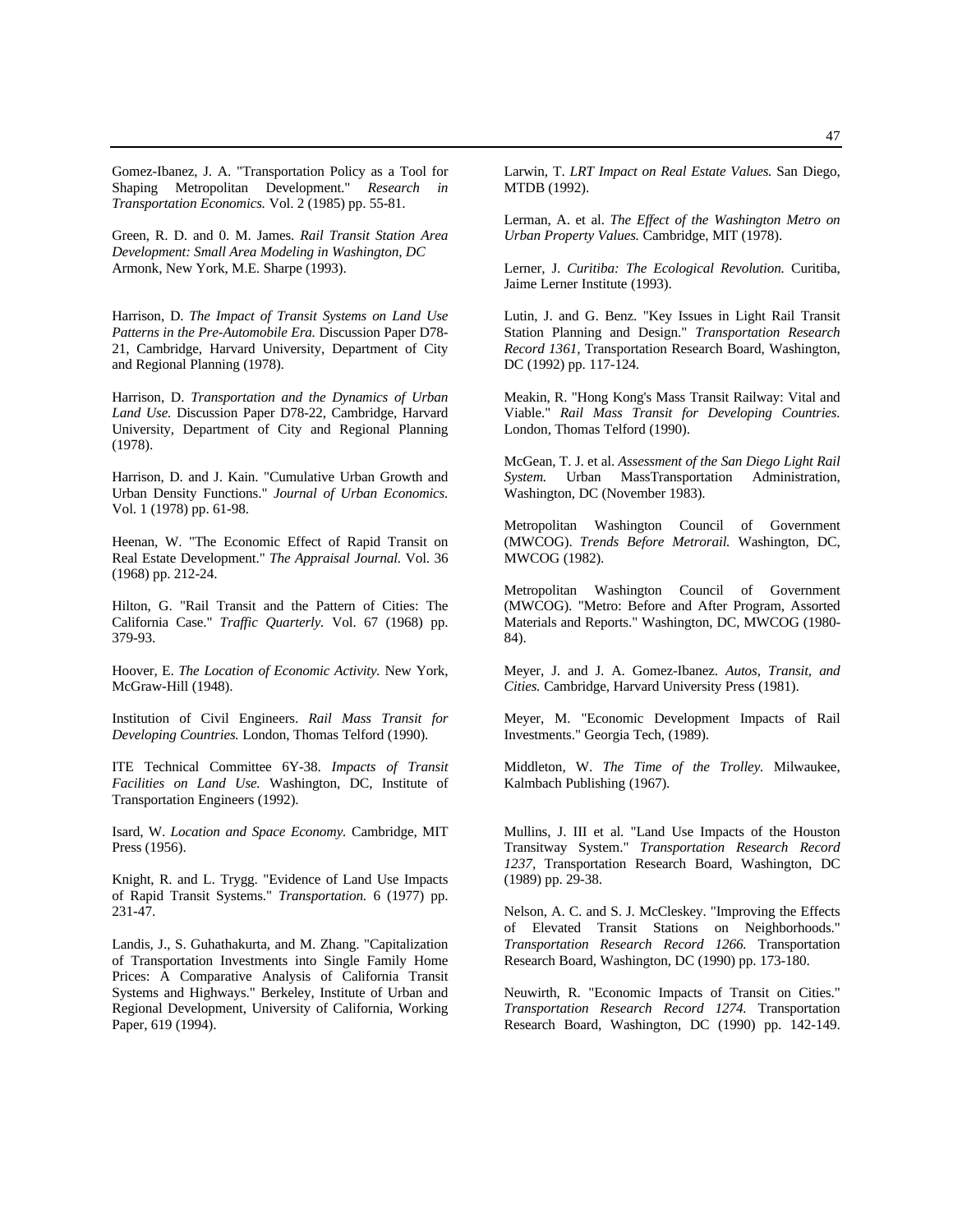Paaswell, R. and J. Berechman. *An Analysis of Rapid Transit Investments: The Buffalo Experience.* Washington, DC, Urban Mass Transportation Administration (not dated).

Page, J. A. et al. *Catalog of Transit Station Impact Case Studies.* RSPA, U. S. Department of Transportation, Washington, DC (1983).

Pisarski, A. *New Perspectives on Commuting.* Washington, DC, U.S. Department of Transportation, Federal Highway Administration (1992).

Rabinovitch, J. *Environmental Innovation and Management in Curitiba, Brazil.* Washington, DC, The International Bank For Reconstruction and Development, Urban Management Programme, Work Paper 1 (1993).

Rice Center for Urban Mobility Research. *Assessment of Changes in Property Values in Transit Areas.* Houston, Rice Center (1987).

Rybeck, W. *Metrorail Impacts on Washington Area Land Values.* Washington, DC, Subcommittee on the City, Committee on Banking, Finance, and Urban Affairs, U.S. House of Representatives (1981).

SANDAG. San Diego Trolley: The First Three Years. San Diego (1984).

Schaeffer, K. and E. Sclar. *Access for All: Transportation and Urban Growth.* New York, Columbia University Press (not dated).

Shaw, J. "Transit-Based Housing and Residential Satisfaction: Review of the Literature and Methodological Approach." *Transportation Research Record 1400.* Transportation Research Board, Washington, DC (1993), pp. 82-89.

Smerk, G. "The Streetcar: Shaper of American Cities." *Traffic Quarterly.* (October 1967) pp. 134-46.

Spengler, E. *Land Values in New York in Relation to Transit Facilities.* New York, NYTA (1930).

Stockholm, City of. *The Development of Stockholm,* Stockholm (1989).

Transportation Research Board. "Light Rail Transit: New System Successes at Affordable Prices." *TRB Special Report 221.* National Research Council, Washington, DC (1989).

U.S. Department of Transportation. *Land Use Impacts of Rapid Transit: Implications of Rapid Transit.* (December 1977).

U.S. Department of Transportation. "Rail Transit Impact Studies: Atlanta, Washington, San Diego." Urban Mass Transportation Administration, U.S. Department of Transportation (March 1982).

U.S. Department of Transportation. *San Diego Trolley: The First Three Years.* Urban Mass Transportation Administration, Washington, DC (November 1984).

Vance, J. E. *Geography and Urban Evolution in the San Francisco Bay Area.* Berkeley, Institute of Governmental Studies (1964).

Voith, R. "Changing Capitalization of CBD-Oriented Transportation Systems: Evidence from Philadelphia, 1970- 1988." *Journal of Urban Economics,* Vol. 33 (1993) pp. 361-376.

VNI Rainbow Appraisal Service. *Analysis of the Impact of Light Rail Transit on Real Estate Values.* Prepared for the Metropolitan Transit Development Board (1993).

Warner, S. B. *Streetcar Suburbs.* Cambridge, Harvard University Press (1962).

Watterson, W. T. "Estimating Economic and Development Impacts of Transit Investments." *Transportation Research Record 1046.* Transportation Research Board, Washington, DC (1985) pp. 1-9.

Webber, A. *Theory of the Location of Industries.* Chicago, University of Chicago Press (1929).

Webber, M. "The BART Experience: What Have We Learned?" *Public Interest.* Vol. 12, No. 3 (1976) pp. 79- 108.

Wilson, R. and J. Anderson. "Planning for Transit-Oriented Development in San Diego and Vancouver, British Columbia." (Paper delivered at ACSP Annual Meeting, October 1993)

Wolpert, J. "Regional Economic Growth and Highway<br>Congestion." Woodrow Wilson School, Princeton Wilson School, Princeton University (1991).

Zimmerman, S. "UMTA and Major Investments: Evaluations Process and Results." Reported in Transit Administration and Planning Research. *Transportation Research Record 1209.* Transportation Research Board, Washington, DC (1989) pp. 32-36.

Zupan, J. *Rail Transit as an Economic Development Tool.* New Jersey Transit (1993).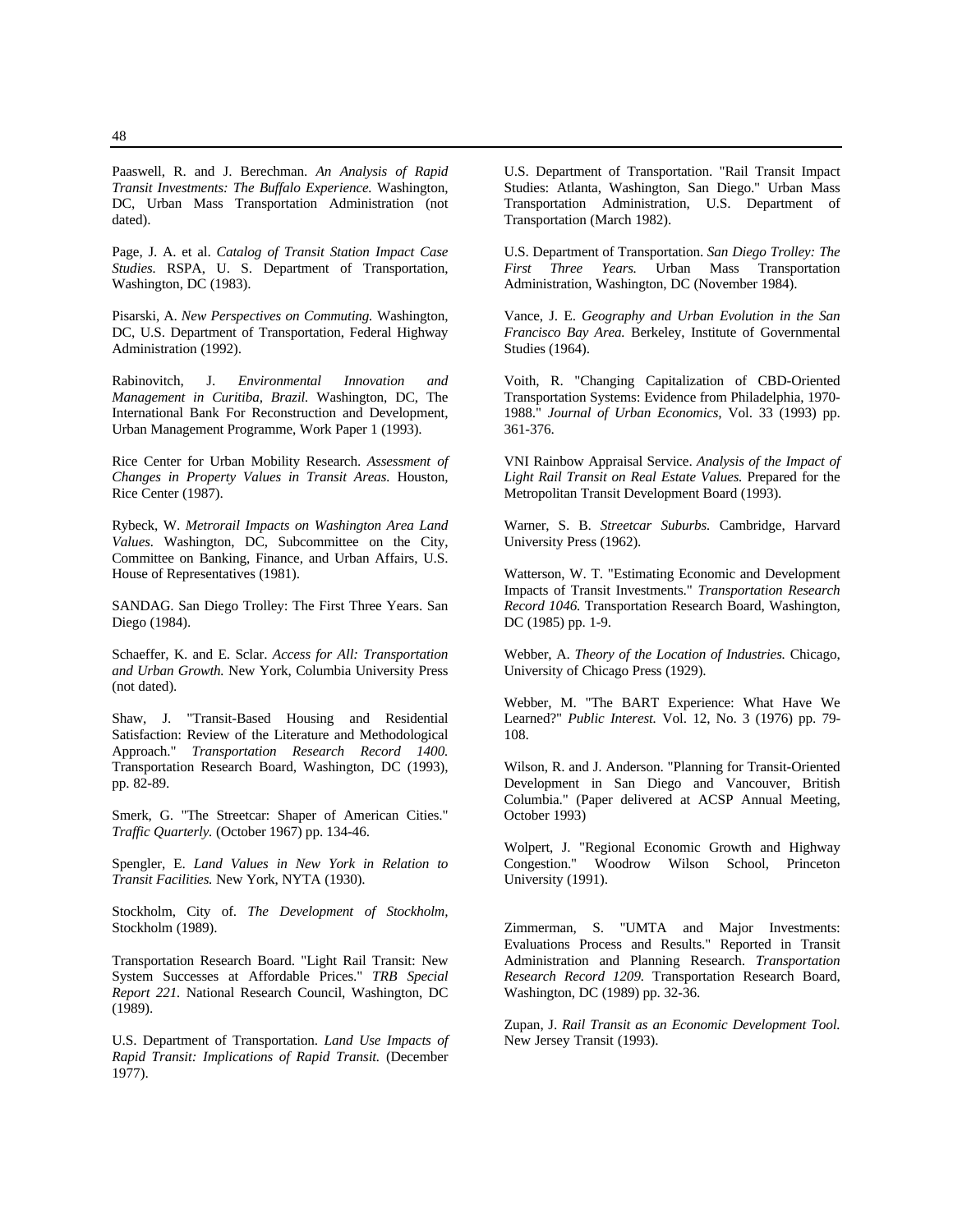#### **The Impact of Urban Form on Transit Demand and Travel Behavior**

Baerwald, T. "Land Use Change in Suburban Clusters and Corridors." *Transportation Research Record 861,* Transportation Research Board, Washington, DC (1982) pp. 7-12.

Beimborn, E. and H. Rabinowitz. *Guidelines for Transit Sensitive Suburban Land Use Design.* Washington, DC, U.S. Department of Transportation (1991).

Bookout, L. "Neotraditional Town Planning." *Urban Land,* Vol. 51, No. 2 (1992) pp. 10-15.

Burby, R. et al. *New Communities USA.* Lexington, Massachusetts, Heath (1974).

California Air Resources Board. *The Linkage Between Land Use, Transportation and Air Quality: Draft Report.* Sacramento (June 1993).

Cervero, R. "Managing the Traffic Impacts of Suburban Office Growth." *Transportation Quarterly.* Vol. 51, No. 3 (1984) pp. 533-550.

Cervero, R. "A Tale of Two Cities." *Journal of Transportation Engineering* (1985).

Cervero, R. *Suburban Gridlock.* New Brunswick, New Jersey, Rutgers University Press (1986).

Cervero, R. *America's Suburban Centers: The Land Use-Transportation Link.* Boston, Unwin-Hyman (1989).

Cervero, R. "Land Uses and Travel at Suburban Activity Centers." *Transportation Quarterly,* Vol. 45, No. 4 (1991) pp. 479-91.

Cervero, R. and J. Landis. "Suburbanization of Jobs and the Journey to Work: A Submarket Analysis of Commuting in the San Francisco Bay Area." *Journal of Advanced Transportation.* Vol. 26, No. 3 (1992) pp. 275-97.

Cervero, R. et al. *Ridership Impacts of Transit-Focused Development in California.* Berkeley, Institute of Urban and Regional Development (1993).

Cervero, R. et al. *Transit-Supportive Development in the United States: Experiences and Prospects.* Berkeley, California, Institute of Urban and Regional Development (1993).

Cervero, R. "Transport Changes Generated by Decentralized Offices: A Second Survey." *Regional Studies.* Vol. 15, No. 6 (1981) pp. 507-20.

Clark, J. *The Effect of Urban Form on Travel Demand and Transportation Energy Consumption: Theoretical Considerations.* Ph.D. Dissertation, University of Washington (1976).

Daniels, P. "Transport Changes Generated by Decentralized Offices: A Second Survey." *Regional Studies.* Vol. 15, No. 6 (1981) pp. 507-520.

Douglas, B. *Comparison of Commuting Trends Between Downtown, Suburban Centers, and Suburban Campuses in the Washington Metropolitan Area.* Washington, DC, Parsons Brinckerhoff Quade & Douglas, Inc. (1992).

Dunphy, R. and D. Fisher. "Transportation, Congestion, and Density: New Insights." (Paper presented at the 73nd Annual Meeting of the Transportation Research Board, Washington, DC, 1994)

Dyett, M. "Site Design and Its Relation to Urban Form. Transportation, Urban Form, and the Environment." *TRB Special Report 231.* National Research Council, Washington, DC (1991) pp. 117-126.

Eager, W. "Accommodating Land Use and Transportation." *Land Use In Transition.* Washington, DC, The Urban Land Institute (1993) pp. 32-37.

Edwards, J. and J. Schofer. "Relationships Between Transportation Energy Consumption and Urban Structure: Results of Simulation Studies." *Transportation Research Record 599.* Transportation Research Board, Washington, DC (1976) pp. 52-59.

Ewing, R., P. Haliyr, and G. Page. "Getting Around a Traditional City, and Suburban PUD, and Everything In-Between." (Paper presented at the 73rd Annual Meeting of the Transportation Research Board, Washington, DC 1994).

Federal Highway Administration. *Edge City and ISTEA-Examining the Transportation Implications of Suburban Development Patterns.* Searching for Solutions, Policy Discussion Series No. 7. Washington, DC (1992).

Fehr and Peers Associates. *Metropolitan Transportation Commission Bay Area Trip Rate Survey Analysis.* Oakland, Metropolitan Transportation Commission (1992).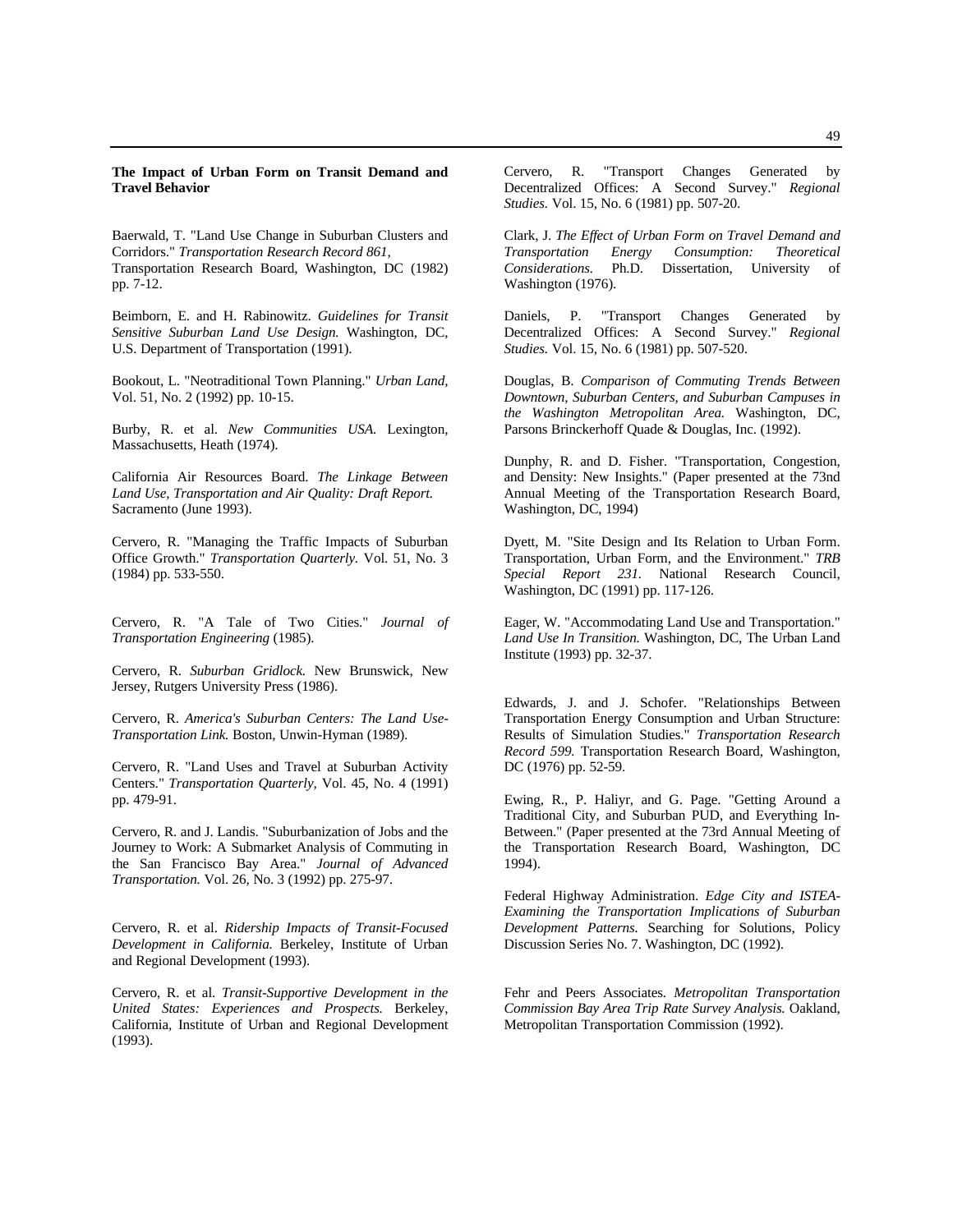Fehr and Peers Associates. *Effect of Stockton's Proposed Suburban Village Center Development on Travel Mode Choice and Auto Use.* Stockton, City of Stockton (1992).

Frank, L. "The Impacts of Mixed Use and Density on the Utilization of Three Modes of Travel: The Single Occupant Vehicle, Transit, and Walking." (Paper presented at the 73rd Annual Meeting of the Transportation Research Board, Washington, DC, 1994)

Friedman, B. et al. *The Effect of Neo Traditional Neighborhood Design on Travel Characteristics.* (Presented at the 1992 ITE District Annual Meeting, Anchorage, Alaska, July 1992).

Fulton, P. *Changing Journey-to-Work Patterns: The Increasing Prevalence of Commuting Within Suburbs in Metropolitan Areas.* (Paper presented at the Annual Meeting of the Transportation Research Board, Washington, DC, 1986).

Giuliano, G. "Land Use Impacts of Transportation Investments: Highway and Transit." *The Geography of Urban Transportation.* New York, Guilford Press (1985).

Giuliano, G. and K. Small. *Subcenters in the Los Angeles Region.* Berkeley, University of California, Center for Transportation, Working Paper (1990).

Gomez-Ibanez, A. "A Global View of Automobile Dependence." *Journal of the American Planning Association.* Vol. 57, No. 3 (1991) pp. 376-79.

Gordon, P. and H. Richardson. "Gasoline Consumption and Cities: A Reply." *Journal of the American Planning Association.* Vol. 55, No. 2 (1989) pp. 342-45.

Hall, P. "Land-use Change and Transport Policy." *Habitat International.* Vol. 7 (3/4) (1983) pp. 67-77.

Handy, S. *Regional Versus Local Accessibly: Implications for Non-Work Travel.* Doctoral Dissertation, University of California, Davis, Institute of Transportation Studies (1992).

Handy, S. *How Land Use Patterns Affect Travel Patterns: A Bibliography.* CPL Bibliography 279, Chicago, Council of Planning Librarians (1992).

Hanson, S. and M. Schwab. "Accessibility and Intraurban Travel". *Environment and Planning.* H 19 (1987) pp. 735- 748.

Harvey, G. *Relation of Residential Density to VMT Per Resident: Oakland.* Metropolitan Transportation Commission (1990).

Holtzclaw, J. "Manhattanization versus Sprawl: How Density Impacts Auto Use Comparing Five Bay Area Communities." *Proceedings of the Eleventh International Pedestrian Conference.* Boulder, City of Boulder (1990) pp. 99-106.

Hooper, K. *Travel Characteristics at Large-Scale Suburban Activity Centers.* Alexandria, Virginia, JHK & Associates, NCHRP Project 3-38(2), Transportation Research Board, National Research Council (1989).

Hoyt, H. *The Structure of Growth of Residential Neighborhoods in American Cities.* Washington, DC, U.S. Government Printing Office (1939).

JHK & Associates. *Analysis of Indirect Source Trip Activity at Regional Shopping Centers.* Prepared for California Air Resources Board, Report A132-094 (1993).

JHK & Associates. *Development-Related Ridership Survey I.* Washington, DC, Washington Metropolitan Area Transit Authority (1986).

JHK & Associates. *Development-Related Ridership Survey II.* Washington, DC, Washington Metropolitan Area Transit Authority (1989).

Kain, J. and R. Fauth. "The Effect of Urban Structure on Auto Ownership and Journey to Work Modes." *Transportation Research Record 648,* Transportation Research Board, Washington, DC (1977) pp. 9-17.

Kulash, W. et al. *Traditional Neighborhood Development: Will the Traffic Work?* Washington, DC, Real Estate Research Consultants (1990).

Leinberger, C. and C. Lockwood. "How Business is Reshaping America". *The Atlantic Monthly.* (October 1986) pp. 43-51.

Lerner, H. "Curitiba's Transit Success." Berkeley, Institute of Urban and Regional Development (1993).

Lerner-Lam, E. et al. "Neo-Traditional Neighborhood Design and Its Implications for Traffic Engineering." *ITE Journal.* January 1992) pp. 17-24.

Levinson, D. M. and A. Kumar. "Is Residential Density a Transportation Issue?" (Submitted to *Urban Studies,* 1993, Unpublished).

Levinson, H. and F. Wynn. "Effects of Density on Urban Transportation Requirements." *Highway Research Record.* Vol. 2 (1963) pp. 38-64.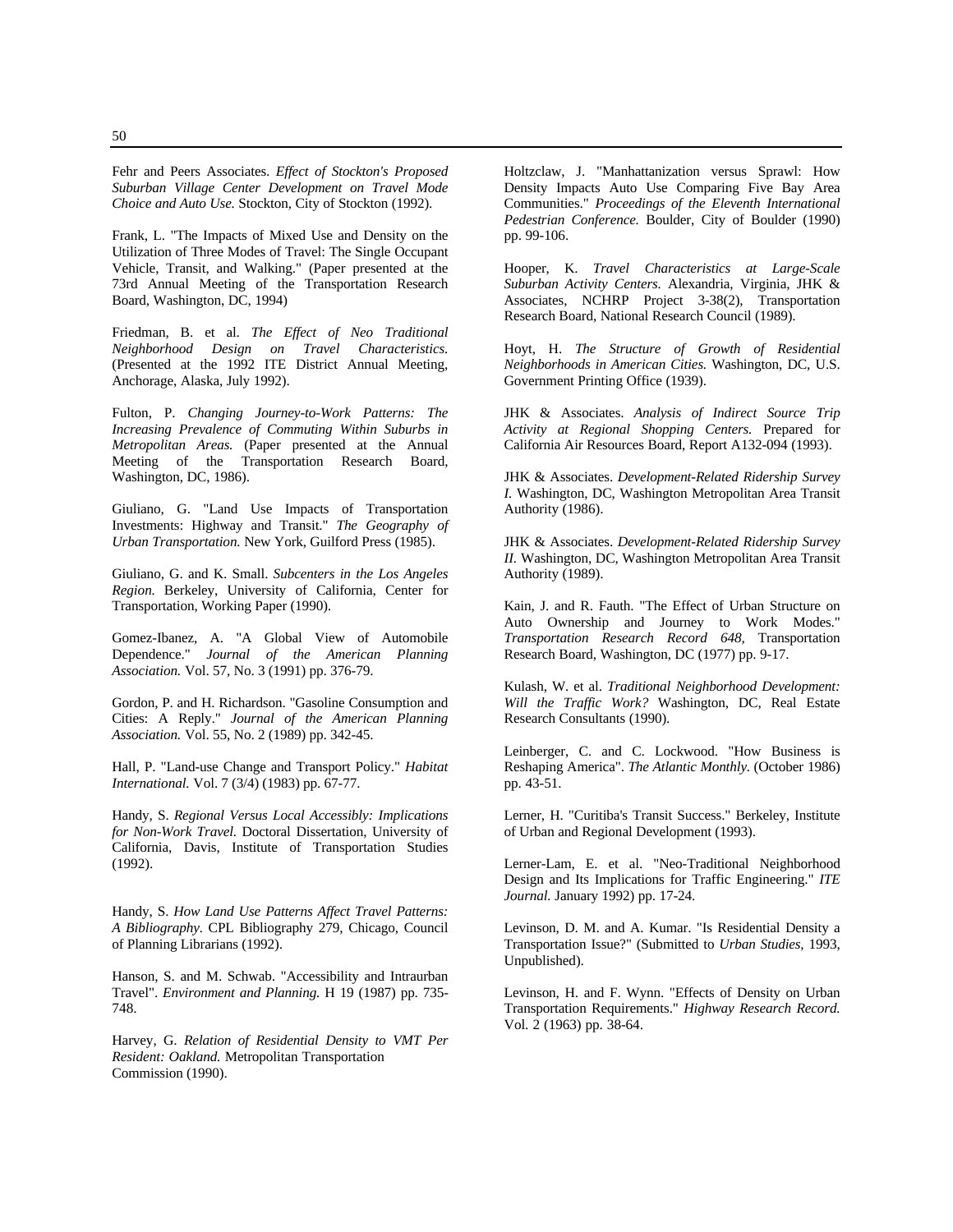Ley, D. "Work-Residence Relations for Head Office Employees in an Inflating Housing Market." *Urban Studies.* Vol. 22, No. 1 (1985) pp. 21-38.

Long Island Regional Planning Board. *The Journey to Work to Major Employment Centers.* Hauppuage, New York, LIRPB (1984).

Maring, G. E. "Pedestrian Travel Characteristics." *Highway Research Record 406.* Washington, DC, Highway Research Board (1972).

Maryland National Capital Park and Planning Commission (MNCPPC) and the Montgomery County Planning Department. *Comprehensive Growth Policy Study: A Policy Vision: Centers and Trails.* Silver Spring, Maryland, MNCPPC (1989).

Maryland National Capital Park and Planning Commission. *Transit and Pedestrian Oriented Neighborhoods.* Silver Spring, MNCPPC (1982).

McNally, M. and S. Ryan. *A Comparative Assessment of Travel Characteristics of Neo-Traditional Developments.* Irvine, University of California, Institute of Transportation Studies (1992).

Meyer, J. and J. Gomez-Ibanez. *Autos, Transit and Cities.* Cambridge, Harvard University Press (1981).

Moore, T. and P. Thorsnes. *The Transportation Land Use Connection.* Planning Advisory Service Report No. 448/449. Chicago, American Planning Association (1994).

MSM Regional Council, *The Impact of Various Land Use Strategies on Suburban Mobility: Final Report.* Princeton, New Jersey (1991).

Neels, K. et al. *An Empirical Investigation of the Effects of Land Use on Urban Travel.* Washington, DC, The Urban Institute (1977).

Newman, P. and J. Kenworthy. "Gasoline Consumption and Cities: A Comparison of U.S. Cities with a Global Survey." *Journal of the American Planning Association.* Vol. 55, No. 1 (1989) pp. 24-37.

Nowlan, D. and G. Stewart. "Downtown Population Growth and Commuting Trips: Recent Experience in Toronto". *Journal of the American Planning Association,* Vol. 65 (Spring 1991) pp. 165-182.

1000 Friends of Oregon. *The LUTRAQ Alternative/Analysis of Alternatives: An Interim Report.* Portland, Oregon (October 1992).

1000 Friends of Oregon. *Making the Land Use Transportation Air Quality Connection, Modeling Practices, Vol.1.* Portland, Oregon (October 1991).

Orski, K. "Suburban Mobility: The Coming Transportation Crisis?" *Transportation Quarterly.* Vol. 39, No. 2 (1985) pp. 283-96.

Peat Marwick and Mitchell. *An Econometric Analysis of Public Transportation Planning Norms.* Washington, DC, U.S. Department of Transportation (1975).

Perfater, M. A. and M. J. Demetsky. *Pedestrian Attitudes and Behavior in Suburban Environments.* Charlottesville, Virginia Highway and Transportation Research Council (December 1974).

Pill, J. "Emerging Suburban Activity Centers in Metropolitan Toronto." *Journal of Advanced Transportation.* Vol. 17, No. 3 (1983) pp. 301-15.

Potter, S. "The Transport Versus Land Use Dilemma." *Transportation Research Record 964.* Transportation Research Board, Washington, DC (1984) pp. 10-17.

Pucher, J. "Urban Travel Behavior as the Outcome of Public Policy." *Journal of the American Planning Association. Vol.* 54, No. 3 (1988) pp. 509-20.

Pushkarev, B. and J. Zupan. *Public Transportation and Land Use Policy.* Bloomington, Indiana University Press (1977).

Pushkarev, B. and J. Zupan. *Urban Rail in America.* Bloomington, Indiana University Press (1980).

Pushkarev, B. and J. Zupan. *Urban Space for Pedestrians.* Cambridge, MIT Press (1975).

Recker, W. *Empirical Analysis of Household Activity Patterns: Final Report.* Irvine, University of California, Institute of Transportation Studies (1980).

Rice Center for Urban Mobility Research. *Houston's Major Activity Centers and Worker Travel Behavior.* Houston, Houston-Galveston Area Council (1987).

Richardson, H. and P. Gordon. "Counting Nonwork Trips-The Missing Link in Transportation, Land Use and Urban Policy." *Urban Land.* (September 1989) pp. 6-12.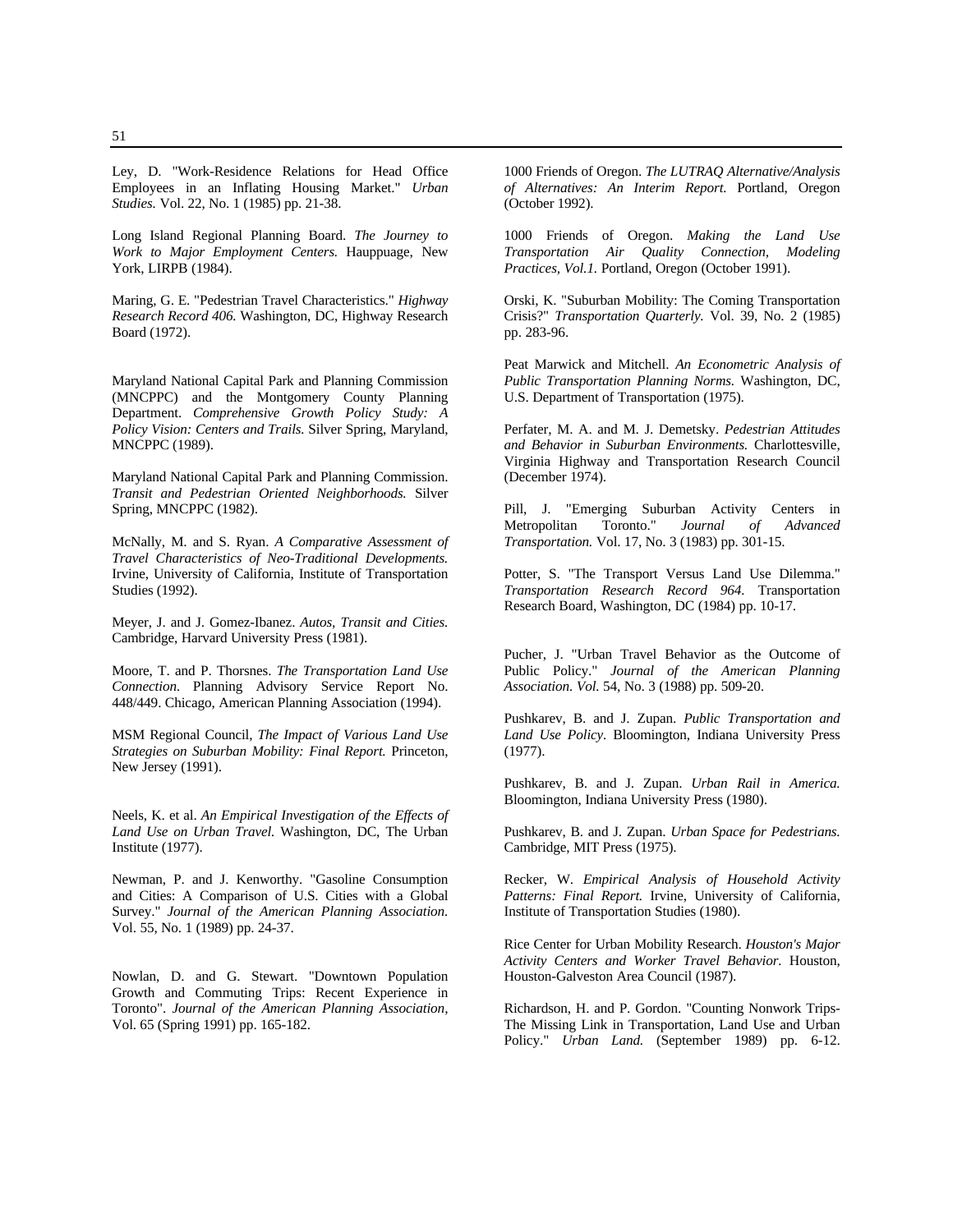Rutherford, S. et al. *Land Use-Transportation Linkage: Working Paper.* Washington State Transportation Commission (1991).

Schneider, J. B. and R. J. Beck. Reducing the Travel Requirements of the American City: An Investigation of Alternative Urban Spatial Structure. Research Report No. 73-1. Washington, DC, U.S. Department of Transportation (1973).

Smith, S. A. et al. "Planning and Implementing Pedestrian Facilities in Suburban and Developing Rural Areas." *NCHRP Report 294 A and 294 B.* Washington, DC, Transportation Research Board, National Research Council (1987).

Smith, W. "Mass Transit for High-Rise, High-Density Living." *Journal of Transportation Engineering.* 110, 6 (1984) pp. 521-35.

Stone, J. and C. Johnson. "Neo-Traditional Neighborhoods: A Solution to Traffic Congestion?" *Site Impact Traffic Assessment Conference Proceedings.* Paaswell, ed., New York, American Society of Civil Engineers (1992).

Stringham, M. "Travel Behavior Associated with Land Uses Adjacent to Rapid Transit Stations." *ITE Journal.* 52, 4 (1982) pp. 18-22.

Thomson, J. *Great Cities and Their Traffic.* London, Pion Press (1977).

Untermann, R. et al. *Linking Land Use and Transportation: Design Strategies to Serve HOV's and Pedestrians.* Seattle, Washington State Transportation Commission (June 1991).

Untermann, R. "Adapting Neighborhoods for Walking and Bicycling." *Accommodating the Pedestrian.* Van Nostrand Reinhold (1984).

Urban Engineers, Inc. *Cross County Metro Feasibility Assessment.* Philadelphia, Southeastern Pennsylvania Transportation Authority (May 1994).

Wabe, J. "Dispersal of Employment and the Journey to Work." *Journal of Transport Economics and Policy.* Vol. 1, No. 3 (1967) pp. 345-61.

Washington State Transportation Commission, Innovations Unit. *Travel Patterns in Mixed Use Neighborhoods.* Working Paper 93.6, Olympia, Washington (1993).

White Mountain Survey Co., Inc. *City of Portsmouth Traffic/Trip Generation Study.* Portsmouth, and Ossippee, New Hampshire (1991) pp. 479-91.

#### **Interactive/Modeling**

Anas, A. *The Chicago Area Transportation-Land Use System Final Report.* U.S. Department of Transportation. Springfield, Virginia (1983).

Anas, A. *Residential Location Markets and Urban Transportation.* New York, Academic Press (1982).

Association of Bay Area Governments. *Increasing Transit Ridership and the Efficiency of Land Use While Maximizing Economic Potential.* Working Paper 90-2 (1990).

Association of Bay Area Governments. *Assessing the Future: A Sensitivity Analysis of Highway and Road Improvements on Growth in the San Francisco Bay Area.* Working Paper 91-4 (1991).

Alonso, W. *Location and Land Use: Toward a General Theory of Land Rent.* Cambridge, Harvard University Press (1964).

Berechman, J. "Interfacing the Urban Land-use Activity System and the Transportation System." *Journal of Regional Science.* Vol. 16 (1976) pp. 183-194.

Berechman, J. and K. A. Small. "Modeling Land Use and Transportation: An Interpretive Review for Growth Areas." *Environment and Planning.* 20 (1988) pp. 1285-1309.

Cervero, R. et al. *Transit Joint Development in the United States: A Review and Evaluation of Recent Experiences and an Assessment of Future Potential.* Washington, DC, U.S. Department of Transportation (1992).

Crane, R. *Access and Travel: On Trip Frequency and Mode Split in the New Suburbs.* Irvine, University of California (June 1993).

Cropper, M. and P. Gordon. "Wasteful Commuting: A Reexamination." *Journal of Urban Economics.* Vol. 29 (1991) pp. 2-13.

De Jong, G. C. and M. A. Bradley. *Accessibility and the Choice of Residential Location and Workplace: Traffic and Transport Policy Between Rural And Urban Area, to an Integral Approach on a Regional Level.* The Hague, Transportation Planning Colloquium (1989).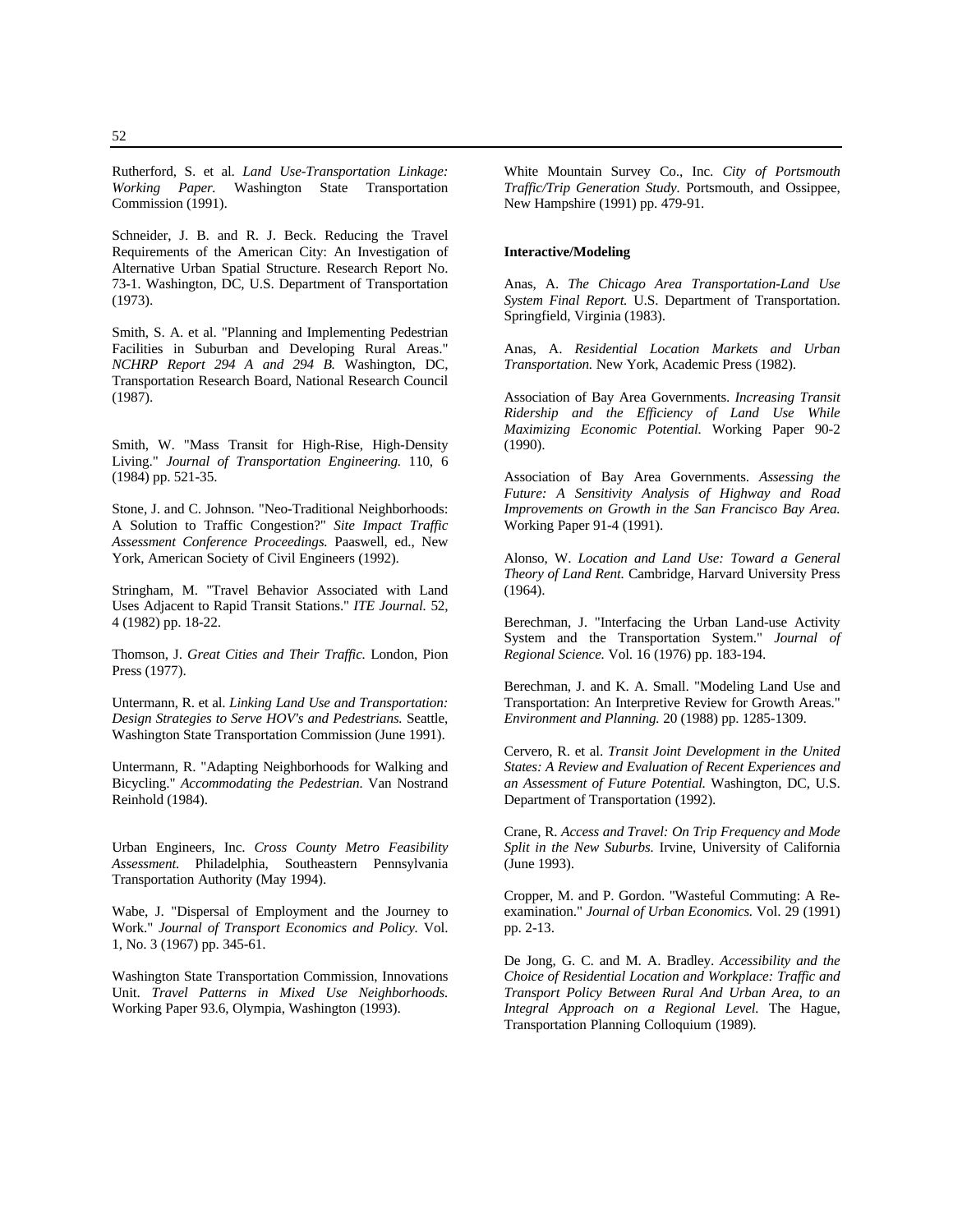Frank, L. *A Guide to Literary Sources Pertaining to the Interactive Nature of Land Use, Urban Design, and Transportation.* Seattle, University of Washington, College of Architecture and Urban Planning (December 1991).

Gordon, P., H. Richardson, and H. Wong. "The Distribution of Population and Employment in a Polycentric City: The Case of Los Angeles." *Environment and Planning A.* Vol. 18 (1986) pp. 161-173.

Gordon, P., A. Kumar, and H. Richardson. "Congestion and City Size." (Presented at the 10th Pacific Regional Science Conference, Pusan, Korea, 1987).

Gordon, P., A. Kumar, and H. Richardson. "The Spatial Jobs-Mismatch Hypothesis: Some New Evidence." Los Angeles, California, University of Southern California, School of Urban and Regional Planning (1987).

Gruen and Gruen Associates. "Changing Influences of Residences on Employer Locations." San Francisco, Mimeo (1991).

Hamilton, B. "Wasteful Commuting." *Journal of Political Economy.* Vol. 90 (1982) pp. 1035-1063.

Hanson, S. and G. Pratt. "Reconceptualizing the Links Between Home and Work in Urban Geography: Review, Critique, Agenda." (Unpublished Paper) Clark University (1988).

Heilbrun, J. *Urban Economics.* Cambridge, Harvard University Press (1981).

Isard, W. *Location and Space-Economy.* Cambridge, MIT Press (1956).

Levinson, H. S. and H. E. Strate. "Land Use and Energy Intensity." *Transportation Research Record 812.* Transportation Research Board, Washington, DC, (1981).

Meyer, J., J. Kain, and M. Whol. *The Urban Transportation Problem.* Cambridge, Harvard University Press (1964).

Metro. *Region 2040: Concepts for Growth.* Portland, Oregon (1994a).

Metro. *Region 2040: Recommended Alternative Decision Kit.* Portland, Oregon (1994b).

Mills, E. *Studies in the Structure of the Urban Economy.* Baltimore, Johns Hopkins Press (1972).

Muth, R. *Cities and Housing.* Chicago, Chicago University Press (1969).

Potter, S. "The Transport Versus Land Use Dilemma." *Transportation Research Record 964.* Transportation Research Board, Washington, DC (1985) pp. 10-17.

Prastacos, P. "Urban Development Models for the San Francisco Region: From PLUM to POLIS." *Transportation Research Record 1046.* Transportation Research Board, Washington, DC (1985) pp. 37-44.

Puget Sound Council of Governments. *Vision 2020 Growth Strategy and Transportation Plan for the Central Puget Sound Region: Final Environmental Impact Statement.* Seattle, Washington (September 1990).

Putnam, S. H. *The Interrelationship of Transportation Development and Land Development,* Vol. 1. Washington, DC, Federal Highway Administration (1976).

Putnam, S. H. *Integrated Urban Models: Policy Analysis of Transportation and Land Use.* London, Pion Press (1983).

Putnam, S. H. "Urban Land Use and Transportation Models: A State of the Art Summary." *Transportation Research.* Vol. 9 (1975) pp. 187-202 .

Ricardo, D. *On the Principles of Political Economy and Taxation.* London, J.M. Dent and Sons (not dated).

Schneider, J. *Transit and the Polycentric City.* U.S. Department of Transportation, Urban Mass Transportation Administration, Seattle, University of Washington (1981)

Schneider, J. et al. *Defining Urban Form/Transportation Energy Relationships for Use in Planning Transportation Energy Conservation Strategies in Urban Area.* U.S. Department of Transportation, Seattle, University of Washington (1983).

Scott, A. *Metropolis: From Division of Labor to Urban Form.* Berkeley, University of California Press (1989).

Shortreed, J. H., P. May, and E. Dust. "The Effect of Future Trends on Trip Patterns, Urban Commercial Structure, and Land Use." *Transportation Research Record 1046.* Transportation Research Board, Washington, DC (1985) pp. 50-58.

Simpson, W. "Workplace Location, Residential Location, and Urban Commuting." *Urban Studies.* Vol. 24 (1987) pp. 119-128.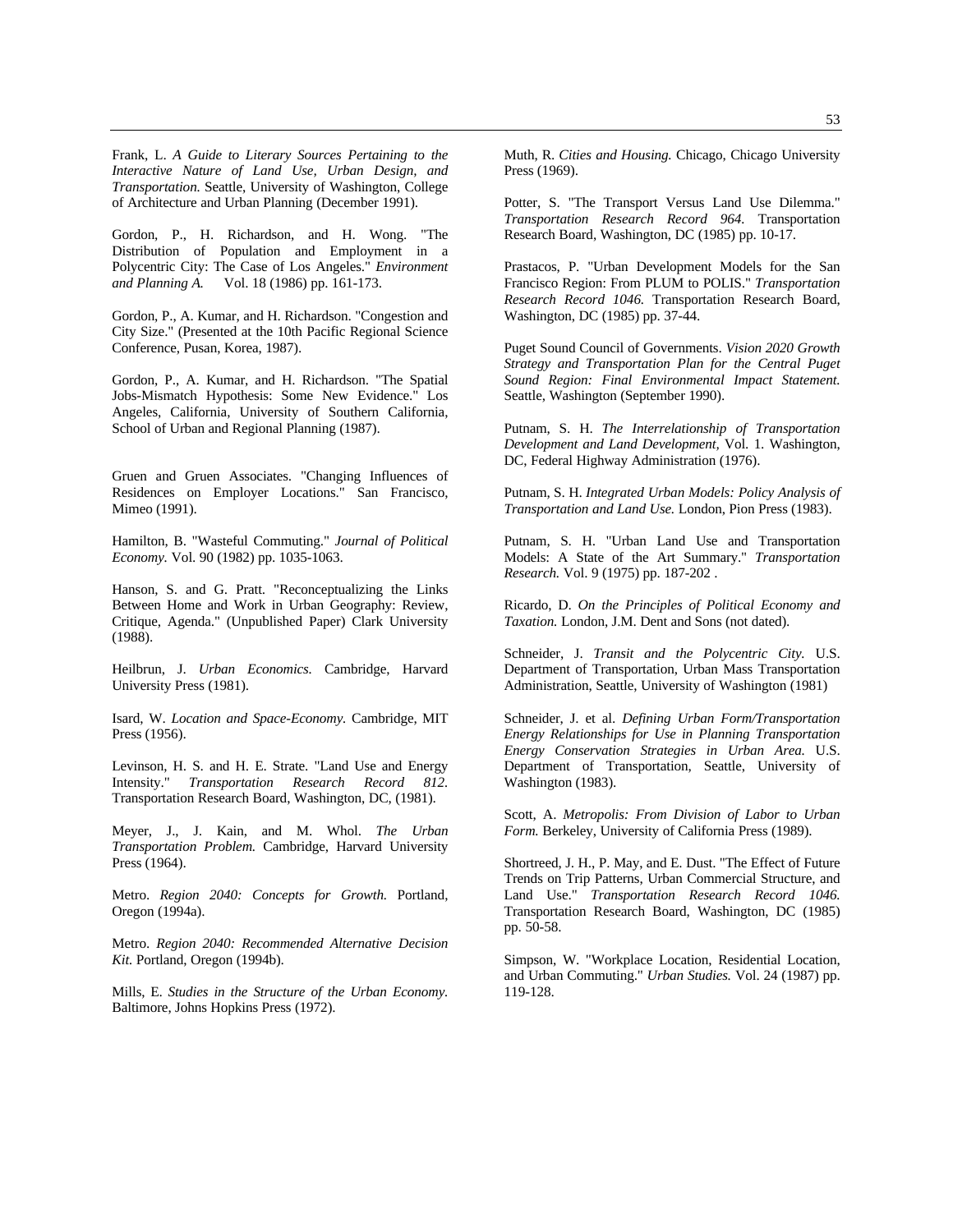Small, K. and S. Song. "Wasteful Commuting: A Resolution." *Journal of Political Economy.* (not dated).

Solow, R. "On Equilibrium Models of Urban Location." *Essays in Modern Economics.* Essex, Longman, Harlsow (1973).

Urban Land Institute. *Market Profiles 1990.* Washington, DC, Urban Land Institute (1990).

U.S. Department of Transportation. *Urban Transportation and Land Use.* Washington, DC, U.S. Department of Transportation (1976).

Voith, R., "Transportation, Sorting and House Values." *AREUEA Journal.* Vol. 19, No. 2 (1991) pp. 117-137.

Von Thunen, J. *Der Isolierte Staat in Beziebund auf*  $Landwirtschaft$  und Nationalokonomie. Germany, F. Pethes (not dated).

Watterson, W. T. "Adapting and Applying Existing Urban Models" DRAM and EMPAL in the Seattle Region." *Journal of the Urban and Regional Information Systems Association.* (Fall 1990).

Webster, F.V. et al. "Urban Land Use and Transportation Interaction." Avebury, U.K., Interaction (1988).

Webster, F. V. and P. H. Bly. "Changing Pattern of Urban Travel and Implications for Land Use and Transport Strategy." *Transportation Research Record 125.* Transportation Research Board, Washington, DC (1987) pp. 21-28.

White, M. "Urban Journeys Are Not 'Wasteful."' *Journal of Political Economy.* Vol. 96 (1988) pp. 1097-1110.

#### **Other References**

Adams, J. "Residential Structure of Midwestern Cities." *Annals of the Association of American Geographers.* Vol. 60 (1970) pp. 37-62.

Atlanta Regional Commission. *Transportation Problems and Strategies for Major Activity Centers in the Atlanta Region.*

Atlanta Regional Commission (1985).

Chapin, F., E. Kaiser, and T. Godschalk. *Urban Land Use Planning.* Urbana, University of Illinois Press (1994).

Chinitz, B. *Metropolitan American in Transition: Implications for Land Use and Transportation Planning: Summary of Proceedings.* Arlington, Virginia: Lincoln Land Institute, Federal Highway Administration, and Federal Transit Administration (1993).

Garreau, J. "From Suburbs, Cities are Springing Up in our Backyards." *Washington Post.* (March 8, 1987) pp. Al, A26-30.

Garreau, J. *Edge City: Life on the Frontier.* New York, Viking (1991).

Giuliano, G. and K. Small. "Subcenters in the Los Angeles Region." *Regional Science and Urban Economics.* Vol. 5 (1991) pp. 305-12.

Gordon, P., H. Richardson, and H. Wong. "The Distribution of Population and Employment in a Polycentric City: The Case of Los Angeles." *Environment and Planning A.* Vol. 18 (1986) pp. 161-73.

Harris, C. and E. Ullmann. "The Nature of Cities." *The Annals of the American Academy of Political and Social Science.* Vol. 242 (1945) pp. 7-17.

Hartshorn, T. and P. Muller. *Suburban Business Centers: Employment Implications.* Washington, DC, Economic Development Administration (1986).

Hartshorn, T. *Interpreting the City: An Urban Geography.* New York, John Wiley and Sons (1992).

Heikkila, E., P. Gordon, J. Kim, R. Peiser, H. Richardson, and D. Dale-Johnson. "What Happened to the CBD-Distance Gradient? Land Values in a Polycentric City." *Environment and Planning A.* Vol. 21 (1989) pp. 221-32.

Hoyt, H. *The Structure and Growth of Residential Neighborhoods in American Cities.* Washington, DC, USGP (1939).

Muller, P. "Transportation and Urban Form: Stages in the Spatial Evolution of the American Metropolis." *The Geography of Urban Transportation.* New York, Guilford Press (1986) pp. 24-48.

Park, R., W. Burgess, and R. McKensie. *The City.* Chicago, University of Chicago Press (1925).

Pivo, G. "The Net of Beads: Suburban Office Development in Six Metropolitan Areas." *Journal of the American Planning Association.* 56, 4 (1990) pp. 457-69.